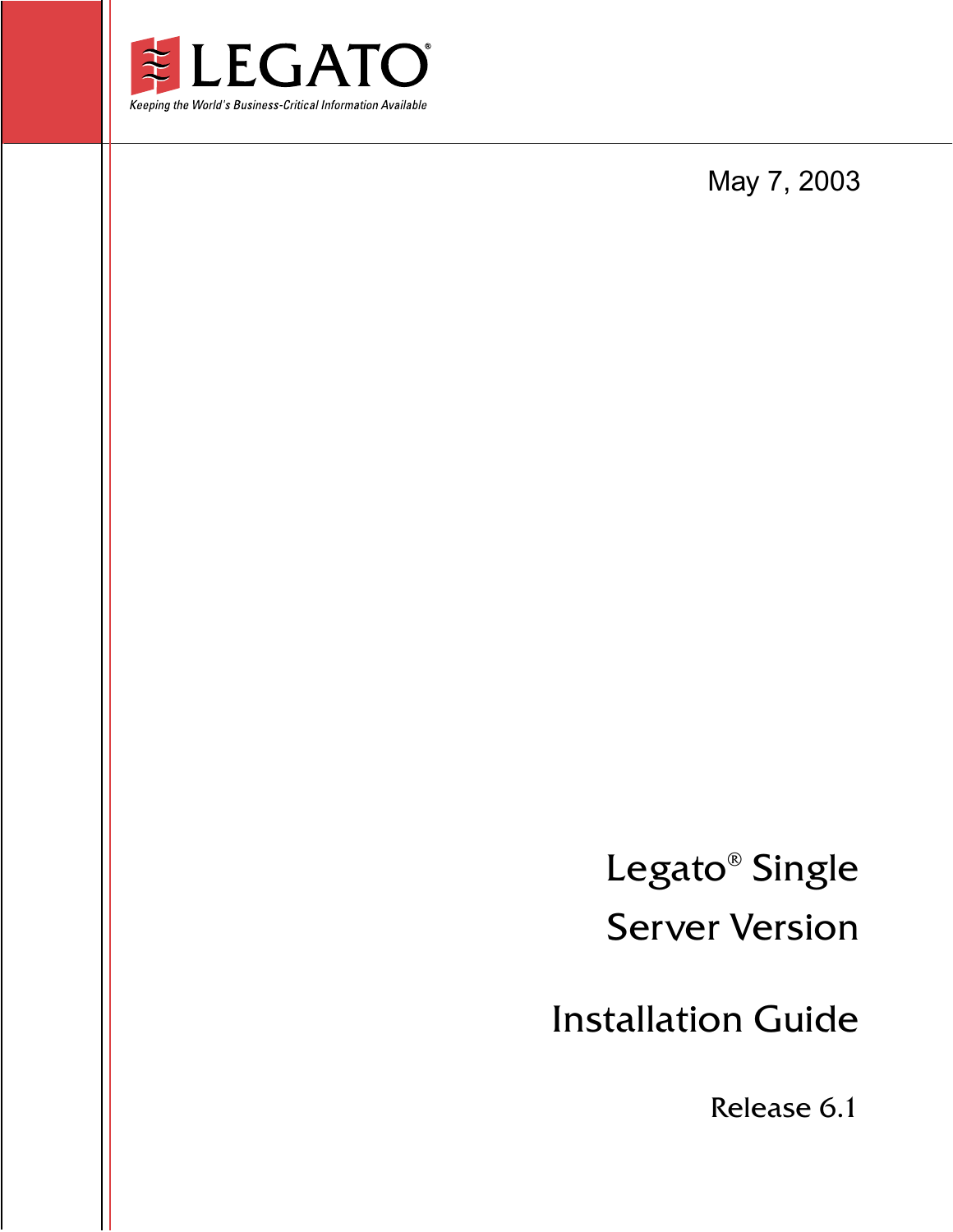© 2003, Legato Systems, Inc. All rights reserved. This product may be covered by one or more of the following patents: U.S. 5,359,713; 5,519,853; 5,649,152; 5,799,141; 5,812,748; 5,835,953; 5,978,565; 6,073,222; 6,085,298; 6,145,089; 6,308,283; 6,324,654; 6,338,126. Other U.S. and international patents pending.

Legato Single Server Version Installation Guide, Release 6.1 May 7, 2003

e6-1678-01

Legato and the Legato logo are registered trademarks, and Legato NetWorker, NetWorker, LM:, Celestra, GEMS, SmartMedia, Co-StandbyServer, RepliStor, SnapShotServer, QuikStartz, SAN Academy, AlphaStor, ClientPak, Xtender, XtenderSolutions, DiskXtender, ApplicationXtender, ArchiveXtender, and EmailXtender are trademarks or registered trademarks of Legato Systems, Inc. This is a nonexhaustive list of Legato trademarks, and other trademarks may be the property of their respective owners.

The following may be trademarks or registered trademarks of the companies identified next to them, and may be used in this document for identification purposes only. Acrobat, Adobe / **Adobe Systems, Inc.**

Apple, Macintosh / **Apple Computer, Inc.** AIX, DB2, DB2 Universal Database, DYNIX, DYNIXptx, IBM, Informix, Lotus, Lotus Notes, OS/2, PTX, ptx/ADMIN, Raid Plus, ServeRAID, Sequent, Symmetry, Tivoli, / **IBM Corporation** InstallShield / **InstallShield Software Corporation** UNIX / **X/Open Company Ltd**<sup>a</sup> Access Logix, Celerra, CLARiiON, EMC, EMC<sup>2</sup>, MirrorView, MOSAIC:2000, Navisphere, SnapView, SRDF, Symmetrix,<br>TimeFinder / **EMC Corporation** Date ONTAP, NetApp, NetCache, Network Appliance, SnapMirror, SnapRestore / **Network Appliance, Inc.** DLTtape / **Quantum Corporation** Fujitsu / **Fujitsu, Ltd.** Hewlett-Packard, HP, HP-UX, HP Tru64, HP TruCluster / **Hewlett-Packard Company** IntraNetWare, NetWare, Novell / **Novell, Inc.** Microsoft, MS-DOS, SQL Server, Windows, Windows NT / **Microsoft Corporation** Intel / **Intel Corporation** Linux / **Linus Torvalds** Netscape, Netscape Navigator / **Netscape Communications Corporation** IRIX, OpenVault, SGI / **Silicon Graphics, Inc.** Oracle, Oracle8i, Oracle9i / **Oracle Corporation** Red Hat / **Red Hat, Inc.** R/3, SAP / **SAP AG** Caldera Systems, SCO, SCO OpenServer, UnixWare / **Caldera, Inc.** SPARC / **SPARC International, Inc.**<sup>b</sup> Solaris, Solstice Backup, Sun, SunOS, Sun StorEdge / **Sun Microsystems, Inc.** REELbackup, StorageTek / **Storage Technology Corporation** Sybase / **Sybase, Inc.** VERITAS / **VERITAS Software Corporation** Unicenter / **Computer Associates International, Inc.** Turbolinux / **Turbolinux, Inc.** SuSE / **SuSE, Inc.** Check Point, FireWall-1 / **Check Point Software Technologies, Ltd. Notes:**

a. UNIX is a registered trademark in the United States and other countries, licensed exclusively through X/Open Company, Ltd.

b. Products bearing SPARC trademarks are based on an architecture developed by Sun Microsystems, Inc.

All other brand or product names may be trademarks or registered trademarks of their respective owners.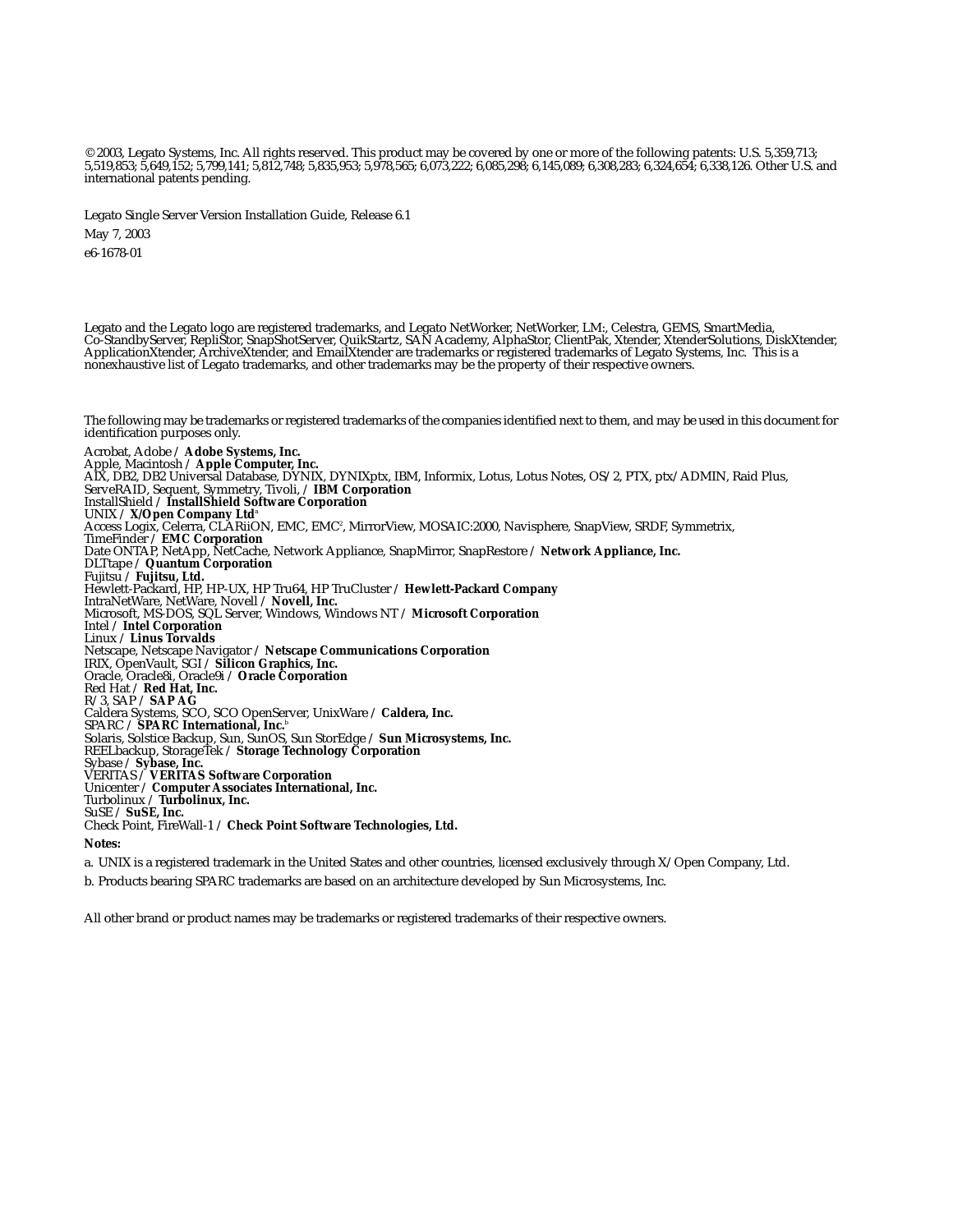### **Legato Systems, Inc. End-User License Agreement**

THIS PRODUCT CONTAINS CERTAIN COMPUTER PROGRAMS AND OTHER PROPRIETARY MATERIAL, THE USE OF WHICH IS SUBJECT TO THIS<br>END-USER LICENSE AGREEMENT (THE "AGREEMENT"). DO NOT PROCEED WITH THE INSTALLATION OF THIS PRODUCT UNTIL Y

### 1. **DEFINITIONS**

1.1 **Authorization Code**: means the code provided to Licensee by Legato for permanent authorization to use the Software. The Authorization Code is provided to Licensee once the Enabler Code is registered with Legato.

1.2 **Documentation**: means any user reference materials on any media, provided by Legato for use with the Software.

1.3 **Enabler Code**: means the code provided by Legato for activation of the Software.

1.4 **Licensee**: means the person or entity acquiring this License or for whom this License was acquired.

1.5 **Software**: means the object code copy of the software program provided to You in association with this Agreement, together with the associated original electronic media and all accompanying manuals and other documentation, and together with all enhancements, upgrades, and extensions thereto that may be provided by Legato to You from time to time.

### 2. **OWNERSHIP AND ADMINISTRATION OF SOFTWARE**

2.1 **Ownership and Title**. As between the parties, Legato, and its licensors,<br>own and shall retain all right, title, and interest in and to: (i) the Software<br>including all intellectual property rights embodied therein; (ii with the Software; and (iii) all copyrights, patent rights, trade secret rights, and other proprietary rights relating to the Software.

2.2 **Software Activation**. Legato employs Enabler Codes and Authorization Codes that enable the use of the Software. The Software is shipped in a 'Media Kit" which consists of object code software on CD-ROM and an Enabler Code for initial activation of the Software or the Software and Enabler Code may be delivered electronically. Once Legato receives confirmation from Licensee that the Enabler Code is installed and is provided with the host ID information, Legato will provide the Authorization Code to Licensee. Legato administers the generation and distribution of Enabler and Authorization Codes, which administration may be modified by Legato from time to time.

2.3 **Administration of Software**. Legato may include on the media with the<br>Software additional computer programs which are not currently licensed for<br>use by Licensee and to which the Enabler Code or Authorization code will permit access. Inclusion of such additional computer programs in no way<br>implies a license from Legato and access or use of such programs is strictly<br>prohibited unless Licensee procures the right to use any such program and the applicable Enabler Code is provided thereto.

### 3. **LICENSE GRANT**

3.1 **Grant**. Legato grants to Licensee a nonexclusive, nontransferable,<br>nonsublicensable, perpetual, unless terminated in accordance with the<br>provisions of this Agreement, license (the "License") to (i) use the Software<br>in computer solely for its own internal operations; and (ii) move the Software temporarily in case of computer system malfunction. The License granted under this Agreement does not constitute a sale of the Software or any portion or copy of it. Licensee may not use the Software on more than one computer system unless otherwise specifically authorized by an explicit<br>Software product, or additional licenses for additional computers are<br>purchased. Rights not expressly granted are reserved by Legato. Where the<br>Softwa the License granted is limited to a continuous thirty (30) day period,<br>commencing with the acceptance of this Agreement (the "Ev**aluation**<br>**Period**"). At the conclusion of the Evaluation Period, Licensee agrees to destroy the Software and certify its destruction to Legato, in writing, within ten (10) days, or shall return the Software to Legato or purchase a perpetual license.

3.2 **Copies**. Licensee may make copies of the Software provided that any such copy is: (i) created as an essential step in utilization of the Software on the licensed computer and is used in no other manner; or (ii) used for archival purposes to back up the licensed computers. All trademark and copyright notices must be reproduced and included on such copies. Licensee may not make any other copies of the Software.

3.3 **Restrictions on use**. Licensee shall not, and shall not aid, abet, or permit<br>any third party to: (i) decompile, disassemble, or otherwise reverse engineer<br>or attempt to reconstruct or discover any source code or under identification, copyright, or other notices from the Software; (iii) provide, lease, lend, use for timesharing or service bureau purposes; (iv) create a derivative work of any part of the Software; or (v) develop methods to enable unauthorized parties to use the Software. If EC law is applicable, the<br>restrictions in Section 3.3 (i) are limited so that they prohibit such activity only<br>to the maximum extent such activity may be prohibited without viol EC Directive on the legal protection of computer programs. Notwithstanding<br>the foregoing, prior to decompiling, disassembling, or otherwise reverse<br>engineering any of the Software, Licensee shall request Legato in writing, refrain from decompiling, disassembling, or otherwise reverse engineering any of the Software unless Legato cannot or has not complied with such request in a commercially reasonable amount of time.

3.4 **Purchase Orders**. Nothing contained in any purchase order, acknowledgment, or invoice shall in any way modify the terms or add any additional terms or conditions to this Agreement.

3.5 **Updates**. This section applies if the Software acquired is an update to the<br>original Software (the "**Update**"). An Update does not constitute a legally<br>licensed copy of the Software unless purchased as an Update to a version of the same Software. The Update may only be used in accordance with the provisions of this Agreement. The Update, together with the original Software, constitutes one (1) legally licensed copy of the Software.

3.6 **Evaluation License**. This Section applies if the Software is being used for<br>an initial thirty (30) day evaluation period. The license is valid only for a<br>period of thirty (30) days from the delivery of the Software, a event that Licensee desires to enter into a longer-term license agreement with<br>Legato, Licensee shall obtain an appropriate Enabler and Authorization Code<br>in accordance with Section 2.2 above, upon payment of applicable fe Agreement shall terminate automatically and Licensee shall promptly return to Legato or destroy all copies of the Software and so certify to Legato.

### 4. **MAINTENANCE AND SUPPORT**

4.1 Legato has no obligation to provide support, maintenance, upgrades, modifications, or new releases under this Agreement. Legato may provide such services under separate agreement.

### 5. **LIMITED WARRANTY**

5.1 **Media and Documentation**. Legato warrants that if the media or documentation are damaged or physically defective at the time of delivery of<br>the first copy of the Software to Licensee and if defective or damaged product<br>is returned to Legato (postage prepaid) within thirty (30) days th Legato will provide Licensee with replacements at no cost.

5.2 **Limited Software Warranty**. Subject to the conditions and limitations of liability stated herein, Legato warrants for a period of thirty (30) days from<br>the delivery of the first copy of the Software to Licensee that the Software, as<br>delivered, will materially conform to Legato's then current pu Documentation for the Software. This warranty covers only problems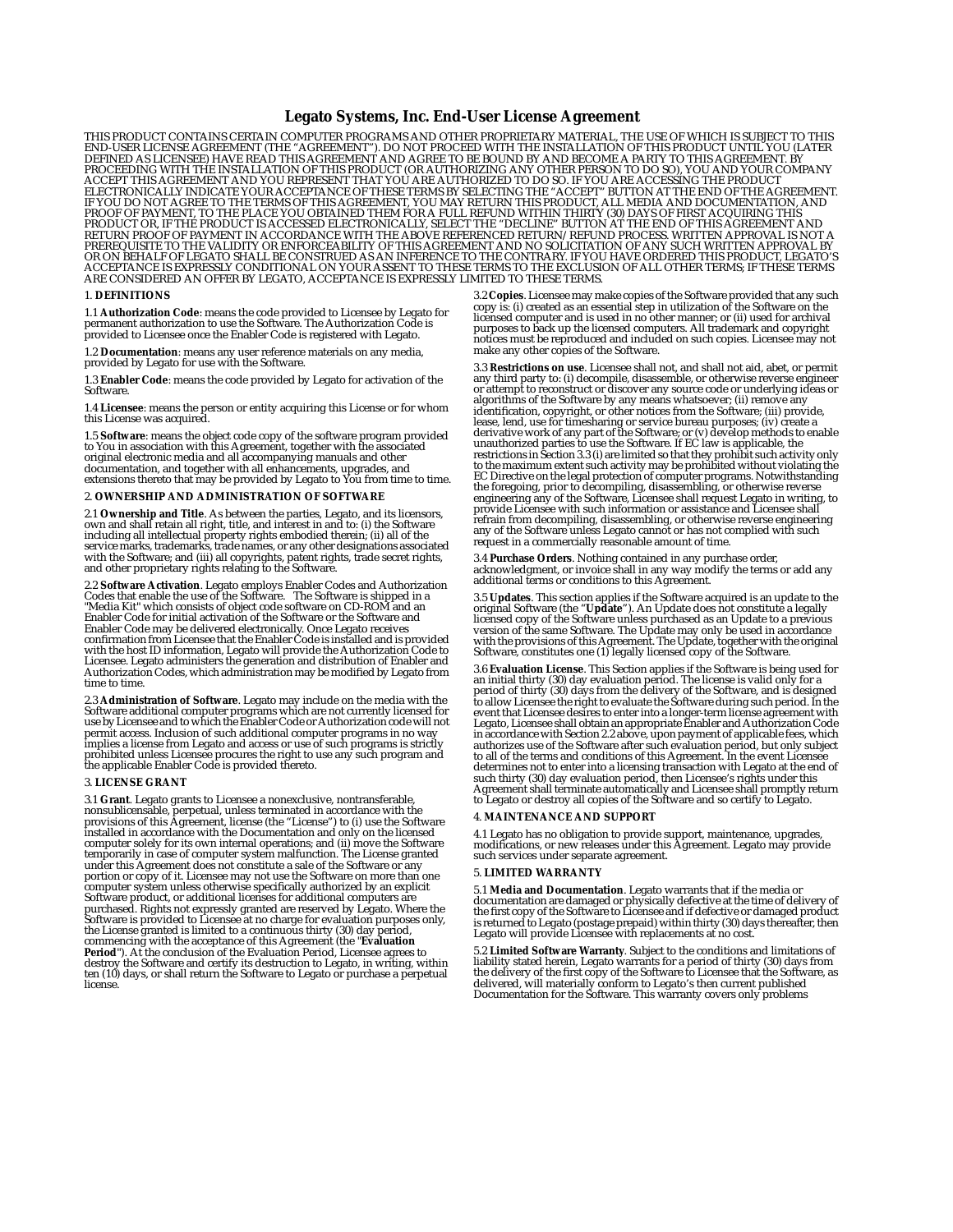reported to Legato during the warranty period. For customers outside of the United States, this Limited Software Warranty shall be construed to limit the warranty to the minimum warranty required by law.

5.3 **Remedies**. The remedies available to Licensee hereunder for any such<br>Software which does not perform as set out herein shall be either repair or<br>replacement, or, if such remedy is not practicable in Legato's opinion, of the license fees paid by Licensee upon a return of all copies of the Software to Legato. In the event of a refund this Agreement shall terminate immediately without notice

### 6. **TERM AND TERMINATION**

6.1 **Term**. The term of this Agreement is perpetual unless terminated in accordance with its provisions.

6.2 **Termination**. Legato may terminate this Agreement, without notice, upon Licensee's breach of any of the provisions hereof.

6.3 **Effect of Termination**. Upon termination of this Agreement, Licensee<br>agrees to cease all use of the Software and to return to Legato or destroy the<br>Software and all Documentation and related materials in Licensee's possession, and so certify to Legato. Except for the License granted herein and as expressly provided herein, the terms of this Agreement shall survive termination.

### 7. **DISCLAIMER AND LIMITATIONS**

7.1 **Warranty Disclaimer**. EXCEPT FOR THE LIMITED WARRANTY<br>PROVIDED IN SECTION 5 ABOVE, LEGATO AND ITS LICENSORS MAKE<br>NO WARRANTIES WITH RESPECT TO ANY SOFTWARE AND **NO WARRANTIE WATTLIED OR IMPLIED WARRANTIES, INCLUDING WITHOUT LIMITATION WARRANTIES OF MERCHANTABILITY,** WITHOUT LIMITATION WARRANTIES OF MERCHANTABILITY,<br>FITNESS FOR A PARTICULAR PURPOSE, OR ARISING FROM A COURSE<br>FITNESS FOR A PARTICULAR PURPOSE, OR ARISING FROM A CON<br>NONINFRINGEMENT. ALL SOFTWARE IS PROVIDED "AS IS" AND<br>LEG exclusion of implied warranties or limitations on how long an implied warranty may last, so the above limitations may not be applicable.

### 8. **LIMITATION OF LIABILITY**

8.1 **Limitation of Liability**. EXCEPT FOR BODILY INJURY, LEGATO (AND ITS LICENSORS) WILL NOT BE LIABLE OR RESPONSIBLE WITH<br>RESPECT TO THE SUBJECT MATTER OF THIS AGREEMENT UNDER<br>ANY CONTRACT, NEGLIGENCE, STRICT LIABILITY, OR OTHER LEGAL OR EQUITABLE THEORY FOR: (I) ANY INDIRECT, SPECIAL,<br>INCIDENTAL OR CONSEQUENTIAL DAMAGES, HOWEVER CAUSED<br>AND WHETHER OR NOT ADVISED IN ADVANCE OF THE POSSIBILITY OF SUCH DAMAGES; OR (II) DAMAGES FOR LOST PROFITS OR LOST<br>DATA; OR (III) COST OF PROCUREMENT OF SUBSTITUTE GOODS,<br>TECHNOLOGY, SERVICES, OR RIGHTS; OR FOR AMOUNTS IN EXCESS OF THOSE RECEIVED BY LEGATO FOR THE PARTICULAR LEGATO<br>SOFTWARE THAT CAUSED THE LIABILITY. Because some jurisdictions do<br>not allow the exclusion or limitation of incidental or consequential damages, Legato's liability in such jurisdictions shall be limited to the extent permitted by law.

### 9. **MISCELLANEOUS**

9.1 **Governing Law**. This Agreement shall be governed by the laws of the State of California, as applied to agreements entered into and to be performed entirely within California between California residents, without regard to the principles of conflict of laws or the United Nations Convention on Contracts for the International Sale of Goods.

9.2 **Government Restricted Rights**. This provision applies to Software acquired directly or indirectly by or on behalf of any government. The<br>Software is a commercial software product, licensed on the open market at<br>market prices, and was developed entirely at private expense and without the use of any government funds. All Software and accompanying<br>Documentation provided in connection with this Agreement are<br>"commercial items," "commercial computer software," and/or "commercial<br>computer software documentation shall be prohibited except to the extent expressly permitted by the terms of<br>this Agreement, and no license to the Software is granted to any government<br>requiring different terms. Licensee shall ensure that each copy used possessed by or for any government is labeled to reflect the foregoing.

9.3 **Export and Import Controls**. Regardless of any disclosure made by<br>Licensee to Legato of an ultimate destination of the Products, Licensee will<br>not directly or indirectly export or transfer any portion of the Software, indirectly, would violate any such law, regulation or order.

9.4 **Assignment**. This Agreement may not be assigned or transferred by Licensee without the prior written consent of Legato, which shall not be<br>unreasonably withheld. Legato may assign or otherwise transfer any or all of<br>its rights and obligations under this Agreement upon notice to Licensee.

9.5 **Sole Remedy and Allocation of Risk**. Licensee's sole and exclusive remedies are set forth in this Agreement. This Agreement defines a mutually agreed-upon allocation of risk, and the License price reflects such allocation of risk.

9.6 **Equitable Relief**. The parties agree that a breach of this Agreement<br>adversely affecting Legato's intellectual property rights in the Software may<br>cause irreparable injury to Legato for which monetary damages may not an adequate remedy and Legato shall be entitled to equitable relief in addition to any remedies it may have hereunder or at law.

9.7 **No Waiver**. Failure by either party to enforce any provision of this<br>Agreement will not be deemed a waiver of future enforcement of that or any<br>other provision, nor will any single or partial exercise of any right or

9.8 **Severability**. If for any reason a court of competent jurisdiction finds any provision of this Agreement, or portion thereof, to be unenforceable, that<br>provision of the Agreement will be enforced to the maximum extent<br>permissible so as to effect the intent of the parties, and the remainder of this Agreement will continue in full force and effect.

### 10. **ENTIRE AGREEMENT**

10.1 This Agreement sets forth the entire understanding and agreement between the parties and may be amended only in a writing signed by authorized representatives of both parties. No vendor, distributor, dealer,<br>retailer, sales person, or other person is authorized by Legato to modify this<br>Agreement or to make any warranty, representation, or promise which different than, or in addition to, the warranties, representations, or promises made in this Agreement. No preprinted purchase order terms shall in any way modify, replace, or supersede the terms of this Agreement.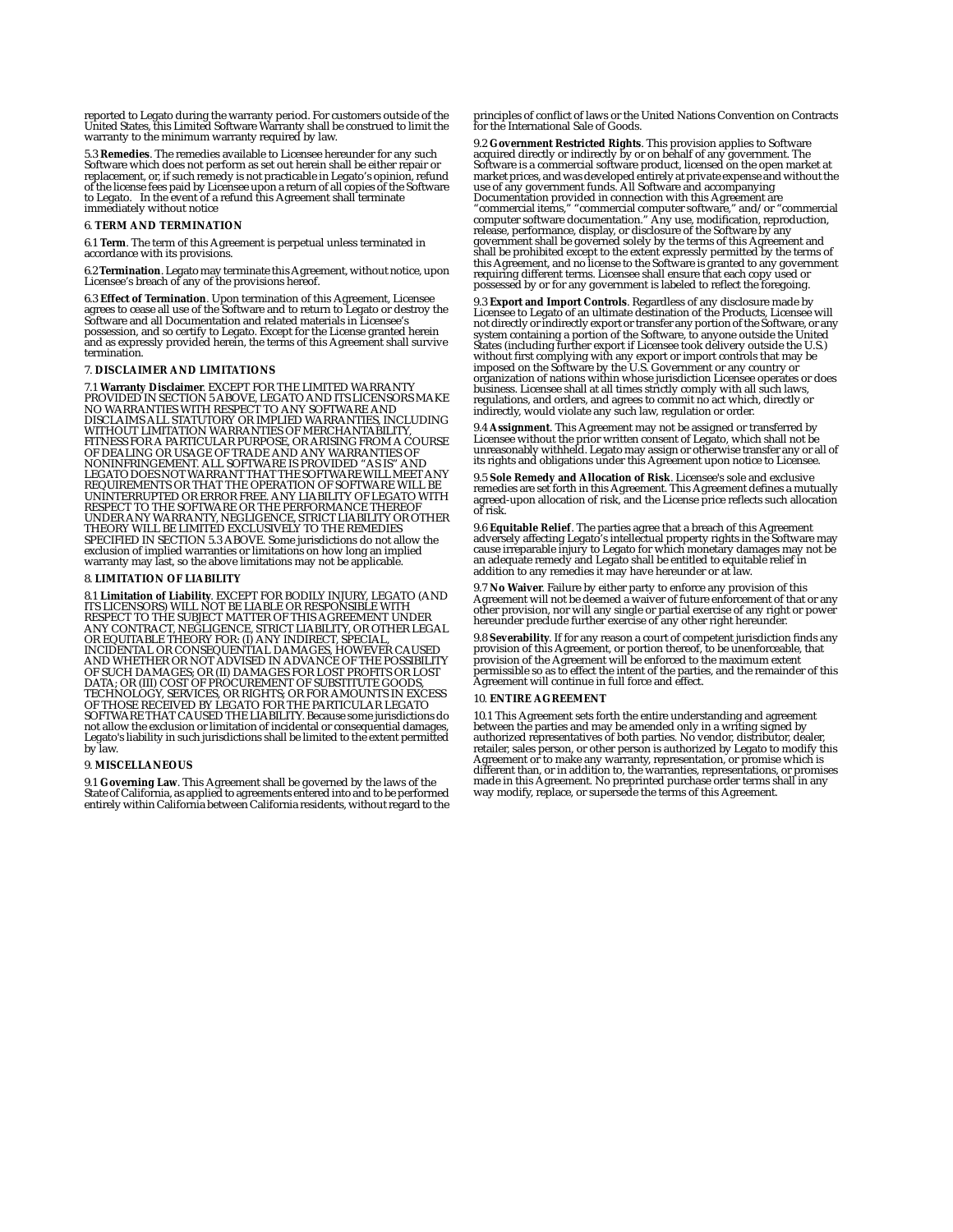# **Contents**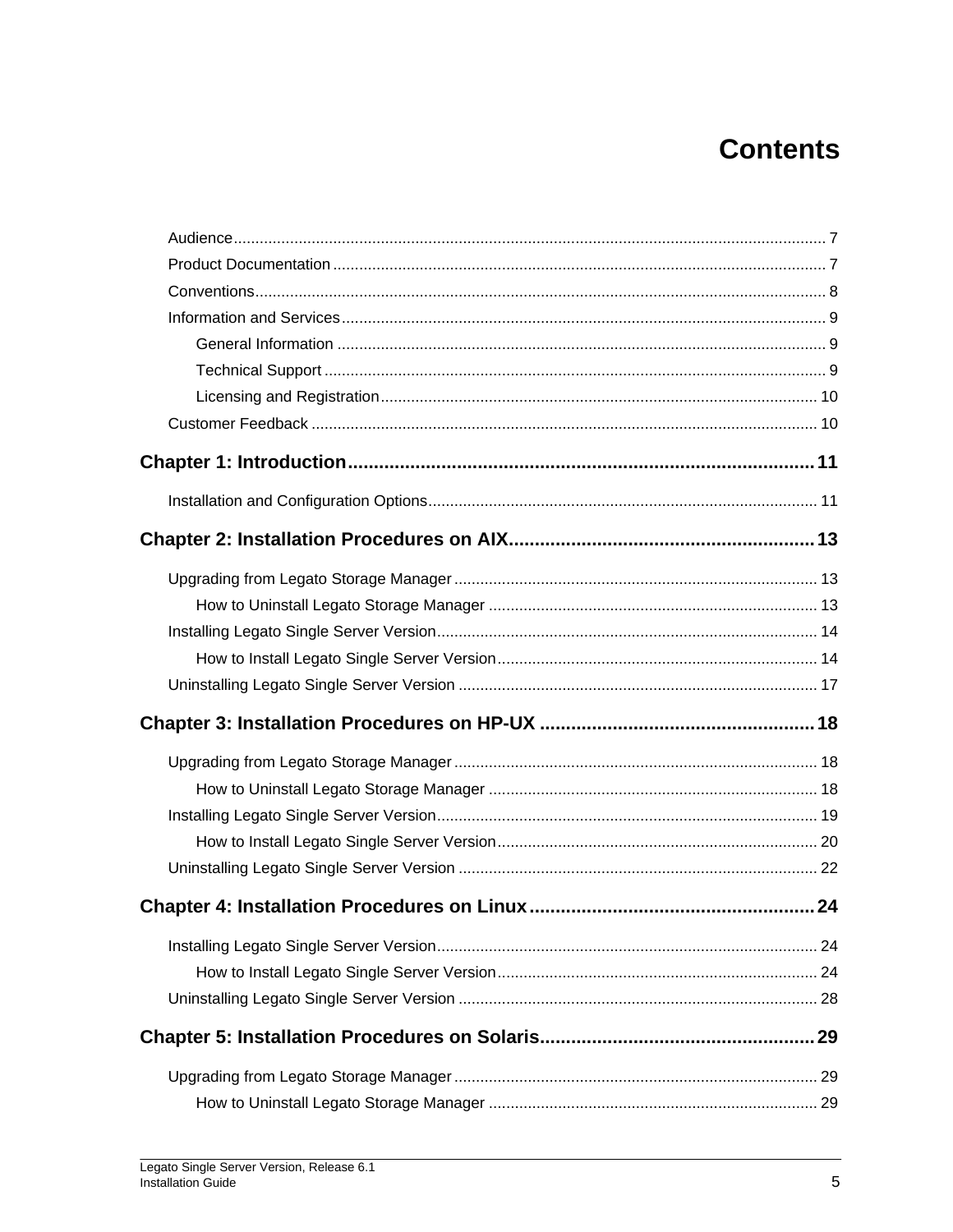| Legato Single Server Version Administrator Program Installation Procedures  45 |  |
|--------------------------------------------------------------------------------|--|
| Upgrading from the Legato Storage Manager Administrator Program 45             |  |
| How to Uninstall the Legato Storage Manager Administrator Program 45           |  |
| Installing the Legato Single Server Version Administrator Program  46          |  |
| How to Install the Legato Single Server Version Administrator Program  46      |  |
| Uninstalling the Legato Single Server Version Administrator Program 47         |  |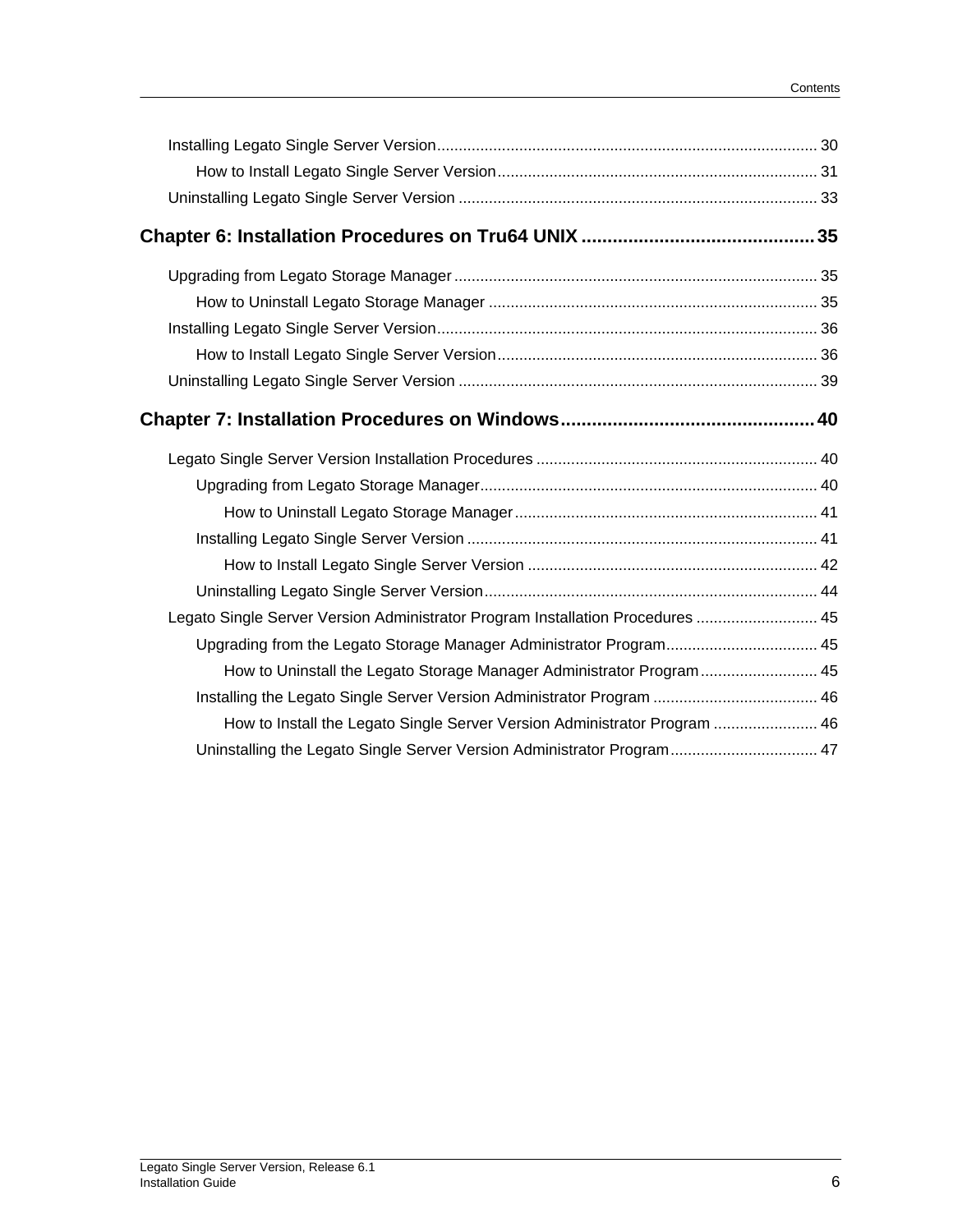# **Preface**

This *Legato*® *Single Server Version Installation Guide, Release 6.1* provides instructions on how to upgrade to, install, and uninstall the Legato Single Server Version release 6.1 software.

After installing the Legato Single Server Version software, refer to the *Legato Single Server Version Administrator's Guide, Release 6.1* and the program's online help for detailed instructions on how to configure, administer, and use the Legato Single Server Version software for Oracle data storage management.

# <span id="page-6-0"></span>**Audience**

The information in this guide is intended for system administrators and Oracle database administrators (DBAs) who are responsible for installing and maintaining Oracle Server backup and recovery systems. Operators who monitor the daily Oracle database backups may also find this manual useful.

Effective use of this guide requires a working knowledge of Oracle concepts and terminology, especially those related to Oracle database backup and recovery.

# <span id="page-6-1"></span>**Product Documentation**

Legato offers an extensive archive of product documentation at its web site *www.legato.com*. Most of the documents are in Adobe Acrobat Portable Document Format (PDF), and can be viewed by downloading and installing the Adobe Acrobat Reader. The Reader is available directly from Adobe at *www.adobe.com*. To install and use the Reader on the preferred platform, refer to the instructions at the Adobe web site.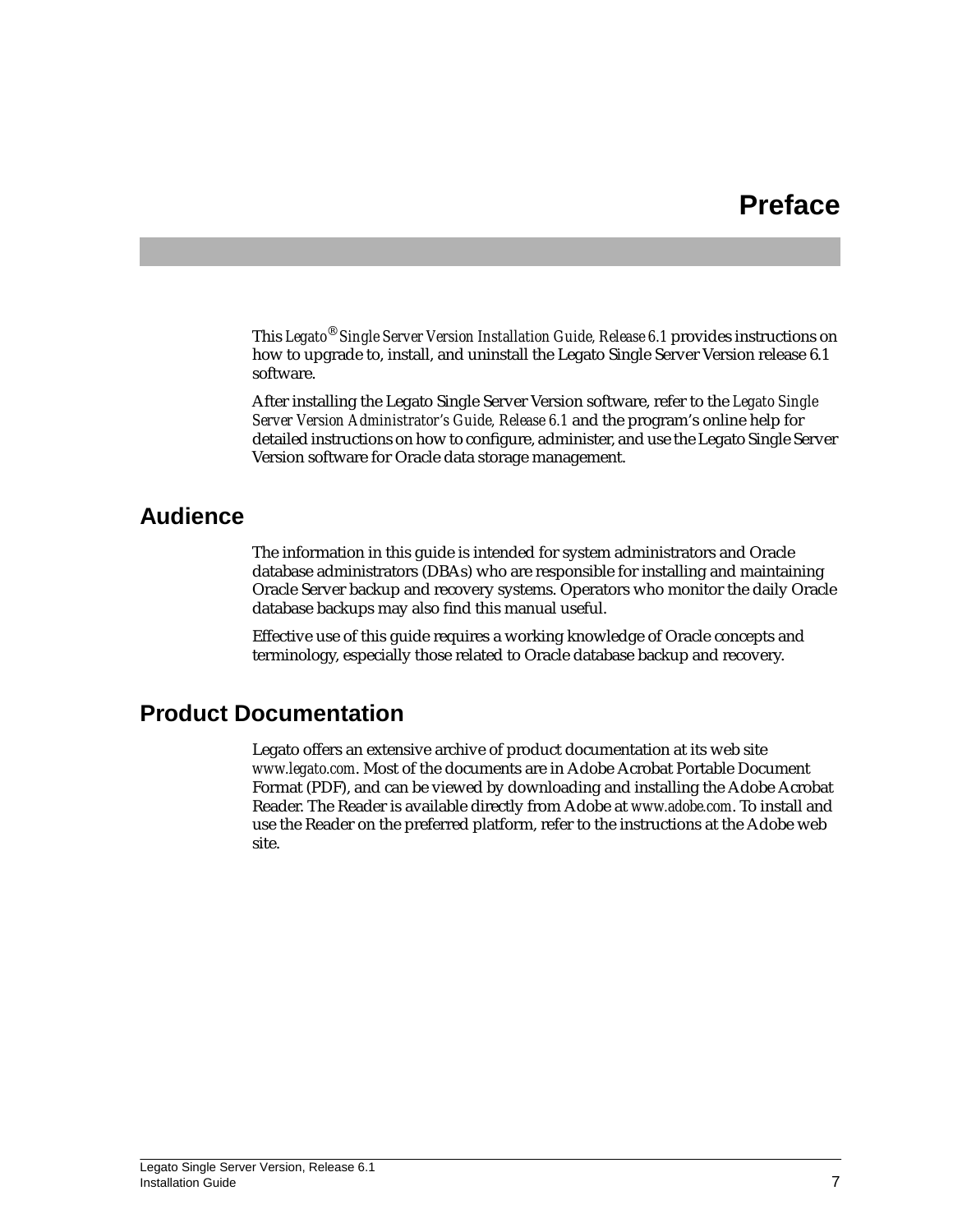# <span id="page-7-0"></span>**Conventions**

| <b>Convention</b>                | <b>Indicates</b>                                                                                                               | <b>Example</b>                                                                                   |
|----------------------------------|--------------------------------------------------------------------------------------------------------------------------------|--------------------------------------------------------------------------------------------------|
| boldface                         | Names of line commands,<br>daemons, options,<br>programs, or scripts                                                           | The <b>nsradmin</b> command starts the<br>command line version of the administration<br>program. |
| <i>italic in text</i>            | Pathnames, filenames,<br>computer names, new terms<br>defined in the Glossary or<br>within the chapter, or<br>emphasized words | Displayed messages are also written to<br>/nsr/logs/daemon.log.                                  |
| <i>italic in command</i><br>line | A variable that must be<br>provided in the command<br>line                                                                     | nwadmin -s server-name                                                                           |
| fixed-width                      | <b>Examples and information</b><br>displayed on the screen                                                                     | media waiting: recover waiting for<br>8mm 5GB tape volume name                                   |
| fixed-width,<br>boldface         | Commands and options that<br>must be typed exactly as<br>shown                                                                 | nsr shutdown -a                                                                                  |
| Menu Name><br>Command            | A path or an order to follow<br>for making selections in the<br><b>GUI</b>                                                     | Volume>Change Mode>Appendable                                                                    |
| Important:                       | Information that must be<br>read and followed to ensure<br>successful backup and<br>recovery of data                           | Important: Use the no_verify option with<br>extreme caution.                                     |

This document uses the following typographic conventions and symbols to make information easier to access and understand.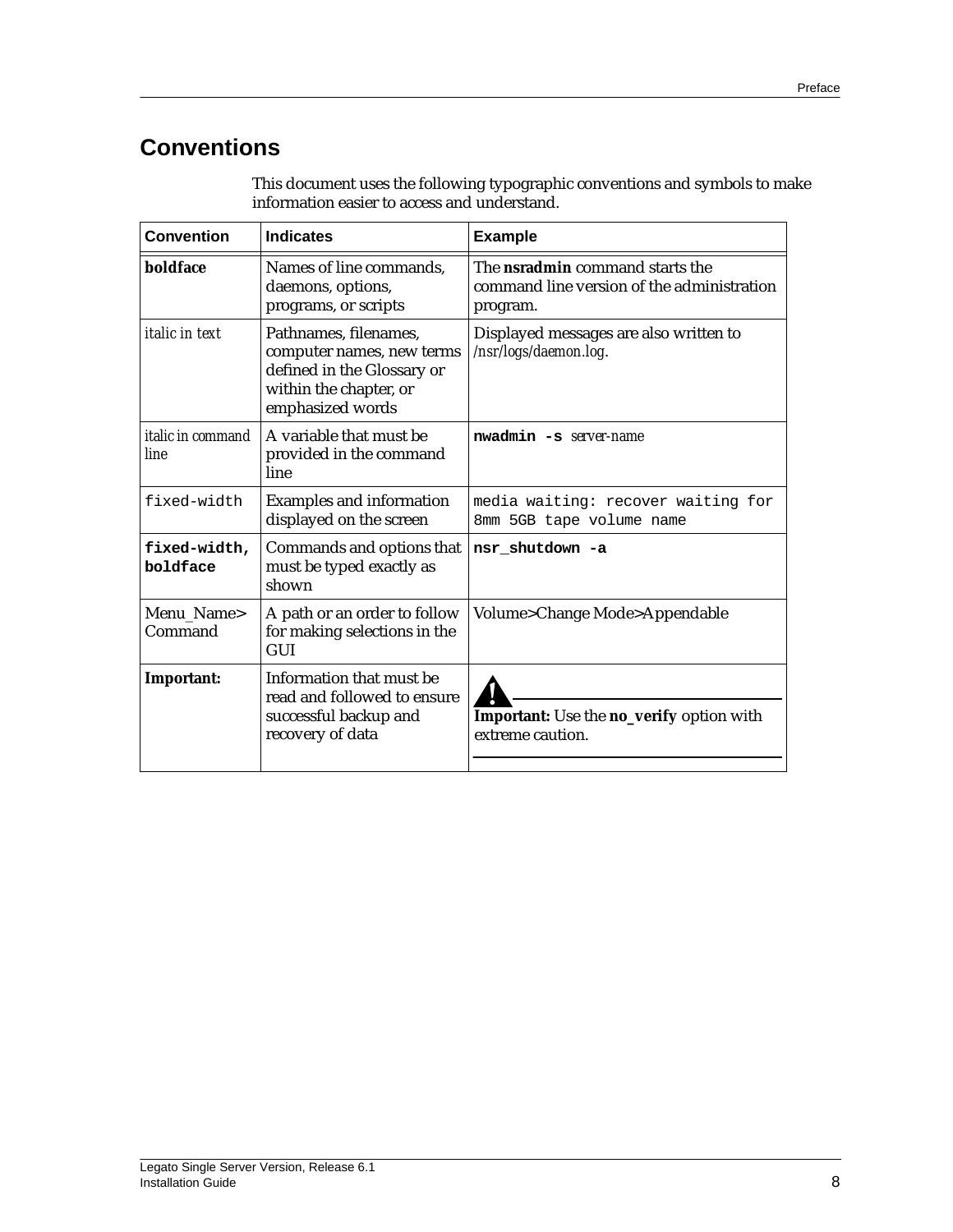# <span id="page-8-0"></span>**Information and Services**

Legato offers a variety of methods, including electronic, telephone, and fax support to obtain company, product, and technical information.

## <span id="page-8-1"></span>**General Information**

The Legato web site provides most of the information that customers might need. Technical bulletins and binary patches are also accessible on the Legato FTP site. For specific sales or training needs, e-mail or call Legato.

| <b>Legato Service or</b><br><b>Resource</b>                                 | <b>Technical</b><br><b>Bulletins</b> | <b>Binary</b><br><b>Patches</b> | Company &<br><b>Product</b><br><b>Information</b> | <b>Training</b><br><b>Programs</b> |
|-----------------------------------------------------------------------------|--------------------------------------|---------------------------------|---------------------------------------------------|------------------------------------|
| www.legato.com                                                              | <b>Yes</b>                           | Yes                             | <b>Yes</b>                                        | Yes                                |
| ftp.legato.com<br>(log in as anonymous)                                     | <b>Yes</b>                           | <b>Yes</b>                      |                                                   |                                    |
| <b>Legato Sales</b><br>$(650)$ 210-7000 (option 1)<br>sales@legato.com      |                                      |                                 | <b>Yes</b>                                        |                                    |
| <b>Legato Education Services</b><br>$(650)$ 842-9357<br>training@legato.com |                                      |                                 |                                                   | <b>Yes</b>                         |

### <span id="page-8-2"></span>**Technical Support**

The Support section of the Legato web site provides contact information, software patches, technical documentation, and information about available support programs.

- Customers with an active support agreement have access to Legato's integrated product knowledge base. Help with Legato software issues is also available through Legato Technical Support.
- Customers without an active support agreement can contact Support Sales and Renewal to purchase annual Software Update Subscriptions, or Legato Technical Support services for per-update/per-incident support.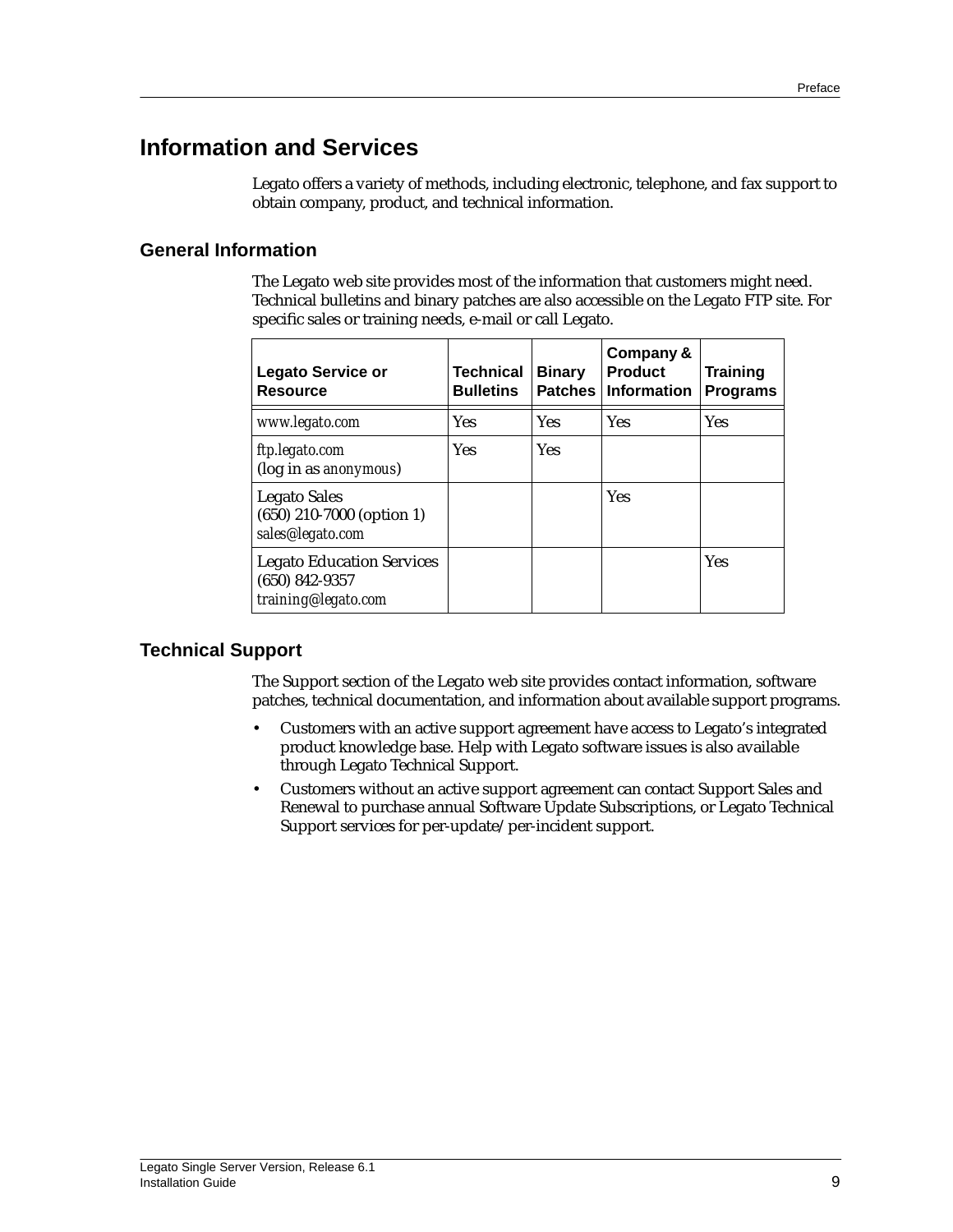## <span id="page-9-0"></span>**Licensing and Registration**

To license and register Legato products, go to the Legato licensing web site. To change contact information, transfer licenses, or ask questions about licensing, contact Legato using one of the following methods.

| <b>Licensing and Registration</b> | <b>Contact</b>                                                                     |
|-----------------------------------|------------------------------------------------------------------------------------|
| Legato licensing web site         | http://license.legato.com                                                          |
| Telephone number                  | $(650)$ 812 6000 (option 3, option 2) <sup>a</sup><br>+31 23 554 8881 <sup>b</sup> |
| Fax number                        | $(650)$ 745-1477 <sup>a</sup><br>+31 23 554 8808 <sup>b</sup>                      |
| E-mail                            | licensing@legato.com <sup>a</sup><br>licensingemea@legato.com <sup>b</sup>         |

a. Contact information for Americas, Asia, and Pacific.

b. Contact information for Europe, Middle East, and Africa.

# <span id="page-9-1"></span>**Customer Feedback**

Legato welcomes comments and suggestions about software features, the installation procedure, and documentation. Please send any suggestions and comments to *feedback@legato.com*. Legato confirms receipt of all e-mail correspondence. Although Legato cannot respond personally to every request, all comments and suggestions are considered during product design.

Help improve Legato documentation by completing a brief survey. Visit the Legato web site at *www.legato.com*, navigate to the documentation page, and click on the link to the survey.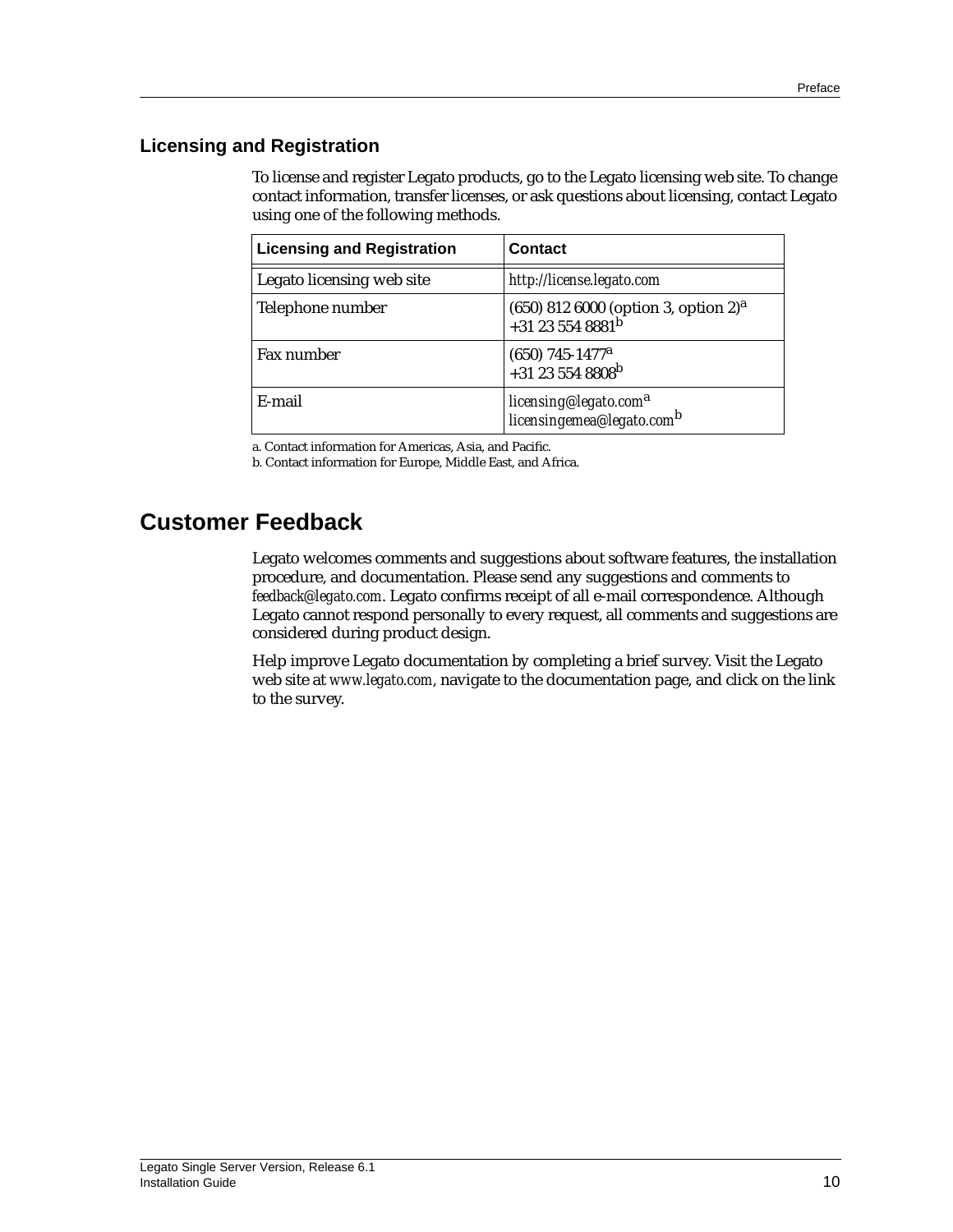# **Chapter 1: Introduction**

<span id="page-10-0"></span>This *Legato Single Server Version Installation Guide, Release 6.1* describes how to install and enable Legato Single Server Version release 6.1 software on a supported UNIX, Windows 2000, or Windows NT (Intel) system running Oracle9i Server software.

The Legato Single Server Version software is distributed on the Oracle9i Server software CD-ROM.

**Note:** The Legato Single Server Version documentation is available only from the Legato web site at *www.legato.com/LSSV*.

Use the information in this guide to:

- Upgrade to Legato Single Server Version release 6.1 from one of the following Legato Storage Manager releases:
	- Release 5.5 on UNIX
	- Release 5.7 on Windows
- Install Legato Single Server Version release 6.1 on a system that does *not* contain existing Legato Storage Manager or Legato NetWorker® software.
- Uninstall the Legato Single Server Version release 6.1 software.

To perform these procedures on a specific platform, see the appropriate chapter:

- ["Chapter 2: Installation Procedures on AIX" on page 13](#page-12-3)
- ["Chapter 3: Installation Procedures on HP-UX" on page 18](#page-17-3)
- ["Chapter 4: Installation Procedures on Linux" on page 24](#page-23-3)
- ["Chapter 5: Installation Procedures on Solaris" on page 29](#page-28-3)
- ["Chapter 6: Installation Procedures on Tru64 UNIX" on page 35](#page-34-3)
- ["Chapter 7: Installation Procedures on Windows" on page 40](#page-39-3)

## <span id="page-10-1"></span>**Installation and Configuration Options**

The Legato Single Server Version software comprises a media management layer, as required by Recovery Manager (RMAN) for Oracle9i database backups and restores using tape storage. Legato Single Server Version is a restricted functionality version of the latest Legato NetWorker and Legato NetWorker Module for Oracle products available from Legato Systems, Inc.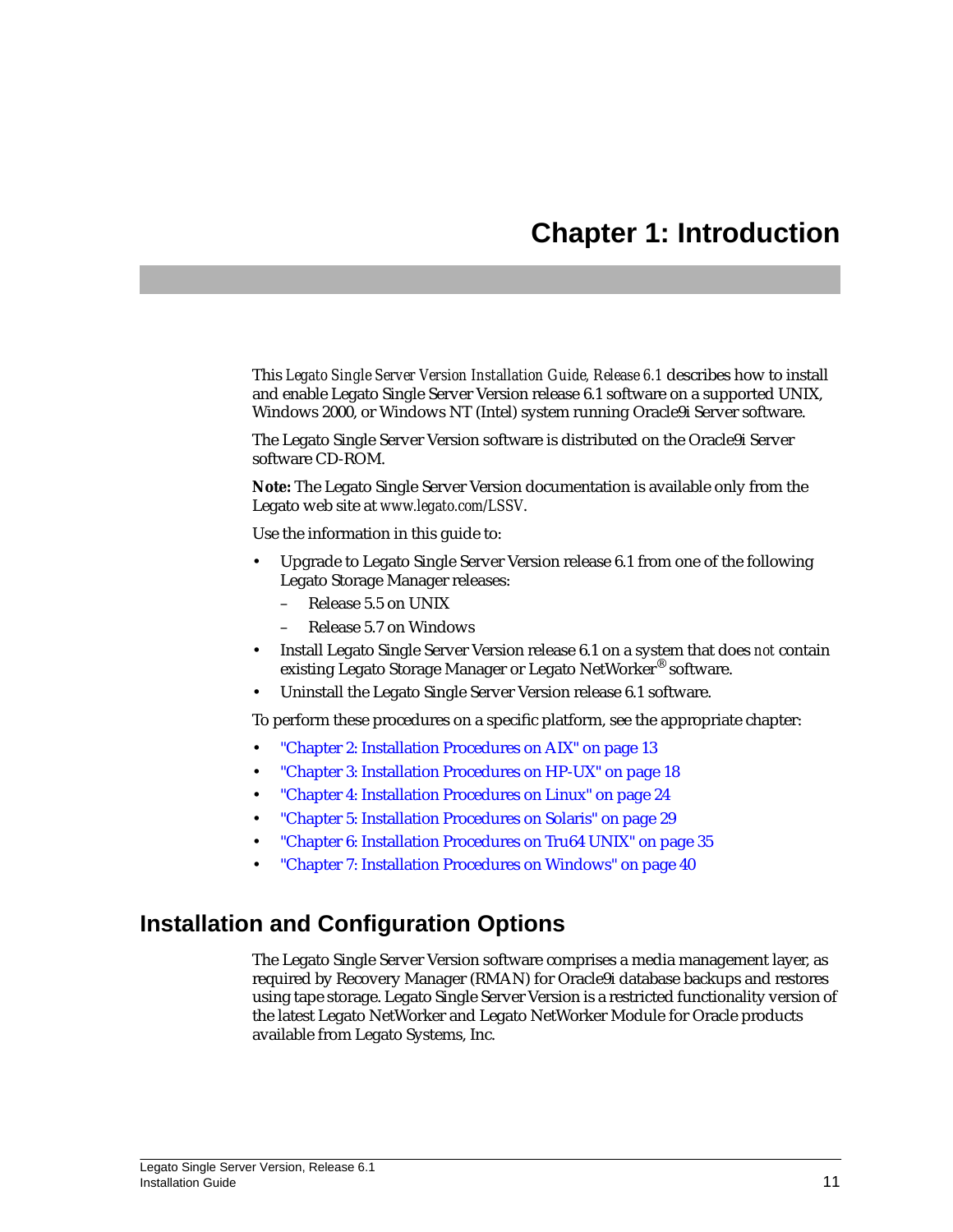Legato Single Server Version must be installed on the Oracle Server host. Legato Single Server Version works in conjunction with the Oracle Server for Oracle data storage management. Together, the Legato Single Server Version and Oracle Server software components provide a storage management solution for the Oracle9i data on a supported UNIX, Windows 2000, or Windows NT (Intel) system.

The Legato Single Server Version Administrator program is a graphical user interface for administering the Legato Single Server Version configuration. The Administrator program is installed during the Legato Single Server Version installation on the Oracle Server host.

**Note:** The Legato Single Server Version Administrator program can be installed and run separately on a Windows computer, using the instructions in ["Chapter 7: Installation Procedures on Windows" on page 40](#page-39-3). The Administrator program *cannot* be installed separately on a UNIX computer.

There are two different ways to install Legato Single Server Version:

- Legato Single Server Version can be installed by using Oracle Installer and selecting Legato Single Server Version through the Custom Installation option of the Oracle9i Enterprise Edition or Oracle9i Standard Edition. For more information on using Oracle Installer, refer to the *Oracle9i Installation Guide*.
- Legato Single Server Version can be installed manually without using Oracle Installer. For more information on installing Legato Single Server Version manually, see the appropriate chapter in this guide for a particular platform.

After installing Legato Single Server Version, the Oracle9i Server must be configured as a client of Legato Single Server Version for backup and restore operations. For information on configuration procedures, refer to the *Legato Single Server Version Administrator's Guide, Release 6.1*.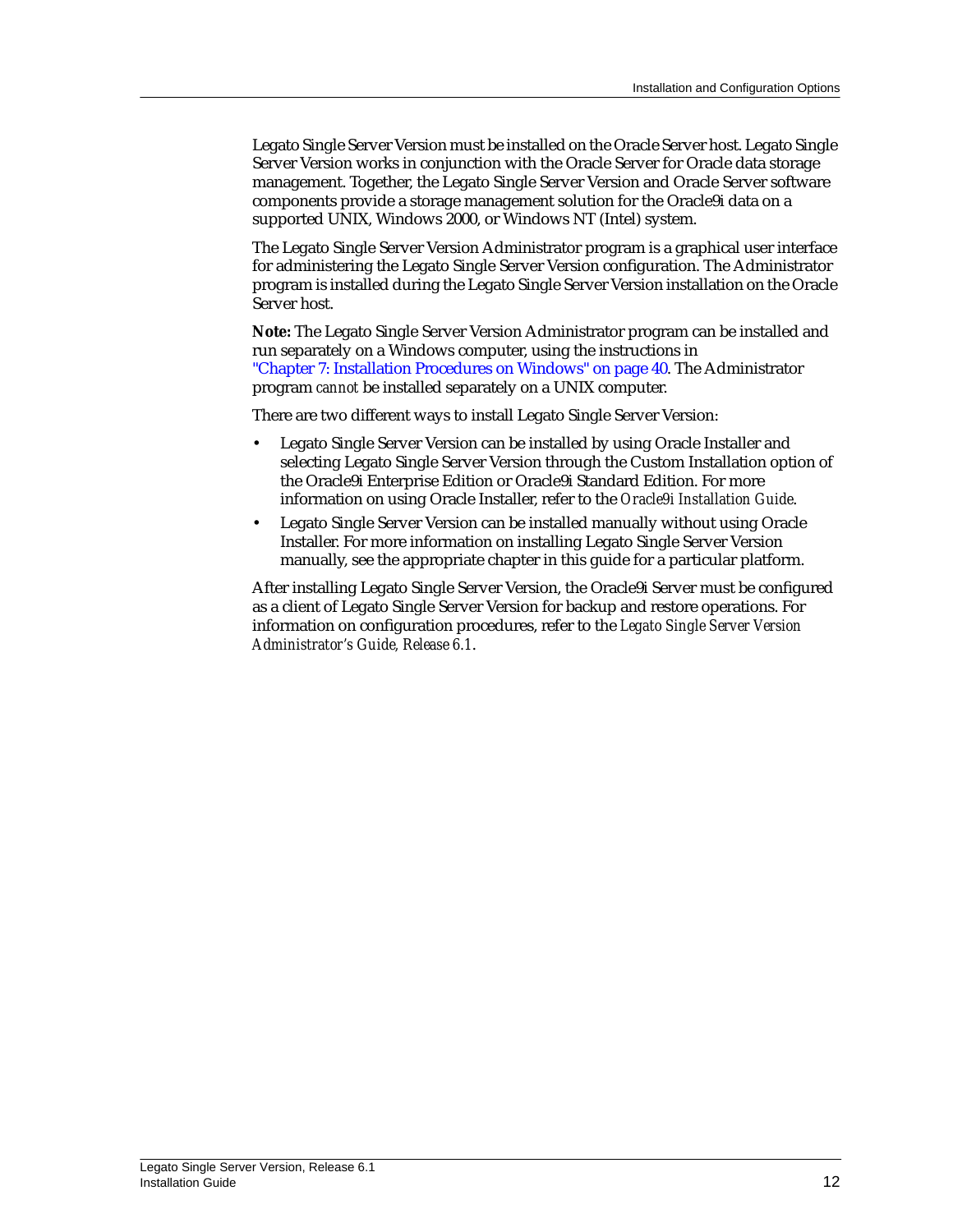# <span id="page-12-3"></span><span id="page-12-0"></span>**Chapter 2: Installation Procedures on AIX**

This chapter describes how to upgrade to, install, and uninstall Legato Single Server Version release 6.1 on a supported AIX system. See the appropriate section:

- ["Upgrading from Legato Storage Manager" on page 13](#page-12-1)
- ["Installing Legato Single Server Version" on page 14](#page-13-0)
- ["Uninstalling Legato Single Server Version" on page 17](#page-16-0)

## <span id="page-12-1"></span>**Upgrading from Legato Storage Manager**

To upgrade from Legato Storage Manager to Legato Single Server Version:

- 1. Uninstall Legato Storage Manager. See ["How to Uninstall Legato Storage](#page-12-2) [Manager" on page 13](#page-12-2).
- 2. Install Legato Single Server Version. See ["Installing Legato Single Server Version"](#page-13-0) [on page 14.](#page-13-0)

### <span id="page-12-2"></span>**How to Uninstall Legato Storage Manager**

Legato Storage Manager *cannot* be uninstalled using Oracle Installer. Legato Storage Manager must be uninstalled using the information in this section.



**Important:** The following procedure deletes the Legato Storage Manager index and configuration files (and the */nsr* directory). After using this procedure, it will *not* be possible to restore from existing Legato Storage Manager backups.

Legato Single Server Version does *not* support the restore of Oracle data from Legato Storage Manager backups.

To uninstall Legato Storage Manager:

- 1. Verify that no Oracle database backups are running.
- 2. For *each* ORACLE\_HOME that uses Legato Storage Manager for backups:
	- a. Log in as the ORACLE\_HOME owner:
		- # **su** *ORACLE\_HOME\_owner*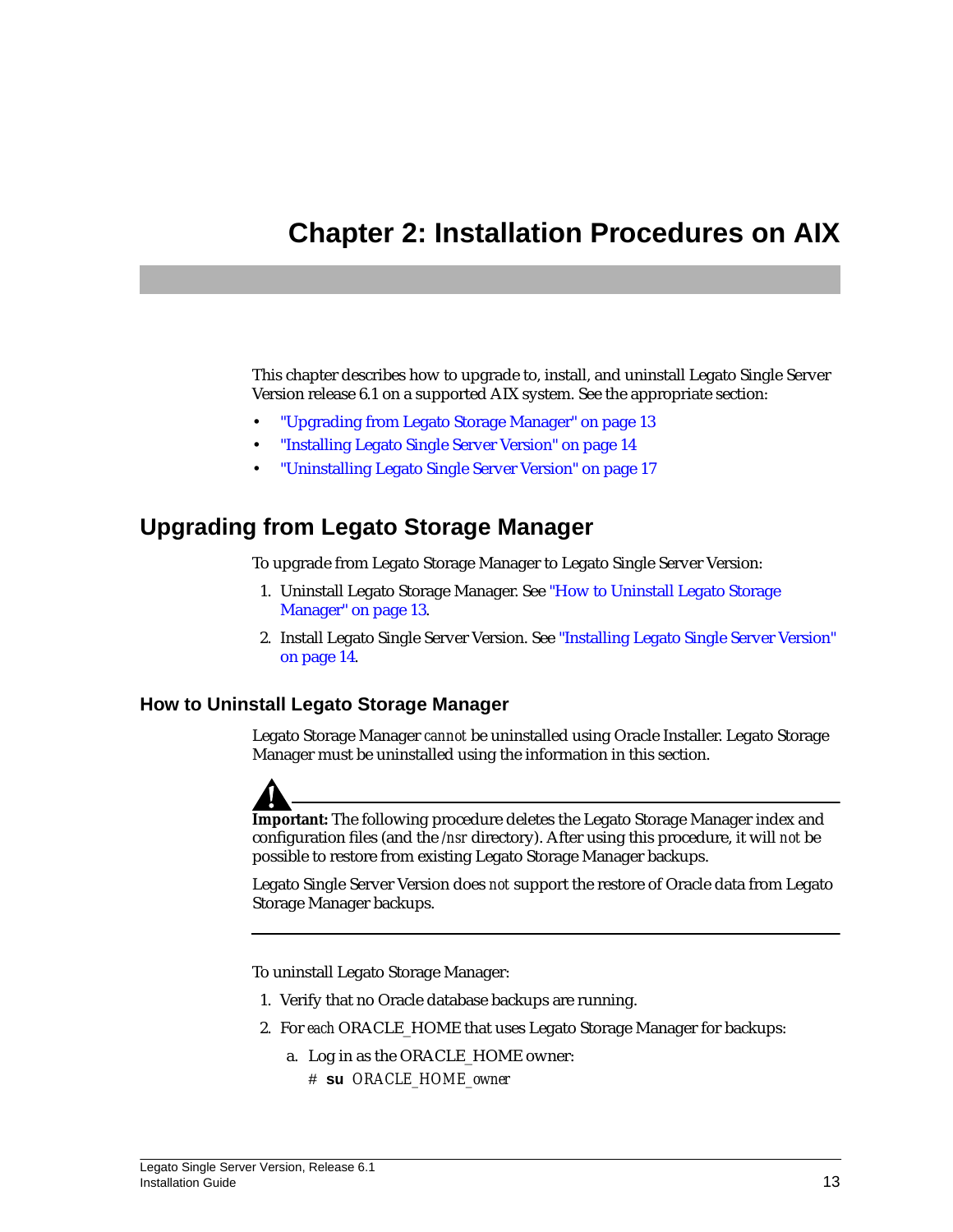b. Enter the following commands to delete the required symbolic links:

```
$ cd $ORACLE_HOME/lib
```

```
$ rm liblsm.a
```

```
$ rm libobk.a
```
- 3. Log in as the root user:
	- # **su root**
- 4. Enter the following **nsr\_ize** command to uninstall Legato Storage Manager:

```
# nsr_ize -r -s
```
When prompted whether to delete the Legato Storage Manager client index, media index, and resource configuration files, enter [y].

## <span id="page-13-0"></span>**Installing Legato Single Server Version**

Legato Single Server Version is typically installed using Oracle Installer, by selecting the Custom installation of the Oracle software and then selecting the Legato Single Server Version option. If Legato Single Server Version is *not* installed using Oracle Installer, the software can be installed manually using the instructions in this section.

Before installing Legato Single Server Version, uninstall any existing Legato Storage Manager or Legato NetWorker software on the system. If existing Legato software is not detected during the Legato Single Server Version installation, both the existing Legato software and the Legato Single Server Version software might not function properly.

• To uninstall existing Legato Storage Manager release 5.5, see ["Upgrading from](#page-12-1) [Legato Storage Manager" on page 13.](#page-12-1)

**Note:** To uninstall Legato Storage Manager prior to release 5.5, refer to the Legato Storage Manager uninstall instructions in the appropriate *Oracle Installation Guide*.

• To uninstall existing Legato NetWorker software, refer to the instructions in the appropriate *Legato NetWorker Installation Guide*.

### <span id="page-13-1"></span>**How to Install Legato Single Server Version**

To install Legato Single Server Version:

1. Verify that there is sufficient disk space for each of the Legato Single Server Version software components, as shown in [Table 1 on page 14](#page-13-2).

**Note:** The requirements in [Table 1](#page-13-2) apply to a default Legato Single Server Version installation, without relocation of the software components.

| <b>Components</b>     | <b>Default Location</b> | <b>Space Requirement</b> |  |
|-----------------------|-------------------------|--------------------------|--|
| Software binary files | /bin                    | 45 MB                    |  |
| Device drivers        | /etc/LGTOuscsi          | 1 MB                     |  |

<span id="page-13-2"></span>**Table 1. Legato Single Server Version Requirements on AIX (Part 1 of 2)**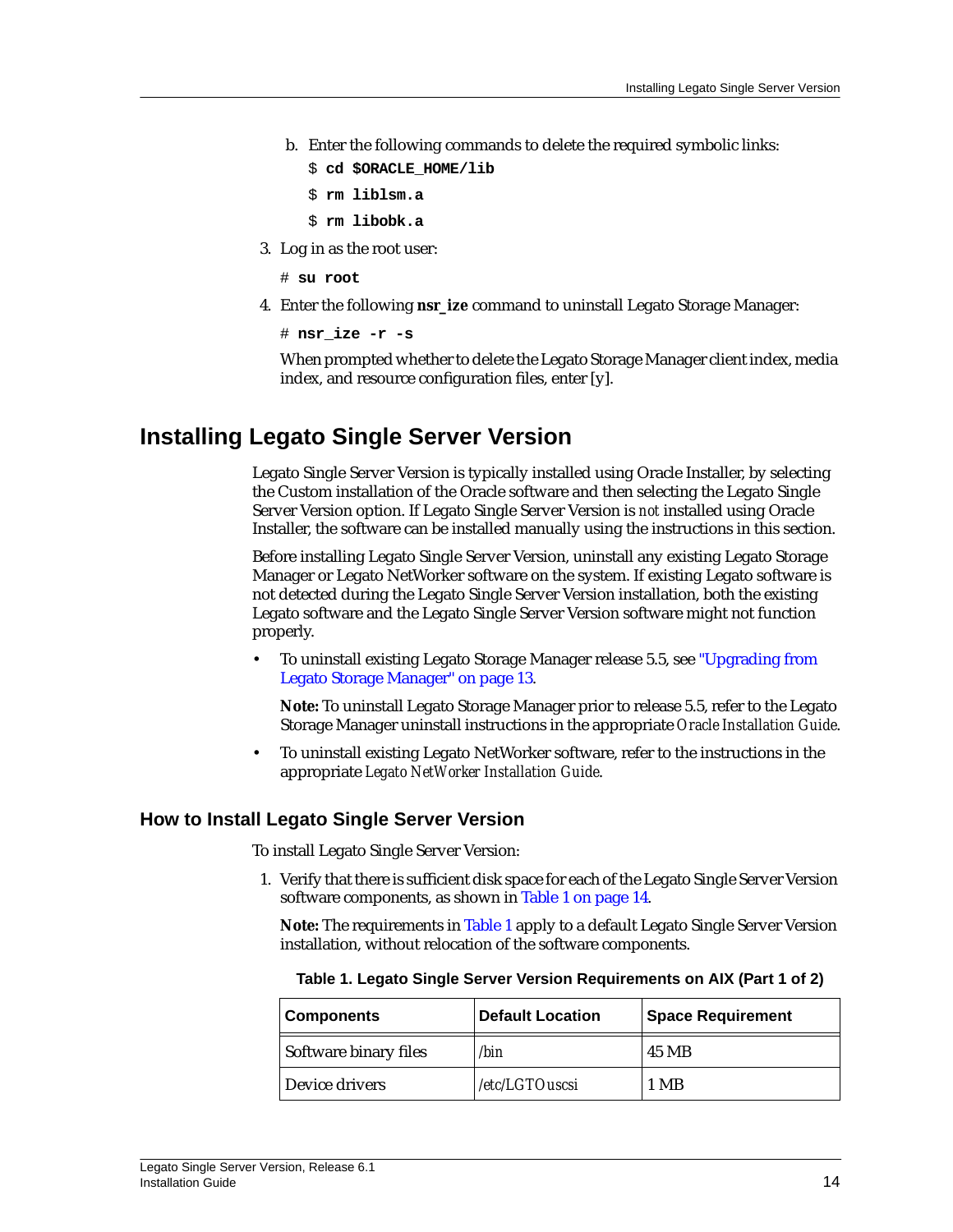| Components         | <b>Default Location</b> | <b>Space Requirement</b> |
|--------------------|-------------------------|--------------------------|
| Online index files | /nsr                    | 100 MB                   |
| Online man pages   | /usr/man                | 1 MB                     |

**Table 1. Legato Single Server Version Requirements on AIX (Part 2 of 2)**

2. Make copies of the following operating system files, which are modified by the Legato Single Server Version installation script in [step 6](#page-14-0).

```
/etc/inittab
/etc/rc.nsr
/etc/rpc
/etc/syslog.conf
```
3. Log in as the root user:

# **su root**

- 4. Insert and mount the Oracle9i release CD-ROM in the appropriate device.
- 5. From the CD-ROM mount point, go to the *stage/Components/lgto* directory.

**Note:** If the Legato Single Server Version software is not located in the *stage/Components/lgto* directory, the directory containing the software can be located by entering the following command from the CD-ROM mount point:

**find . -name lsminst -print**

<span id="page-14-0"></span>6. Enter the following **lsminst** command to install Legato Single Server Version:

# **./lsminst .**

Enter the appropriate information at the **lsminst** prompts:

- When prompted whether to continue the installation, enter [y].
- When prompted for a directory to use for client and server information, either accept the default (*/nsr*) or enter another directory name. Ensure that the selected directory has sufficient disk space to store the online index files, as listed in [Table 1 on page 14](#page-13-2).
- When prompted for a device name, either press [Enter] or enter a proper BSD-semantics nonrewinding tape device name.

**Note:** Before Legato Single Server Version can use a device for Oracle backups or restores, a Device resource must be configured for the device in the Legato Single Server Version Administrator program. For more information, refer to the *Legato Single Server Version Administrator's Guide, Release 6.1*.

• At the following prompt, enter **all**, to enable backups using Legato Single Server Version:

Enter the first NetWorker server's name [no more]: **all**

• For all other **lsminst** prompts, press [Enter].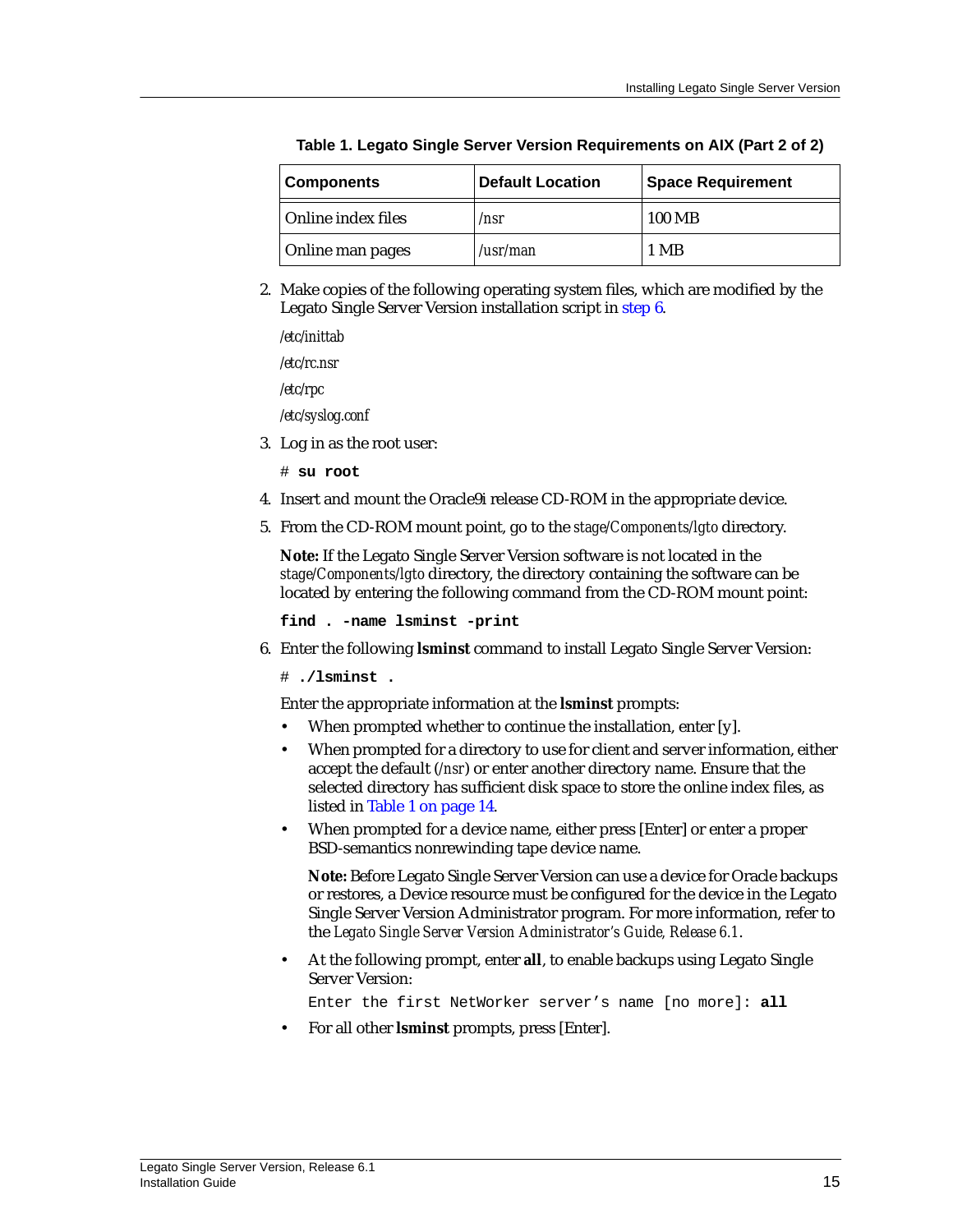- 7. Update the MANPATH and PATH environment variables.
	- MANPATH must include the pathname of the directory containing the Legato Single Server Version man pages. The default pathname is */usr/man*, as shown in [Table 1 on page 14](#page-13-2).
	- PATH must include the pathname of the directory containing the Legato Single Server Version software binaries. The default pathname is */bin*, as shown in [Table 1 on page 14](#page-13-2).
- 8. For *each* ORACLE\_HOME that will use Legato Single Server Version for backups:

**Note:** If another ORACLE\_HOME is later installed on the AIX system, follow these steps to enable Legato Single Server Version backups for that ORACLE\_HOME.

a. Log in as the ORACLE\_HOME owner:

# **su** *ORACLE\_HOME\_owner*

- b. Change to the *stage/Components/lgto* directory on the CD-ROM.
- c. Enter the following **cp** command to copy the *liblsm.a* file to the *\$ORACLE\_HOME/lib* directory:
	- \$ **cp ./lib/liblsm.a \$ORACLE\_HOME/lib/liblsm.a**
- d. Enter the following commands to create the required symbolic link: \$ **cd \$ORACLE\_HOME/lib**
	- \$ **ln -s liblsm.a libobk.a**
- 9. Ensure that Legato Single Server Version is properly enabled.
	- a. Run the Legato Single Server Version Administrator program as an Administrator.

For more information, refer to "The Administrator Program" in Chapter 2 of the *Legato Single Server Version Administrator's Guide, Release 6.1*.

- b. Select Server>Registration to open the Registration window.
	- If "Legato Single Server Version" appears in the Registration window, Legato Single Server Version is properly enabled.
	- If "NetWorker/10 Eval" or another name (other than "Legato Single Server Version") appears in the Registration window, perform these steps to enable Legato Single Server Version:
		- 1. In the Registration window, click Create.
		- 2. In the Enabler Code field, enter the following enabler code:
			- fa577c-a16e3f-d26553
		- 3. Click Apply.

The following command and output can be used to verify that Legato Single Server Version is installed properly:

# **lslpp -l | grep -i legato**

lus 6.1.0.0 COMMITTED Legato SCSI User Interface Tape

Once the software is installed, complete the required configuration procedures to enable Oracle backup and restore operations using Legato Single Server Version. For more information, refer to the *Legato Single Server Version Administrator's Guide, Release 6.1*.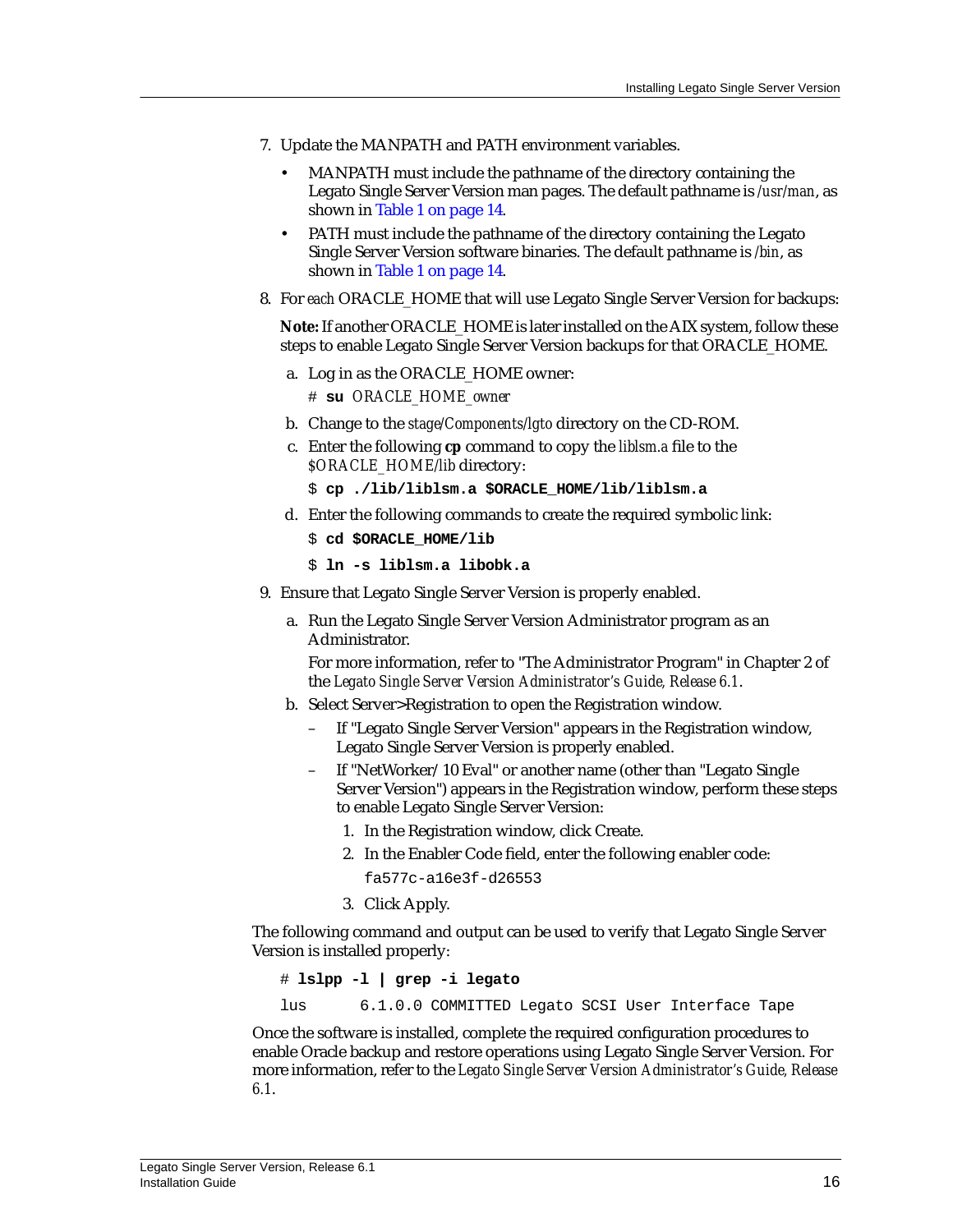**Note:** Once Legato Single Server Version is properly installed and configured, it is recommended that an immediate backup of the complete Oracle system be performed.

# <span id="page-16-0"></span>**Uninstalling Legato Single Server Version**

Legato Single Server Version *cannot* be uninstalled using Oracle Installer. Legato Single Server Version must be uninstalled using the information in this section.

To uninstall Legato Single Server Version:

- 1. Verify that no Oracle database backups are running.
- 2. For *each* ORACLE\_HOME that uses Legato Single Server Version for backups:
	- a. Log in as the ORACLE\_HOME owner:
		- # **su** *ORACLE\_HOME\_owner*
	- b. Ensure that no Oracle backup or restore is running.
	- c. Enter the following commands to delete the required symbolic links:
		- \$ **cd \$ORACLE\_HOME/lib**
		- \$ **rm liblsm.a**
		- \$ **rm libobk.a**
- 3. Log in as the root user:
	- # **su root**
- 4. Enter the following **nsr\_ize** command to uninstall Legato Single Server Version:
	- # **nsr\_ize -r -s**

When prompted whether to delete the Legato Single Server Version client index, media index, and resource configuration files:

- Enter [n] to uninstall Legato Single Server Version *without* deleting the index and configuration files.
- Enter [y] to uninstall Legato Single Server Version *and* delete the index and configuration files (by deleting the */nsr* directory).

**Important:** If the Legato Single Server Version index and configuration files (and the */nsr* directory) are deleted, existing Legato Single Server Version backups *cannot* be restored. If Legato Single Server Version is later reinstalled, the configuration must be rebuilt before previous Legato Single Server Version backups can be restored.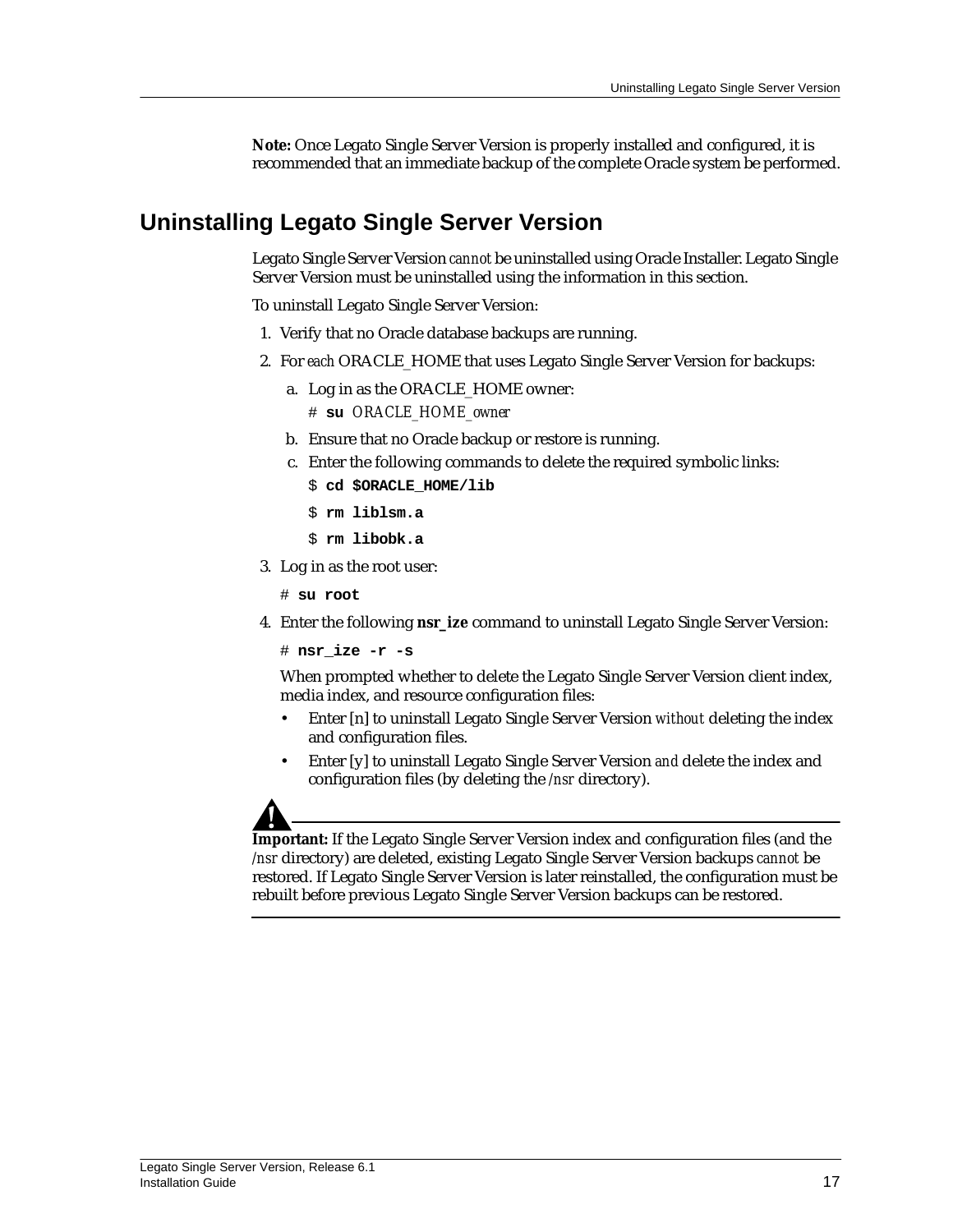# <span id="page-17-3"></span><span id="page-17-0"></span>**Chapter 3: Installation Procedures on HP-UX**

This chapter describes how to upgrade to, install, and uninstall Legato Single Server Version release 6.1 on a supported HP-UX system. See the appropriate section:

- ["Upgrading from Legato Storage Manager" on page 18](#page-17-1)
- ["Installing Legato Single Server Version" on page 19](#page-18-0)
- ["Uninstalling Legato Single Server Version" on page 22](#page-21-0)

## <span id="page-17-1"></span>**Upgrading from Legato Storage Manager**

To upgrade from Legato Storage Manager to Legato Single Server Version:

- 1. Uninstall Legato Storage Manager. See ["How to Uninstall Legato Storage](#page-17-2) [Manager" on page 18](#page-17-2).
- 2. Install Legato Single Server Version. See ["Installing Legato Single Server Version"](#page-18-0) [on page 19.](#page-18-0)

### <span id="page-17-2"></span>**How to Uninstall Legato Storage Manager**

Legato Storage Manager *cannot* be uninstalled using Oracle Installer. Legato Storage Manager must be uninstalled using the information in this section.



**Important:** The following procedure deletes the Legato Storage Manager index and configuration files (and the */nsr* directory). After using this procedure, it will *not* be possible to restore from existing Legato Storage Manager backups.

Legato Single Server Version does *not* support the restore of Oracle data from Legato Storage Manager backups.

To uninstall Legato Storage Manager:

- 1. Verify that no Oracle database backups are running.
- 2. For *each* ORACLE\_HOME that uses Legato Storage Manager for backups:
	- a. Log in as the ORACLE\_HOME owner:
		- # **su** *ORACLE\_HOME\_owner*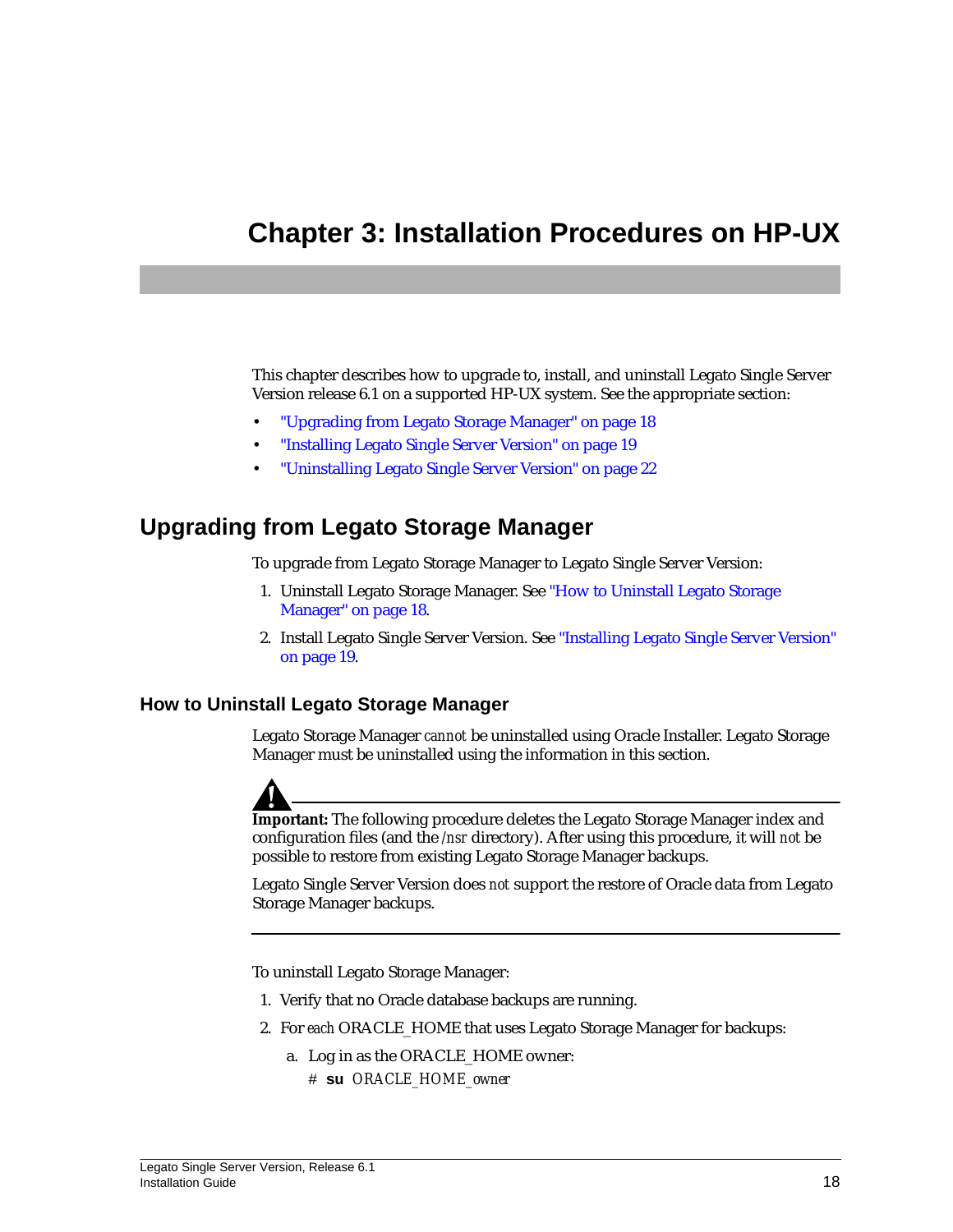- b. Enter the following commands to delete the required symbolic links:
	- \$ **cd \$ORACLE\_HOME/lib**
	- \$ **rm liblsm.sl**
	- \$ **rm libobk.sl**
- <span id="page-18-1"></span>3. Log in as the root user:
	- # **su root**
- 4. Enter the following **nsr\_shutdown** command to stop the Legato Storage Manager daemons:

# **nsr\_shutdown**

<span id="page-18-2"></span>5. Enter the following **swremove** command to uninstall Legato Storage Manager:

# **swremove**

- 6. In the Software Selection window, highlight Legato Storage Manager.
- 7. Select Actions>Remove (analysis).
- 8. In the Remove Analysis window, when the Status field changes to Ready, click Logfile to check the log file. Correct any listed problems before proceeding.
- 9. Click OK.
- 10. In the Confirmation dialog box, click Yes.
- 11. In the Remove window, when the Status field changes to Completed, click Logfile to check the log file. If any problems are listed, correct the problems and restart the uninstall at [step 3.](#page-18-1)
- 12. Click Done to exit the Remove window.
- 13. Select File>Exit to exit the Software Selection window.
- 14. Delete the */opt/networker* directory manually, if required.

**Note:** The **swremove** program does *not* delete the */nsr* directory containing the Legato Storage Manager client index, media index, and resource configuration files.

15. To delete the Legato Storage Manager index and configuration files, enter the following **rm** command to delete the */nsr* directory:

## <span id="page-18-0"></span>**Installing Legato Single Server Version**

Legato Single Server Version is typically installed using Oracle Installer, by selecting the Custom installation of the Oracle software and then selecting the Legato Single Server Version option. If Legato Single Server Version is *not* installed using Oracle Installer, the software can be installed manually using the instructions in this section.

Before installing Legato Single Server Version, uninstall any existing Legato Storage Manager or Legato NetWorker software on the system. If existing Legato software is not detected during the Legato Single Server Version installation, both the existing

<sup>#</sup> **rm -rf /nsr/\* /nsr**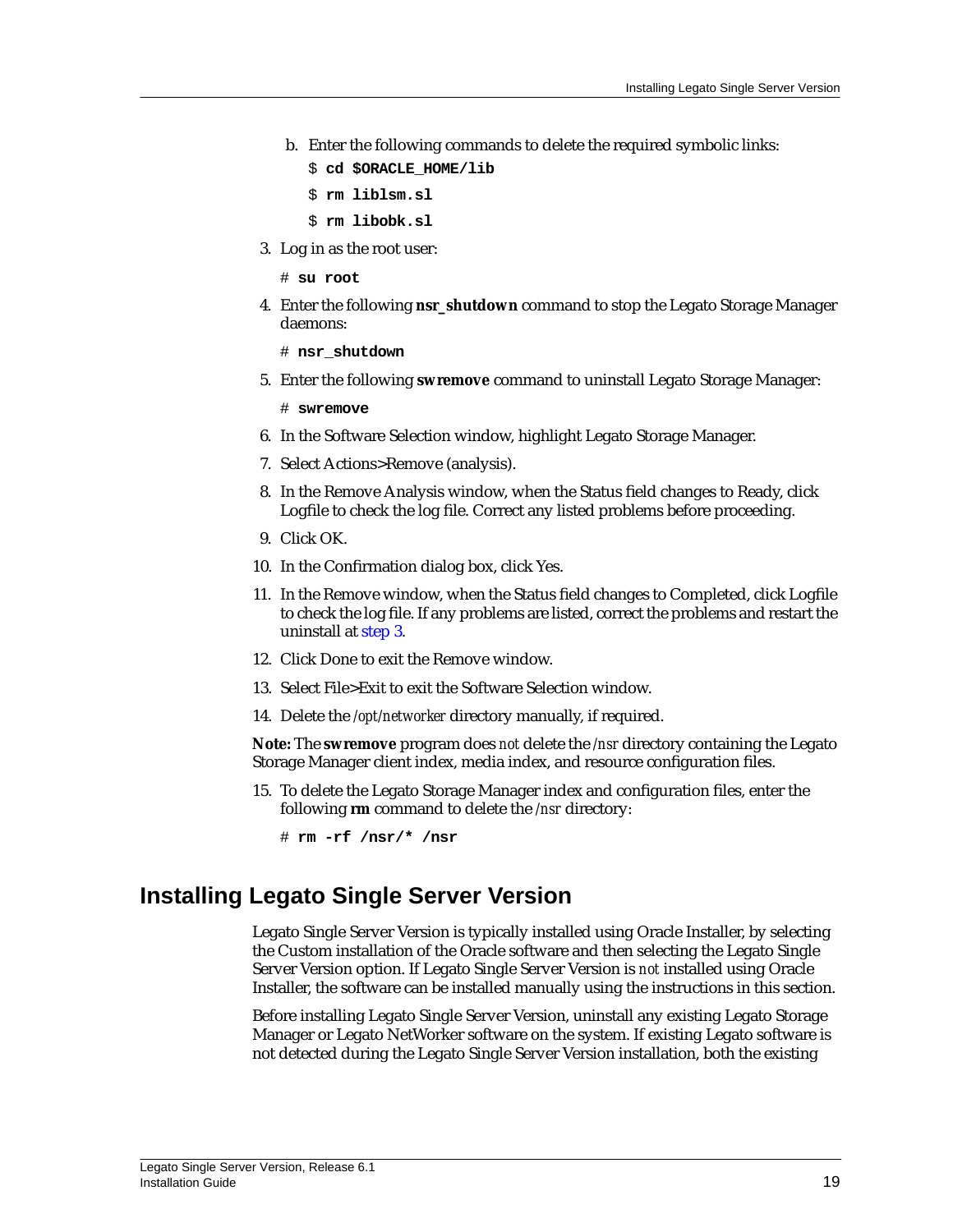Legato software and the Legato Single Server Version software might not function properly.

• To uninstall existing Legato Storage Manager release 5.5, see ["Upgrading from](#page-17-1) [Legato Storage Manager" on page 18.](#page-17-1)

**Note:** To uninstall Legato Storage Manager prior to release 5.5, refer to the Legato Storage Manager uninstall instructions in the appropriate *Oracle Installation Guide*.

• To uninstall existing Legato NetWorker software, refer to the instructions in the appropriate *Legato NetWorker Installation Guide*.

### <span id="page-19-0"></span>**How to Install Legato Single Server Version**

To install Legato Single Server Version:

1. Verify that there is sufficient disk space for each of the Legato Single Server Version software components, as shown in [Table 2 on page 20](#page-19-1).

**Note:** The requirements in [Table 2](#page-19-1) apply to a default Legato Single Server Version installation, without relocation of the software components.

<span id="page-19-1"></span>

| <b>Components</b>                                | <b>Default Location</b> | <b>Space Requirement</b> |
|--------------------------------------------------|-------------------------|--------------------------|
| Temporary space used by<br>the swinstall program | /tmp                    | 25 MB                    |
| Software binary files                            | /opt/networker/bin      | 150 MB                   |
| Online index files                               | /nsr                    | 100 MB                   |
| Online man pages                                 | /opt/networker/man      | 1 MB                     |

**Table 2. Legato Single Server Version Requirements on HP-UX**

2. Make copies of the following operating system files, which are modified by the Legato Single Server Version installation script in [step 6](#page-19-2).

*/etc/rpc*

*/etc/syslog.conf*

3. Log in as the root user:

# **su root**

- 4. Insert and mount the Oracle9i release CD-ROM in the appropriate device.
- 5. From the CD-ROM mount point, go to the *stage/Components/lgto* directory.

**Note:** If the Legato Single Server Version software is not located in the *stage/Components/lgto* directory, the directory containing the software can be located by entering the following command from the CD-ROM mount point:

**find . -name lsminst -print**

<span id="page-19-2"></span>6. Enter the following **lsminst** command to install Legato Single Server Version:

# **./lsminst** *cd\_mount\_point***/stage/Components/lgto**

<span id="page-19-3"></span>7. In the Software Selection window, highlight Legato Single Server Version.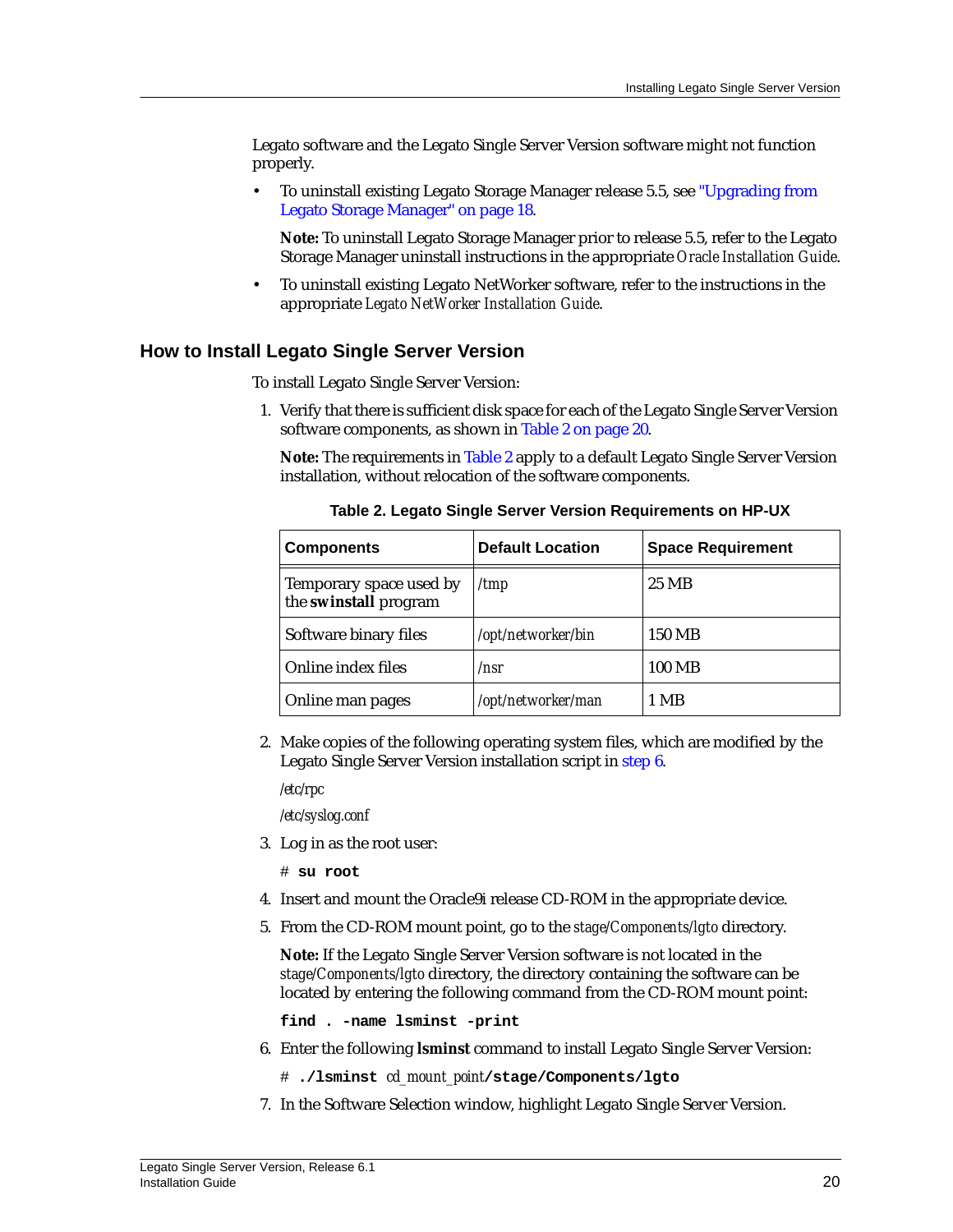- 8. Select Actions>Install (analysis).
- 9. In the Install Analysis window, when the Status field changes to Ready, click Logfile to check the log file. Correct any listed problems before proceeding.

**Note:** If an error appears in the log file stating that one or more filesystems in the filesystem table cannot be mounted, perform these steps:

- a. Verify with the site administrator that the filesystems listed in the */etc/fstab* file do not need to be mounted.
- b. As the root user, enter the **lsminst** command from [step 6](#page-19-2) to restart the installation.
- c. In the Software Selection window, select Options>Change Options.
- d. In the Options window, deselect the following option:

Mount filesystems in /etc/fstab or /etc/checklist

- e. Click OK.
- f. Restart at [step 7](#page-19-3).
- 10. In the Install Analysis window, click OK.
- 11. In the Confirmation dialog box, click Yes.
- 12. In the Install window, when the Status field changes to Completed, click Logfile to check the log file. If any problems are listed, correct the problems and restart the installation at [step 5.](#page-18-2)
- 13. Click Done to exit the Install window.
- 14. Select File>Exit to exit the Software Selection window.
- 15. Update the MANPATH and PATH environment variables.
	- MANPATH must include the pathname of the directory containing the Legato Single Server Version man pages. The default pathname is */opt/networker/man*, as shown in [Table 2 on page 20](#page-19-1).
	- PATH must include the pathname of the directory containing the Legato Single Server Version software binaries. The default pathname is */opt/networker/bin*, as shown in [Table 2 on page 20](#page-19-1).
- 16. For *each* ORACLE\_HOME that will use Legato Single Server Version for backups:

**Note:** If another ORACLE\_HOME is later installed on the HP-UX system, follow these steps to enable Legato Single Server Version backups for that ORACLE\_HOME.

- a. Log in as the ORACLE\_HOME owner: # **su** *ORACLE\_HOME\_owner*
- b. Change to the *stage/Components/lgto* directory on the CD-ROM.
- c. Enter the following **cp** command to copy the *liblsm.sl* file to the *\$ORACLE\_HOME/lib* directory:

\$ **cp ./lib/liblsm.sl \$ORACLE\_HOME/lib/liblsm.sl**

- d. Enter the following commands to create the required symbolic link:
	- \$ **cd \$ORACLE\_HOME/lib**
	- \$ **ln -s liblsm.sl libobk.sl**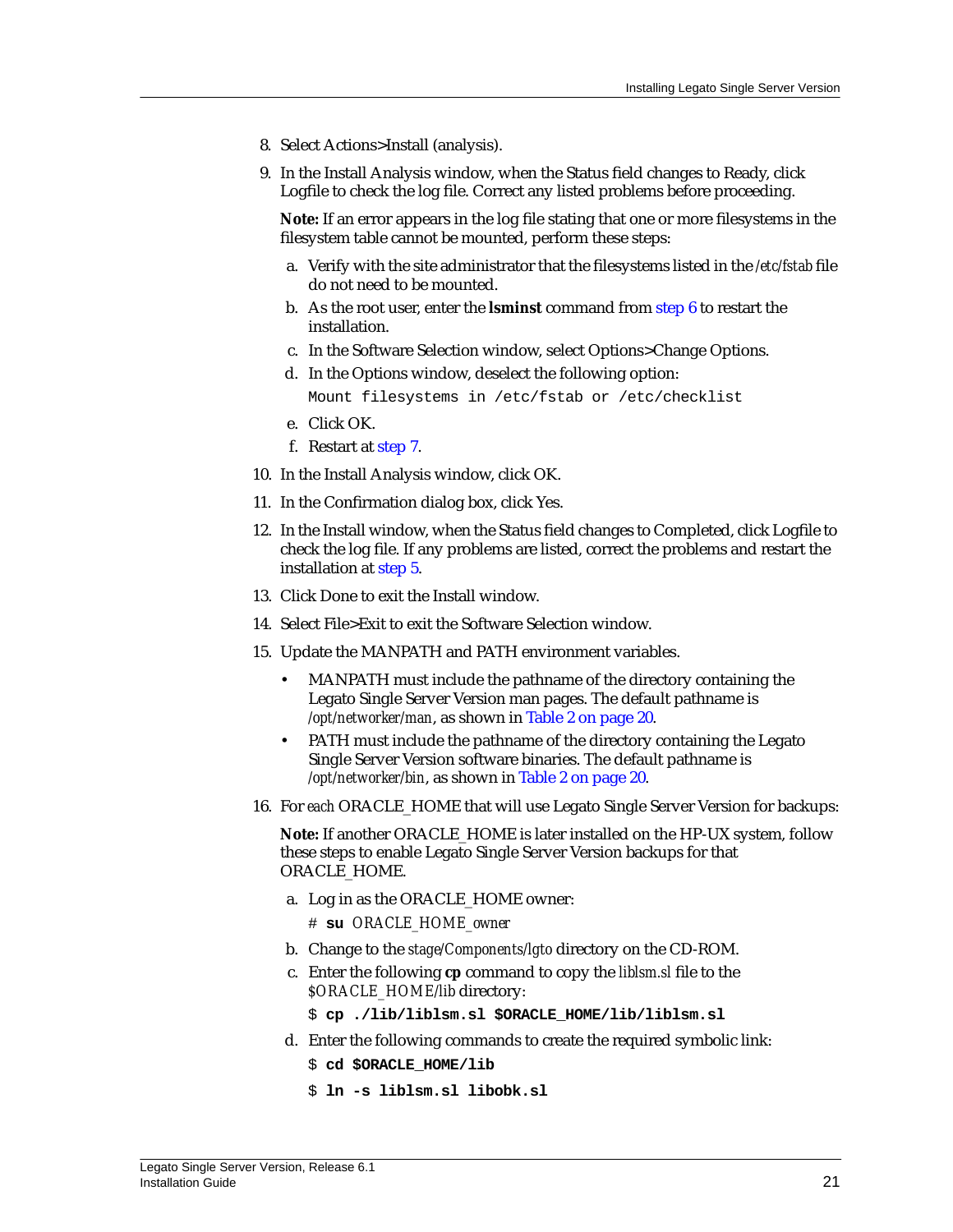- 17. Ensure that Legato Single Server Version is properly enabled.
	- a. Run the Legato Single Server Version Administrator program as an Administrator.

For more information, refer to "The Administrator Program" in Chapter 2 of the *Legato Single Server Version Administrator's Guide, Release 6.1*.

- b. Select Server>Registration to open the Registration window.
	- If "Legato Single Server Version" appears in the Registration window, Legato Single Server Version is properly enabled.
	- If "NetWorker/10 Eval" or another name (other than "Legato Single Server Version") appears in the Registration window, perform these steps to enable Legato Single Server Version:
		- 1. In the Registration window, click Create.
		- 2. In the Enabler Code field, enter the following enabler code:
			- fa577c-a16e3f-d26553
		- 3. Click Apply.

The following command and output can be used to verify that Legato Single Server Version is installed properly.

```
# /usr/sbin/swlist | grep -i lssv
```
NetWorker nw\_lssv.Build.71 NetWorker for HP-UX 11.xx

Once the software is installed, complete the required configuration procedures to enable Oracle backup and restore operations using the Legato Single Server Version software. For more information, refer to the *Legato Single Server Version Administrator's Guide, Release 6.1*.

**Note:** Once Legato Single Server Version is properly installed and configured, it is recommended that an immediate backup of the complete Oracle system be performed.

# <span id="page-21-0"></span>**Uninstalling Legato Single Server Version**

Legato Single Server Version *cannot* be uninstalled using Oracle Installer. Legato Single Server Version must be uninstalled using the information in this section.

To uninstall Legato Single Server Version:

- 1. Verify that no Oracle database backups are running.
- 2. For *each* ORACLE\_HOME that uses Legato Single Server Version for backups:
	- a. Log in as the ORACLE\_HOME owner: # **su** *ORACLE\_HOME\_owner*
	- b. Ensure that no Oracle backup or restore is running.
	- c. Enter the following commands to delete the required symbolic links:
		- \$ **cd \$ORACLE\_HOME/lib**
		- \$ **rm liblsm.sl**
		- \$ **rm libobk.sl**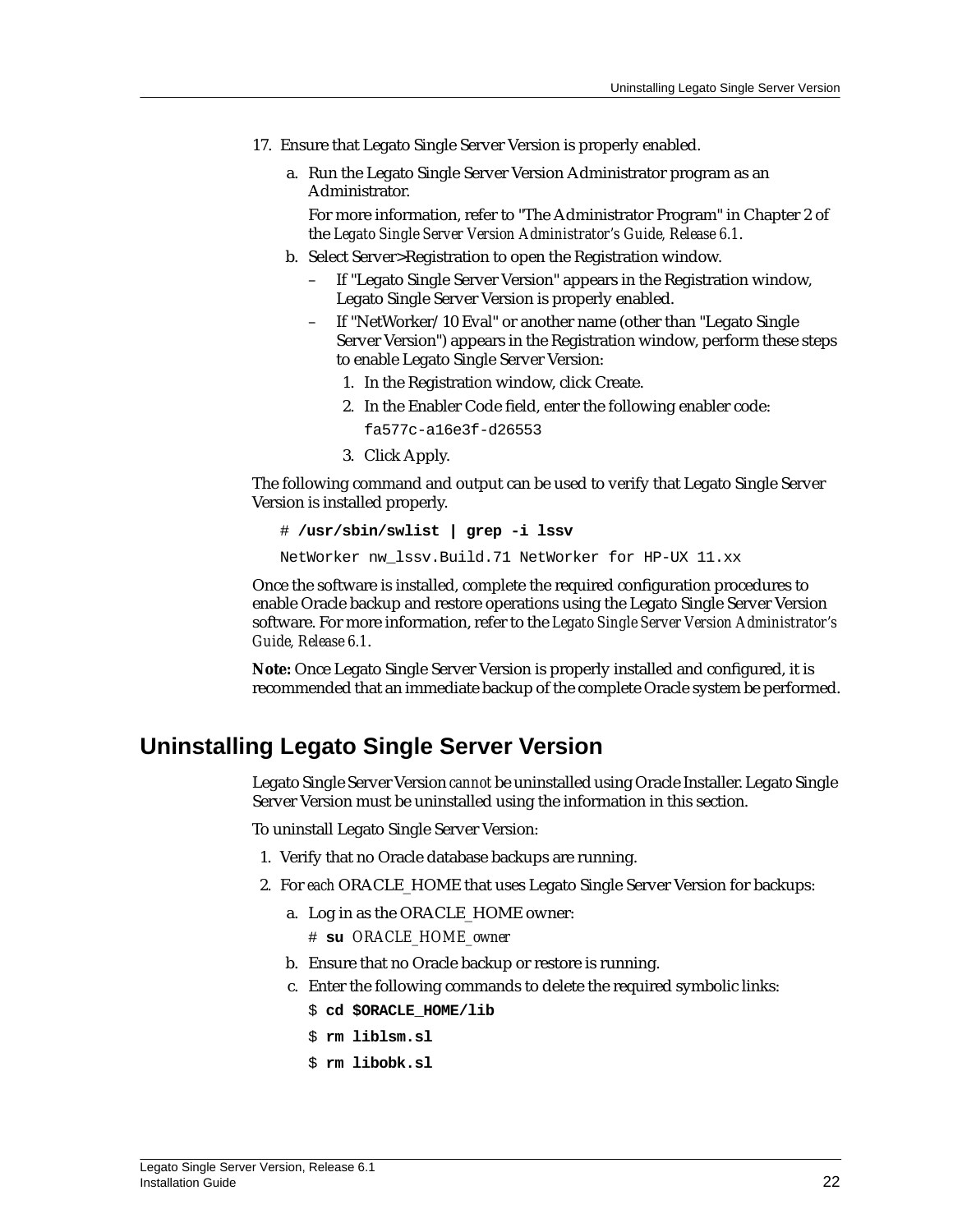3. Log in as the root user:

# **su root**

4. Enter the following **nsr\_shutdown** command to stop the Legato Single Server Version daemons:

# **nsr\_shutdown**

5. Enter the following **swremove** command to uninstall Legato Single Server Version:

# **swremove**

- 6. In the Software Selection window, highlight the name NetWorker.
- 7. Select Actions>Remove (analysis).
- 8. In the Remove Analysis window, when the Status field changes to Ready, click Logfile to check the log file. Correct any listed problems before proceeding.
- 9. Click OK.
- 10. In the Confirmation dialog box, click Yes.
- 11. In the Remove window, when the Status field changes to Completed, click Logfile to check the log file. If any problems are listed, correct the problems and restart the uninstall at [step 3.](#page-18-1)
- 12. Click Done to exit the Remove window.
- 13. Select File>Exit to exit the Software Selection window.
- 14. Delete the */opt/networker* directory manually, if required.

**Note:** The **swremove** program does *not* delete the */nsr* directory containing the Legato Single Server Version client index, media index, and resource configuration files.

15. To delete the Legato Single Server Version index and configuration files (*an optional step*), enter the following **rm** command to delete the */nsr* directory:

# **rm -rf /nsr/\* /nsr**

**Important:** If the Legato Single Server Version index and configuration files (and the */nsr* directory) are deleted, existing Legato Single Server Version backups *cannot* be restored. If Legato Single Server Version is later reinstalled, the configuration must be rebuilt before previous Legato Single Server Version backups can be restored.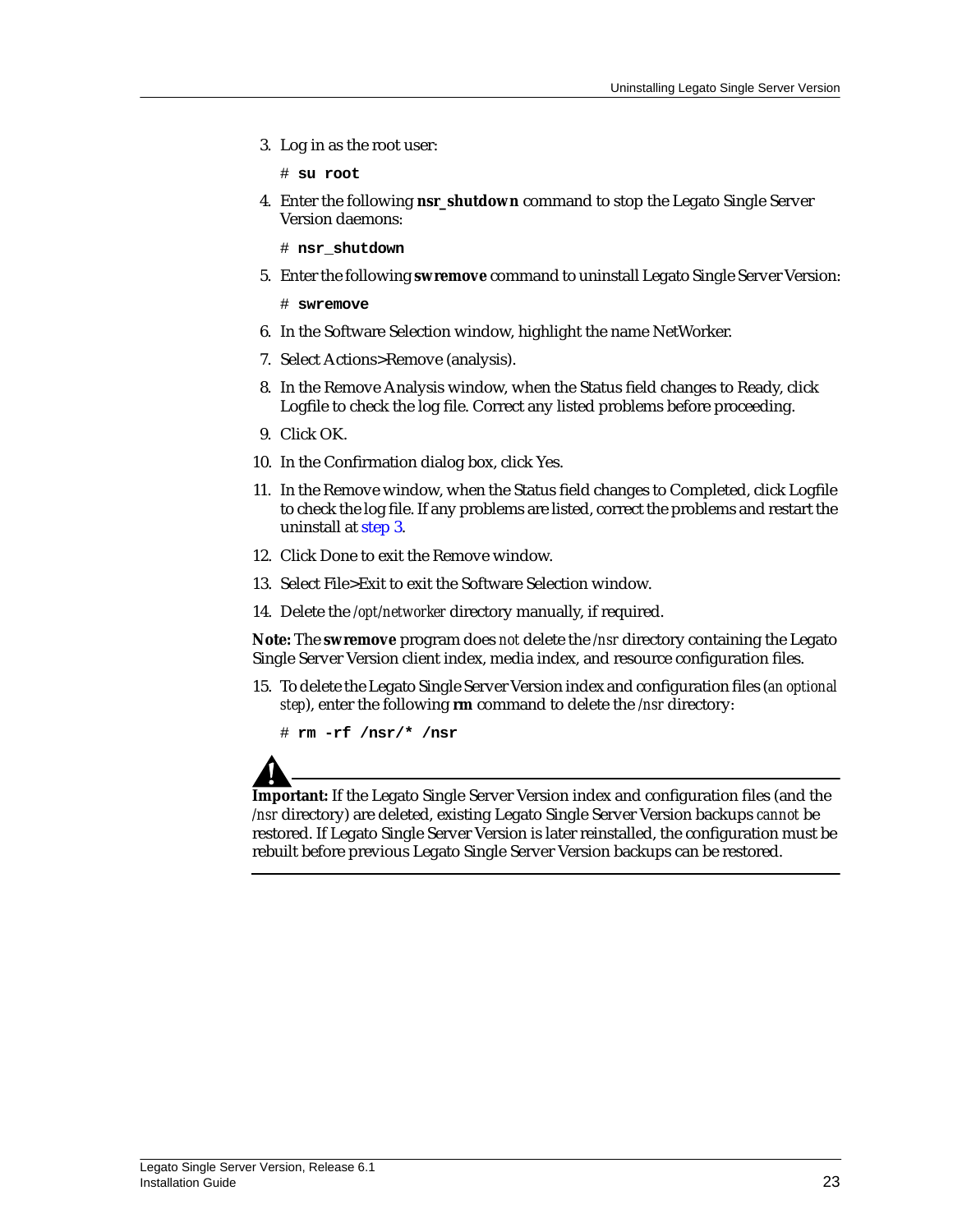# <span id="page-23-3"></span><span id="page-23-0"></span>**Chapter 4: Installation Procedures on Linux**

This chapter describes how to install and uninstall Legato Single Server Version release 6.1 on a supported Linux system. See the appropriate section:

- ["Installing Legato Single Server Version" on page 24](#page-23-1)
- ["Uninstalling Legato Single Server Version" on page 28](#page-27-0)

# <span id="page-23-1"></span>**Installing Legato Single Server Version**

Legato Single Server Version is typically installed using Oracle Installer, by selecting the Custom installation of the Oracle software and then selecting the Legato Single Server Version option. If Legato Single Server Version is *not* installed using Oracle Installer, the software can be installed manually using the instructions in this section.

Before installing Legato Single Server Version, uninstall any existing Legato NetWorker software on the system. If existing Legato NetWorker software is not detected during the Legato Single Server Version installation, both the Legato NetWorker software and the Legato Single Server Version software might not function properly. To uninstall existing Legato NetWorker software, refer to the instructions in the appropriate *Legato NetWorker Installation Guide*.

### <span id="page-23-2"></span>**How to Install Legato Single Server Version**

To install Legato Single Server Version:

1. Verify that the specific Linux kernel is supported and that all the required Linux packages and patches are installed, as shown in [Table 3 on page 25.](#page-24-0)

[Table 3](#page-24-0) shows the platforms supported in this release of Legato Single Server Version along with the package requirements for each of the operating system installations. For more platform-specific information, consult the operating system documentation, vendor, or other Linux documentation sources.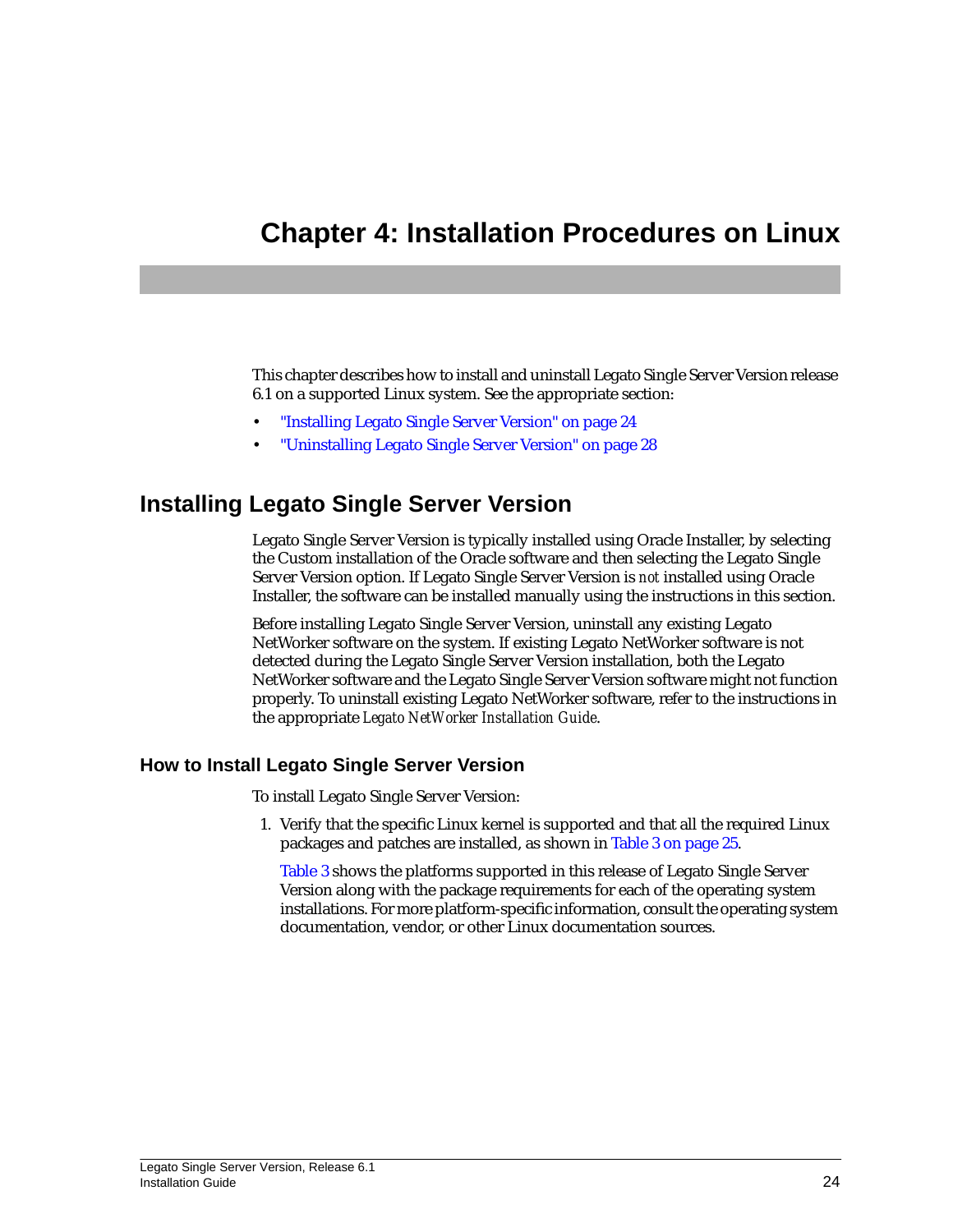<span id="page-24-0"></span>

| <b>Platform</b>                                     | <b>Kernel</b> | <b>Additional Libraries or Upgrades</b>                                                                                                                                                                                                                                                                                                                                                                                                                                                            |
|-----------------------------------------------------|---------------|----------------------------------------------------------------------------------------------------------------------------------------------------------------------------------------------------------------------------------------------------------------------------------------------------------------------------------------------------------------------------------------------------------------------------------------------------------------------------------------------------|
| Red Hat<br>Advanced<br><b>Server</b><br>Edition 2.1 | $2.4.9 - e.3$ | Upgrade the following packages:<br>• ncurses4-5.0-5.1386.rpm - available with the<br>installation media or at www.rpmfind.net (search for<br>ncurses4)<br>• pdksh-5.2.14-13.1386.rpm — available with the<br>installation media or at www.rpmfind.net (search for<br>pdksh)                                                                                                                                                                                                                        |
| Red Hat 7.1                                         | $2.4.2 - 2.$  | Upgrade the following packages:<br>$\bullet$ ncurses4-5.0-5.1386.rpm — available with the<br>installation media or at www.rpmfind.net (search for<br>ncurses4)<br>• pdksh-5.2.14-12.i386.rpm - available with the<br>installation media or at www.rpmfind.net (search for<br><i>pdksh</i> )<br>• rpm-build-4.0.3-0.66.i386.rpm<br>• rpm-devel-4.0.3-0.66.i386.rpm<br>• rpm-4.0.3-0.66.i386.rpm<br>• glibc-2.2.3-14.i386.rpm<br>• glibc-common-2.2.3-14.i386.rpm<br>• glibc-devel-2.2.3-14.i386.rpm |
| <b>SuSE 7.1</b>                                     | 2.4.0         | Upgrade the <i>pdksh-5.2.14-217.i386.rpm</i> package,<br>available on the operating system installation media                                                                                                                                                                                                                                                                                                                                                                                      |

**Table 3. Linux System Software Requirements**

2. Verify that there is sufficient disk space for each of the Legato Single Server Version software components, as shown in [Table 4 on page 25](#page-24-1).

**Note:** The requirements in [Table 4](#page-24-1) apply to a default Legato Single Server Version installation, without relocation of the software components.

<span id="page-24-1"></span>

| <b>Components</b>                | <b>Default Location</b> | <b>Space Requirement</b> |
|----------------------------------|-------------------------|--------------------------|
| GUI program files                | /usr/bin                | 11 MB                    |
| Daemon and utility command files | $\sqrt{usr/s}$ hin      | 29 MB                    |
| Device drivers                   | /etc/LGTOuscsi          | 8 MB                     |
| Online index files               | /nsr                    | 100 MB                   |
| Online man pages                 | /usr/share/man          | 1 MB                     |

**Table 4. Legato Single Server Version Requirements on Linux**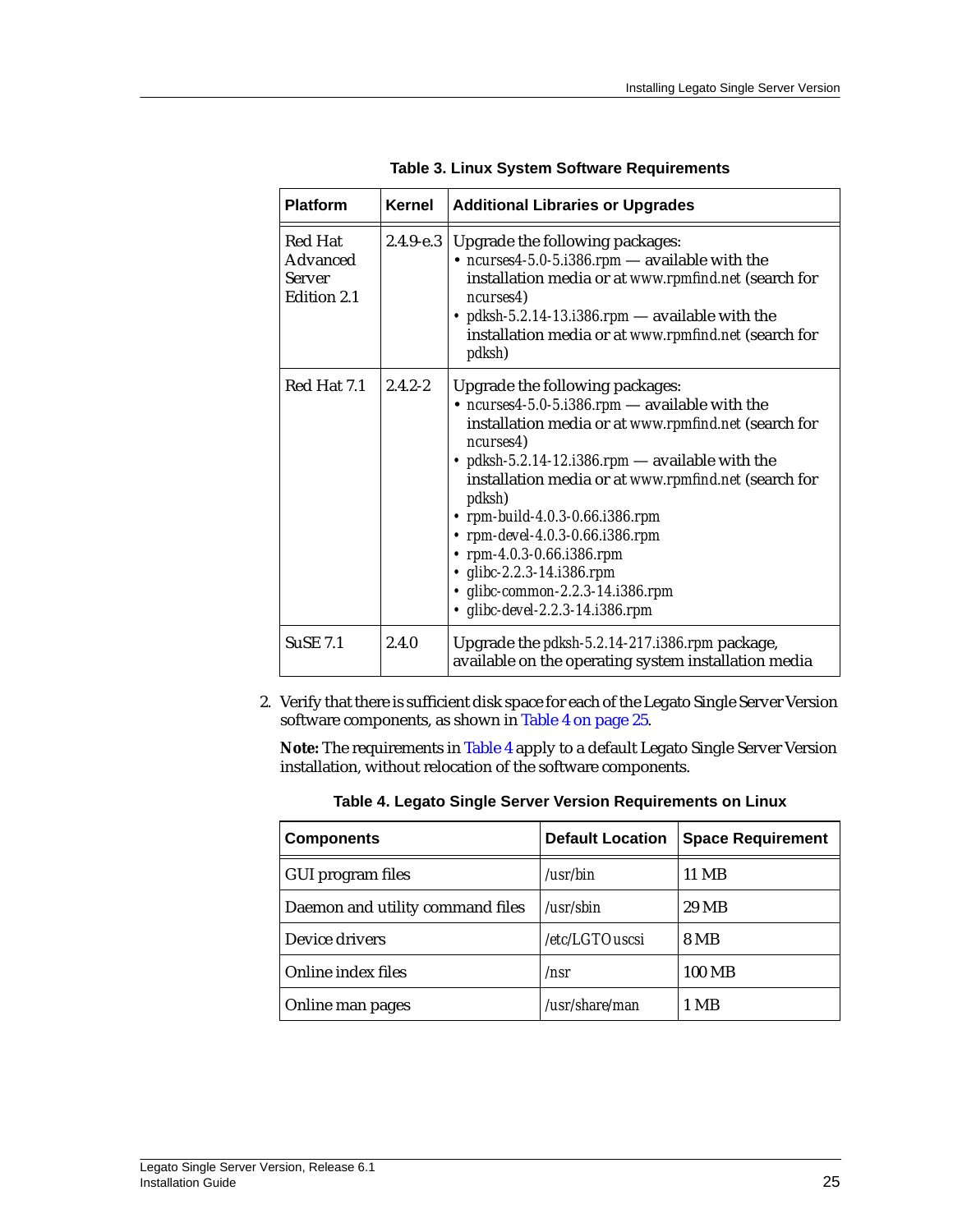3. Make copies of the following operating system files, which are modified by the Legato Single Server Version installation script in [step 7](#page-25-0).

*/etc/rpc*

*/etc/syslog.conf*

*/etc/ld.so.conf*

4. Log in as the root user:

# **su root**

- 5. Insert and mount the Oracle9i release CD-ROM in the appropriate device.
- 6. From the CD-ROM mount point, go to the *stage/Components/lgto* directory.

**Note:** If the Legato Single Server Version software is not located in the *stage/Components/lgto* directory, the directory containing the software can be located by entering the following command from the CD-ROM mount point:

**find . -name lsminst -print**

<span id="page-25-0"></span>7. Enter the following **lsminst** command to install Legato Single Server Version:

# **./lsminst .**

Enter the appropriate information at the **lsminst** prompts:

- When prompted whether to continue the installation, enter [y].
- When prompted for a directory to use for client and server information, either accept the default (*/nsr*) or enter another directory name. Ensure that the selected directory has sufficient disk space to store the online index files, as listed in [Table 4 on page 25](#page-24-1).
- When prompted for a device name, either press [Enter] or enter a proper BSD-semantics nonrewinding tape device name.

**Note:** Before Legato Single Server Version can use a device for Oracle backups or restores, a Device resource must be configured for the device in the Legato Single Server Version Administrator program. For more information, refer to the *Legato Single Server Version Administrator's Guide, Release 6.1*.

• At the following prompt, enter **all**, to enable backups using Legato Single Server Version:

Enter the first NetWorker server's name [no more]: **all**

- For all other **lsminst** prompts, press [Enter].
- 8. Update the MANPATH and PATH environment variables.
	- MANPATH must include the pathname of the directory containing the Legato Single Server Version man pages. The default pathname is */usr/share/man*, as shown in [Table 4 on page 25](#page-24-1).
	- PATH must include the pathnames of the directories containing the Legato Single Server Version program files. The default pathnames are */usr/bin* and */usr/sbin*, as shown in [Table 4 on page 25](#page-24-1).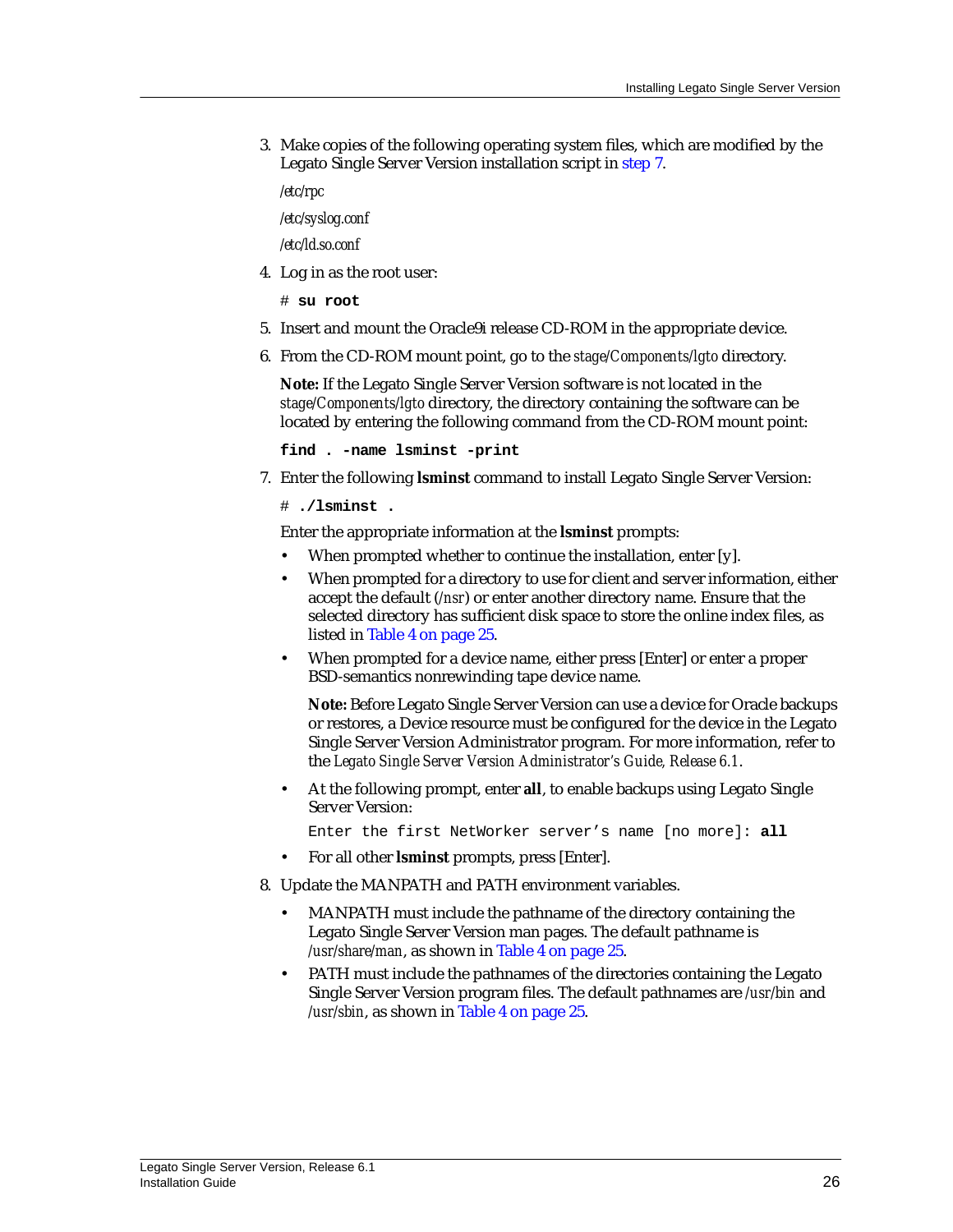9. For *each* ORACLE\_HOME that will use Legato Single Server Version for backups:

**Note:** If another ORACLE\_HOME is later installed on the Linux system, follow these steps to enable Legato Single Server Version backups for that ORACLE\_HOME.

a. Log in as the ORACLE\_HOME owner:

# **su** *ORACLE\_HOME\_owner*

- b. Change to the *stage/Components/lgto* directory on the CD-ROM.
- c. Enter the following **cp** command to copy the *liblsm.so* file to the *\$ORACLE\_HOME/lib* directory:
	- \$ **cp ./lib/liblsm.so \$ORACLE\_HOME/lib/liblsm.so**
- d. Enter the following commands to create the required symbolic link:
	- \$ **cd \$ORACLE\_HOME/lib**
	- \$ **ln -s liblsm.so libobk.so**
- 10. Ensure that Legato Single Server Version is properly enabled.
	- a. Run the Legato Single Server Version Administrator program as an Administrator.

For more information, refer to "The Administrator Program" in Chapter 2 of the *Legato Single Server Version Administrator's Guide, Release 6.1*.

- b. Select Server>Registration to open the Registration window.
	- If "Legato Single Server Version" appears in the Registration window, Legato Single Server Version is properly enabled.
	- If "NetWorker/10 Eval" or another name (other than "Legato Single Server Version") appears in the Registration window, perform these steps to enable Legato Single Server Version:
		- 1. In the Registration window, click Create.
		- 2. In the Enabler Code field, enter the following enabler code:
			- fa577c-a16e3f-d26553
		- 3. Click Apply.

The following command and output can be used to verify that the Legato Single Server Version is installed properly:

```
# rpm -aq | grep -i orcl
orclclnt-nw_lssv.build.71-1
orcldrvr-nw_lssv.build.71-1
orclnode-nw_lssv.build.71-1
orclserv-nw_lssv.build.71-1
orclman-nw_lssv.build.71-1
```
Once the software is installed, complete the required configuration procedures to enable Oracle backup and restore operations using Legato Single Server Version. For more information, refer to the *Legato Single Server Version Administrator's Guide, Release 6.1*.

**Note:** Once Legato Single Server Version is properly installed and configured, it is recommended that an immediate backup of the complete Oracle system be performed.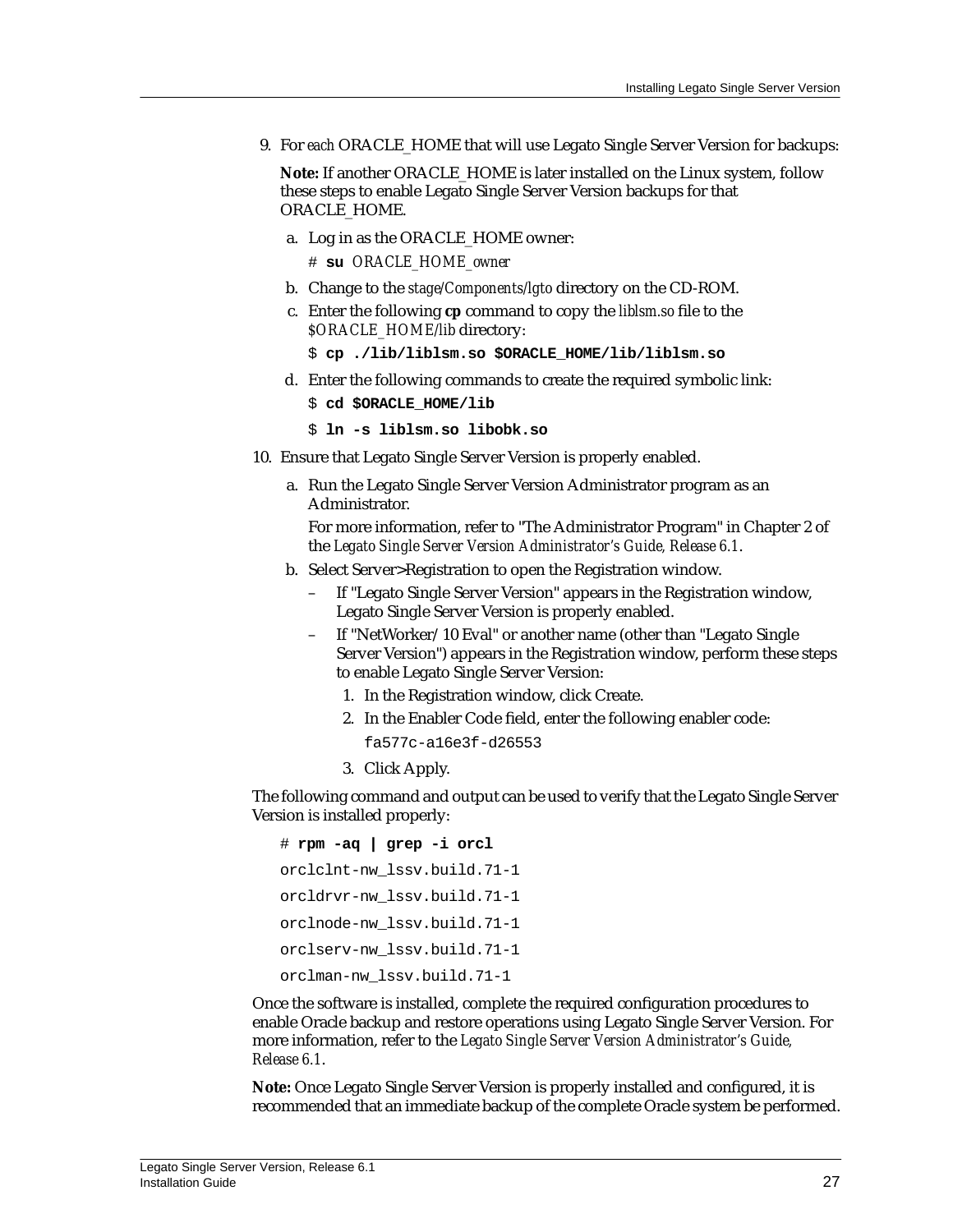# <span id="page-27-0"></span>**Uninstalling Legato Single Server Version**

Legato Single Server Version *cannot* be uninstalled using Oracle Installer. Legato Single Server Version must be uninstalled using the information in this section.

To uninstall Legato Single Server Version:

- 1. Verify that no Oracle database backups are running.
- 2. For *each* ORACLE\_HOME that uses Legato Single Server Version for backups:
	- a. Log in as the ORACLE\_HOME owner: # **su** *ORACLE\_HOME\_owner*
	- b. Ensure that no Oracle backup or restore is running.
	- c. Enter the following commands to delete the required symbolic links:
		- \$ **cd \$ORACLE\_HOME/lib**
		- \$ **rm liblsm.so**
		- \$ **rm libobk.so**
- 3. Log in as the root user:
	- # **su root**
- 4. Enter the following **rpm** command to uninstall Legato Single Server Version:

```
# rpm -e orclman-nw_lssv.build.71-1 orclserv-nw_lssv.build.71-1
orclnode-nw_lssv.build.71-1 orcldrvr-nw_lssv.build.71-1
orclclnt-nw_lssv.build.71-1
```
**Note:** The **rpm** program does *not* delete the */nsr* directory containing the Legato Single Server Version client index, media index, and resource configuration files.

5. To delete the Legato Single Server Version index and configuration files (*an optional step*), enter the following **rm** command to delete the */nsr* directory:

# **rm -rf /nsr/\* /nsr**

**Important:** If the Legato Single Server Version index and configuration files (and the */nsr* directory) are deleted, existing Legato Single Server Version backups *cannot* be restored. If Legato Single Server Version is later reinstalled, the configuration must be rebuilt before previous Legato Single Server Version backups can be restored.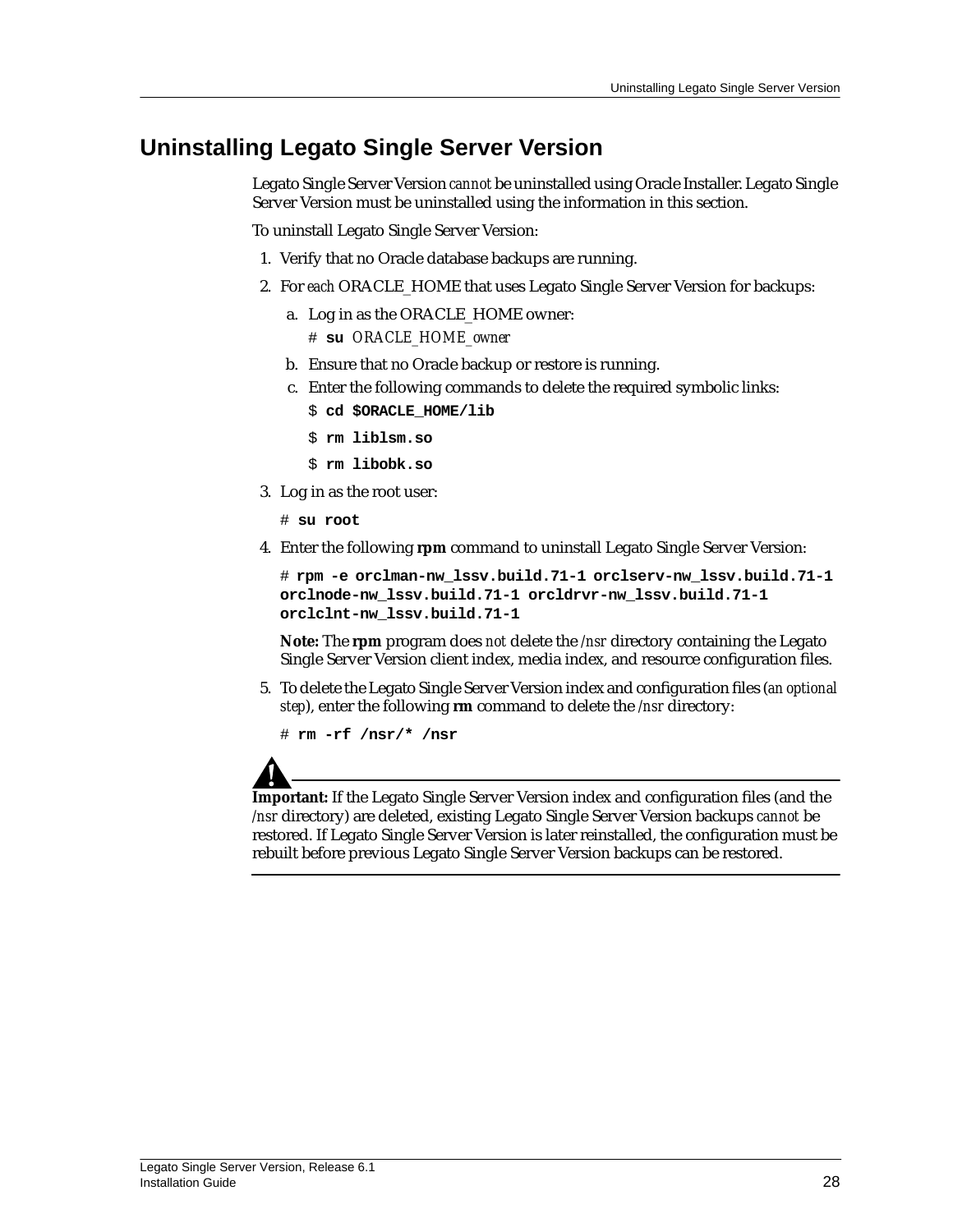# <span id="page-28-3"></span><span id="page-28-0"></span>**Chapter 5: Installation Procedures on Solaris**

This chapter describes how to upgrade to, install, and uninstall Legato Single Server Version release 6.1 on a supported Solaris system. See the appropriate section:

- ["Upgrading from Legato Storage Manager" on page 29](#page-28-1)
- ["Installing Legato Single Server Version" on page 30](#page-29-0)
- ["Uninstalling Legato Single Server Version" on page 33](#page-32-0)

## <span id="page-28-1"></span>**Upgrading from Legato Storage Manager**

To upgrade from Legato Storage Manager to Legato Single Server Version:

- 1. Uninstall Legato Storage Manager. See ["How to Uninstall Legato Storage](#page-28-2) [Manager" on page 29](#page-28-2).
- 2. Install Legato Single Server Version. See ["Installing Legato Single Server Version"](#page-29-0) [on page 30.](#page-29-0)

### <span id="page-28-2"></span>**How to Uninstall Legato Storage Manager**

Legato Storage Manager *cannot* be uninstalled using Oracle Installer. Legato Storage Manager must be uninstalled using the information in this section.



**Important:** The following procedure deletes the Legato Storage Manager index and configuration files (and the */nsr* directory). After using this procedure, it will *not* be possible to restore from existing Legato Storage Manager backups.

Legato Single Server Version does *not* support the restore of Oracle data from Legato Storage Manager backups.

To uninstall Legato Storage Manager:

- 1. Verify that no Oracle database backups are running.
- 2. For *each* ORACLE\_HOME that uses Legato Storage Manager for backups:
	- a. Log in as the ORACLE\_HOME owner:
		- # **su** *ORACLE\_HOME\_owner*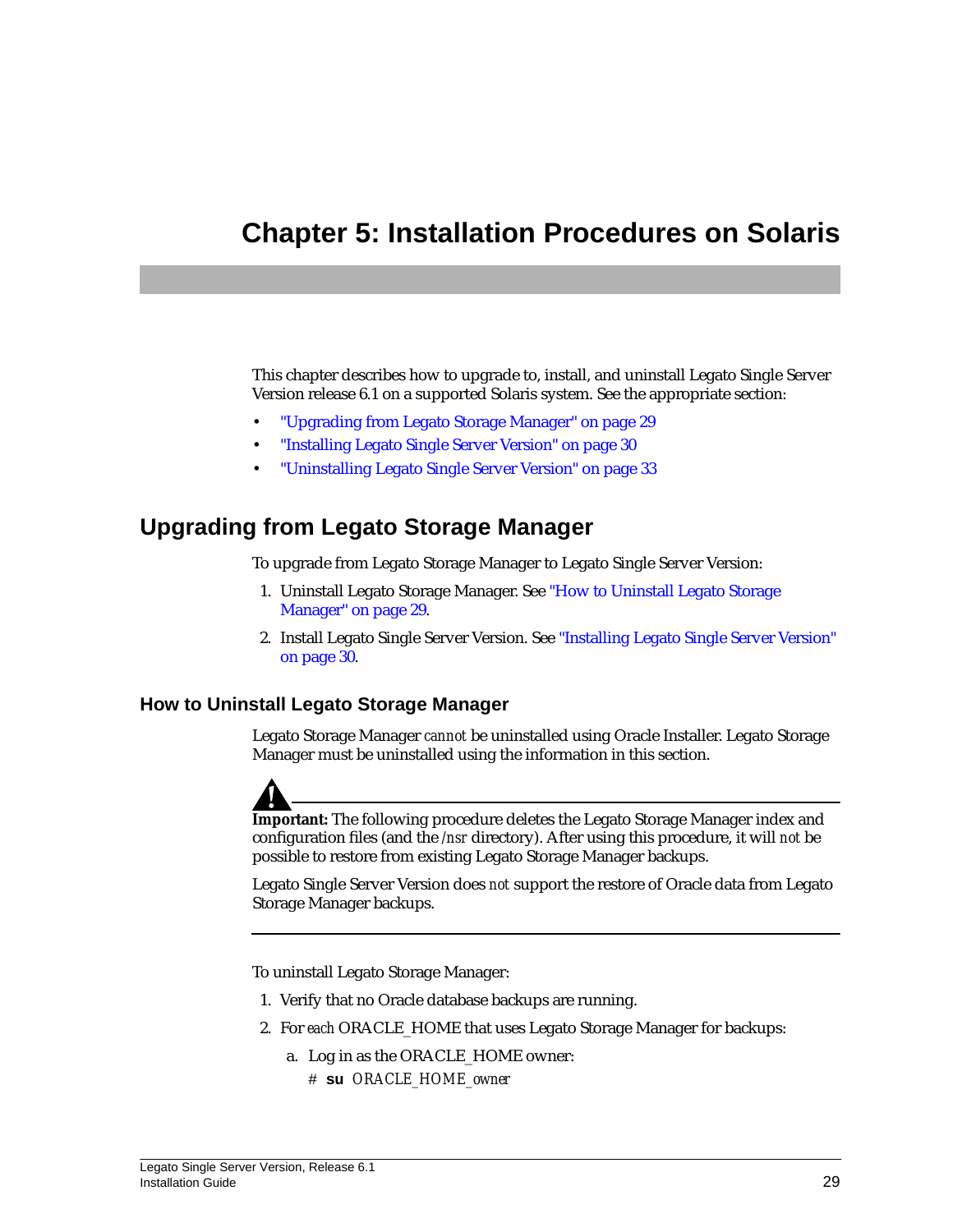- b. Enter the following commands to delete the required symbolic links:
	- \$ **cd \$ORACLE\_HOME/lib**
	- \$ **rm liblsm.so**
	- \$ **rm libobk.so**
- 3. Log in as the root user:
	- # **su root**
- 4. Enter the following **nsr\_shutdown** command to stop the Legato Storage Manager daemons:

# **nsr\_shutdown**

- 5. Enter the following **pkgrm** command to uninstall Legato Storage Manager:
	- # **pkgrm ORCLserv ORCLnode ORCLman ORCLdrvr ORCLclnt**

At each prompt that **pkgrm** displays, press [Enter].

**Note:** The **pkgrm** program does *not* delete the */nsr* directory containing the Legato Storage Manager client index, media index, and resource configuration files.

6. To delete the Legato Storage Manager index and configuration files, enter the following **rm** command to delete the */nsr* directory:

# **rm -rf /nsr/\* /nsr**

## <span id="page-29-0"></span>**Installing Legato Single Server Version**

Legato Single Server Version is typically installed using Oracle Installer, by selecting the Custom installation of the Oracle software and then selecting the Legato Single Server Version option. If Legato Single Server Version is *not* installed using Oracle Installer, the software can be installed manually using the instructions in this section.

Before installing Legato Single Server Version, uninstall any existing Legato Storage Manager or Legato NetWorker software on the system. If existing Legato software is not detected during the Legato Single Server Version installation, both the existing Legato software and the Legato Single Server Version software might not function properly.

• To uninstall existing Legato Storage Manager release 5.5, see ["Upgrading from](#page-28-1) [Legato Storage Manager" on page 29.](#page-28-1)

**Note:** To uninstall Legato Storage Manager prior to release 5.5, refer to the Legato Storage Manager uninstall instructions in the appropriate *Oracle Installation Guide*.

• To uninstall existing Legato NetWorker software, refer to the instructions in the appropriate *Legato NetWorker Installation Guide*.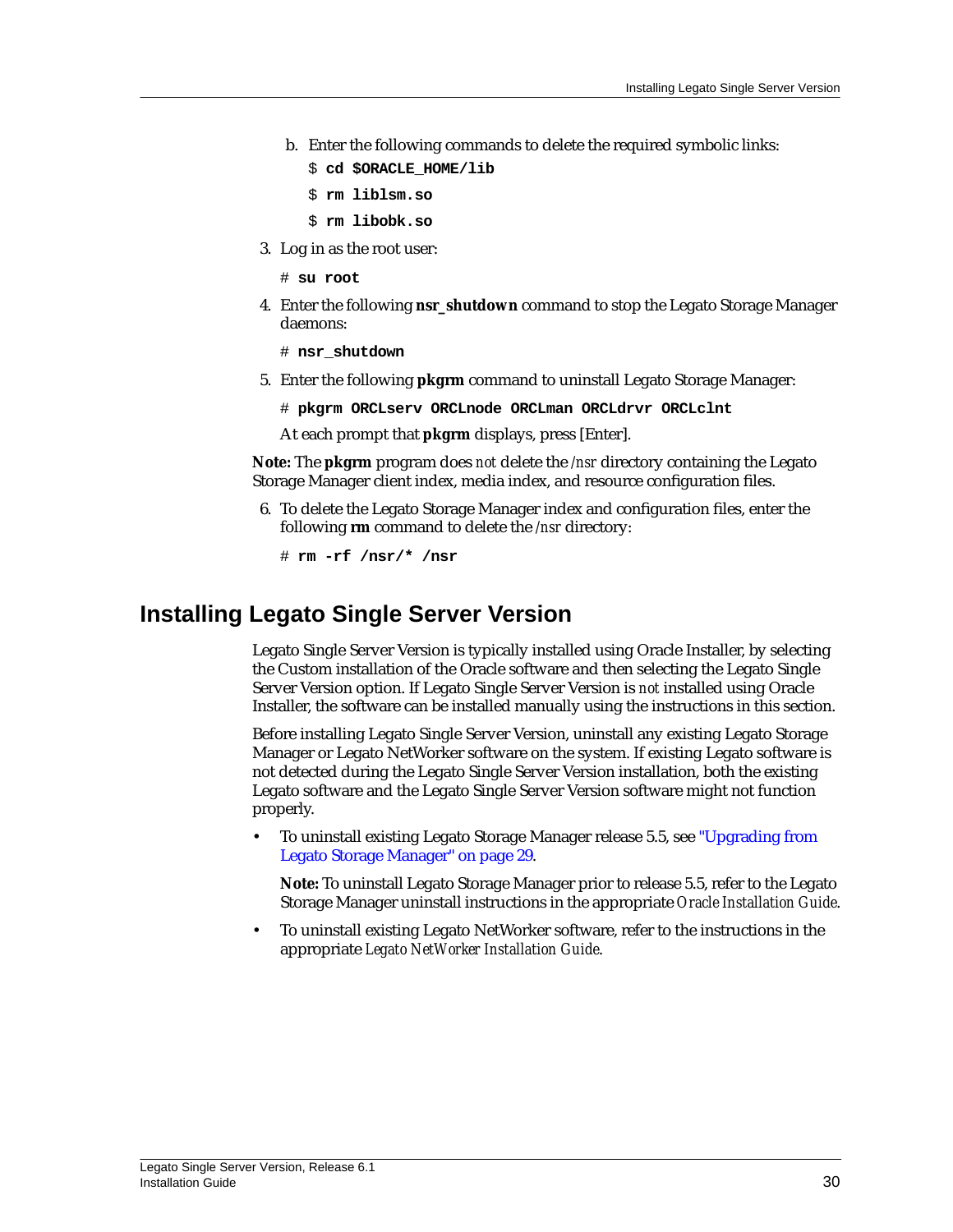### <span id="page-30-0"></span>**How to Install Legato Single Server Version**

To install Legato Single Server Version:

1. Verify that there is sufficient disk space for each of the Legato Single Server Version software components, as shown in [Table 5 on page 31](#page-30-1).

**Note:** The requirements in [Table 5 on page 31](#page-30-1) apply to a default Legato Single Server Version installation, without relocation of the software components.

<span id="page-30-1"></span>

| <b>Components</b>                   | <b>Default Location</b>                       | <b>Space Requirement</b> |
|-------------------------------------|-----------------------------------------------|--------------------------|
| GUI program files                   | /usr/bin                                      | 23 MB                    |
| Daemon and utility command<br>files | /usr/sbin                                     | 22 MB                    |
| Device drivers                      | /etc/LGTOuscsi<br>/usr/kernel<br>/usr/lib/nsr | 21 MB                    |
| Online index files                  | /nsr                                          | 100 MB                   |
| Online man pages                    | $\lambda$ usr $\lambda$ man                   | 1 MB                     |

**Table 5. Legato Single Server Version Requirements on Solaris**

2. Make copies of the following operating system files, which are modified by the Legato Single Server Version installation script in [step 6](#page-30-2).

*/etc/rpc*

*/etc/syslog.conf*

3. Log in as the root user:

# **su root**

- 4. Insert and mount the Oracle9i release CD-ROM in the appropriate device.
- 5. From the CD-ROM mount point, go to the *stage/Components/lgto* directory.

**Note:** If the Legato Single Server Version software is not located in the *stage/Components/lgto* directory, the directory containing the software can be located by entering the following command from the CD-ROM mount point:

**find . -name lsminst -print**

<span id="page-30-2"></span>6. Enter the following **lsminst** command to install Legato Single Server Version:

# **./lsminst .**

Enter the appropriate information at the **lsminst** prompts:

- When prompted whether to continue the installation, enter [y].
- When prompted for a directory to use for client and server information, either accept the default (*/nsr*) or enter another directory name. Ensure that the selected directory has sufficient disk space to store the online index files, as listed in [Table 5 on page 31](#page-30-1).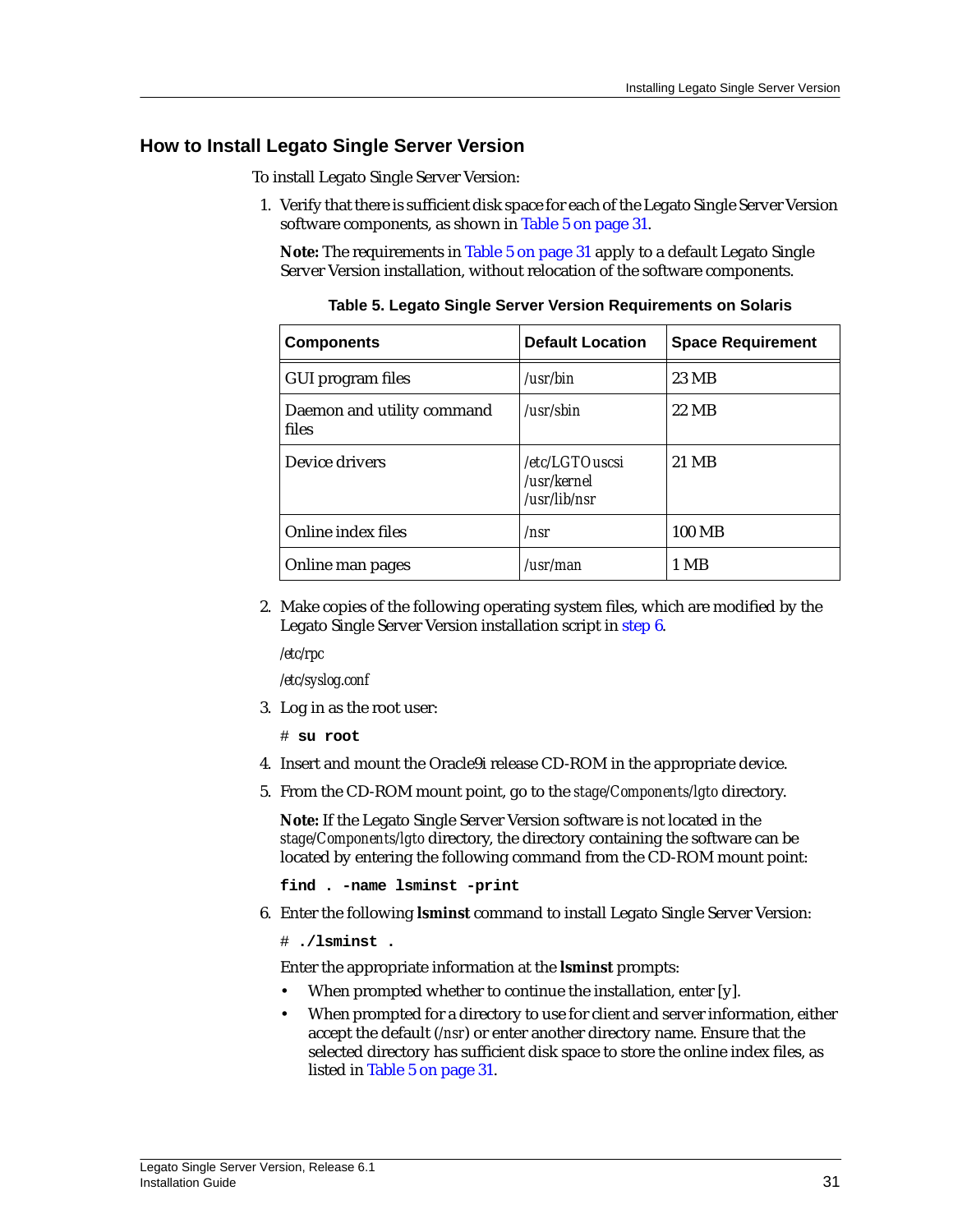• When prompted for a device name, either press [Enter] or enter a proper BSD-semantics nonrewinding tape device name.

**Note:** Before Legato Single Server Version can use a device for Oracle backups or restores, a Device resource must be configured for the device in the Legato Single Server Version Administrator program. For more information, refer to the *Legato Single Server Version Administrator's Guide, Release 6.1*.

• At the following prompt, enter **all**, to enable backups using Legato Single Server Version:

Enter the first NetWorker server's name [no more]: **all**

- For all other **lsminst** prompts, press [Enter].
- 7. Update the MANPATH and PATH environment variables.
	- MANPATH must include the pathname of the directory containing the Legato Single Server Version man pages. The default pathname is */usr/share/man*, as shown in [Table 5 on page 31](#page-30-1).
	- PATH must include the pathnames of the directories containing the Legato Single Server Version software binaries. The default pathnames are */usr/bin* and */usr/sbin*, as shown in [Table 5 on page 31.](#page-30-1)
- 8. For *each* ORACLE\_HOME that will use Legato Single Server Version for backups:

**Note:** If another ORACLE\_HOME is later installed on the Solaris system, follow these steps to enable Legato Single Server Version backups for that ORACLE\_HOME.

a. Log in as the ORACLE\_HOME owner:

# **su** *ORACLE\_HOME\_owner*

- b. Change to the *stage/Components/lgto* directory on the CD-ROM.
- c. Enter the following **cp** command to copy the *liblsm.so* file to the *\$ORACLE\_HOME/lib* directory:
	- \$ **cp ./lib/liblsm.so \$ORACLE\_HOME/lib/liblsm.so**
- d. Enter the following commands to create the required symbolic link:
	- \$ **cd \$ORACLE\_HOME/lib**
	- \$ **ln -s liblsm.so libobk.so**
- 9. Ensure that Legato Single Server Version is properly enabled.
	- a. Run the Legato Single Server Version Administrator program as an Administrator.

For more information, refer to "The Administrator Program" in Chapter 2 of the *Legato Single Server Version Administrator's Guide, Release 6.1*.

- b. Select Server>Registration to open the Registration window.
	- If "Legato Single Server Version" appears in the Registration window, Legato Single Server Version is properly enabled.
	- If "NetWorker/10 Eval" or another name (other than "Legato Single Server Version") appears in the Registration window, perform these steps to enable Legato Single Server Version:
		- 1. In the Registration window, click Create.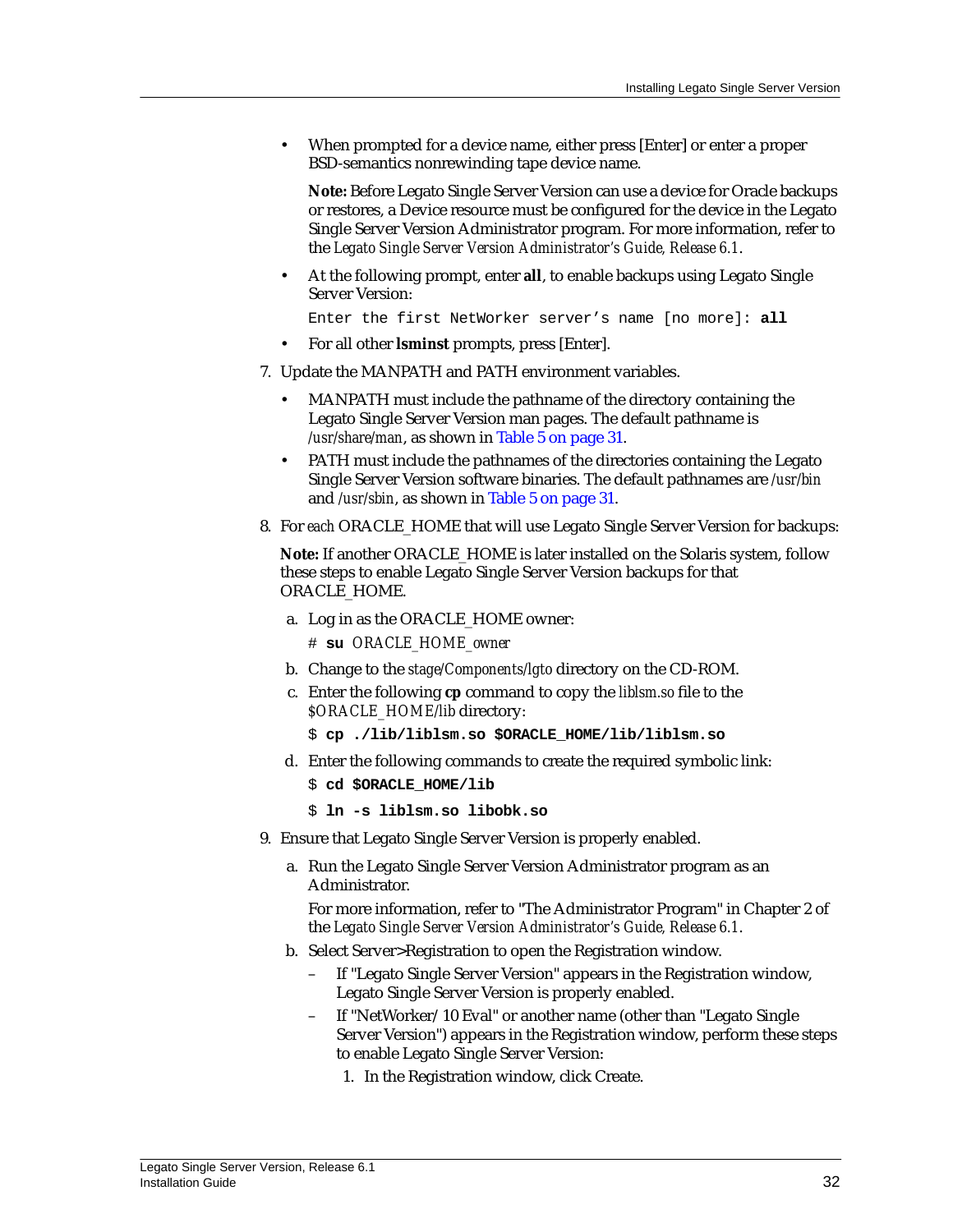- 2. In the Enabler Code field, enter the following enabler code:
	- fa577c-a16e3f-d26553
- 3. Click Apply.

The following command and output can be used to verify that Legato Single Server Version is installed properly:

|                      | # pkginfo   grep -i LSSV |                                      |  |
|----------------------|--------------------------|--------------------------------------|--|
| application ORCLclnt |                          | LSSV (Backup/Recover) Client         |  |
| system ORCLdrvr      |                          | LSSV (Backup/Recover) Device Drivers |  |
| application ORCLman  |                          | LSSV (Backup/Recover) Man Pages      |  |
| application ORCLnode |                          | LSSV (Backup/Recover) Storage Node   |  |
| application ORCLserv |                          | LSSV (Backup/Recover) Server         |  |

Once the software is installed, complete the required configuration procedures to enable Oracle backup and restore operations using Legato Single Server Version. For more information, refer to the *Legato Single Server Version Administrator's Guide, Release 6.1*.

**Note:** Once Legato Single Server Version is properly installed and configured, it is recommended that an immediate backup of the complete Oracle system be performed.

# <span id="page-32-0"></span>**Uninstalling Legato Single Server Version**

Legato Single Server Version *cannot* be uninstalled using Oracle Installer. Legato Single Server Version must be uninstalled using the information in this section.

To uninstall Legato Single Server Version:

- 1. Verify that no Oracle database backups are running.
- 2. For *each* ORACLE\_HOME that uses Legato Single Server Version for backups:
	- a. Log in as the ORACLE\_HOME owner: # **su** *ORACLE\_HOME\_owner*
	- b. Ensure that no Oracle backup or restore is running.
	- c. Enter the following commands to delete the required symbolic links:
		- \$ **cd \$ORACLE\_HOME/lib**
		- \$ **rm liblsm.so**
		- \$ **rm libobk.so**
- 3. Log in as the root user:

# **su root**

- 4. Enter the following **nsr\_shutdown** command to stop the Legato Single Server Version daemons:
	- # **nsr\_shutdown**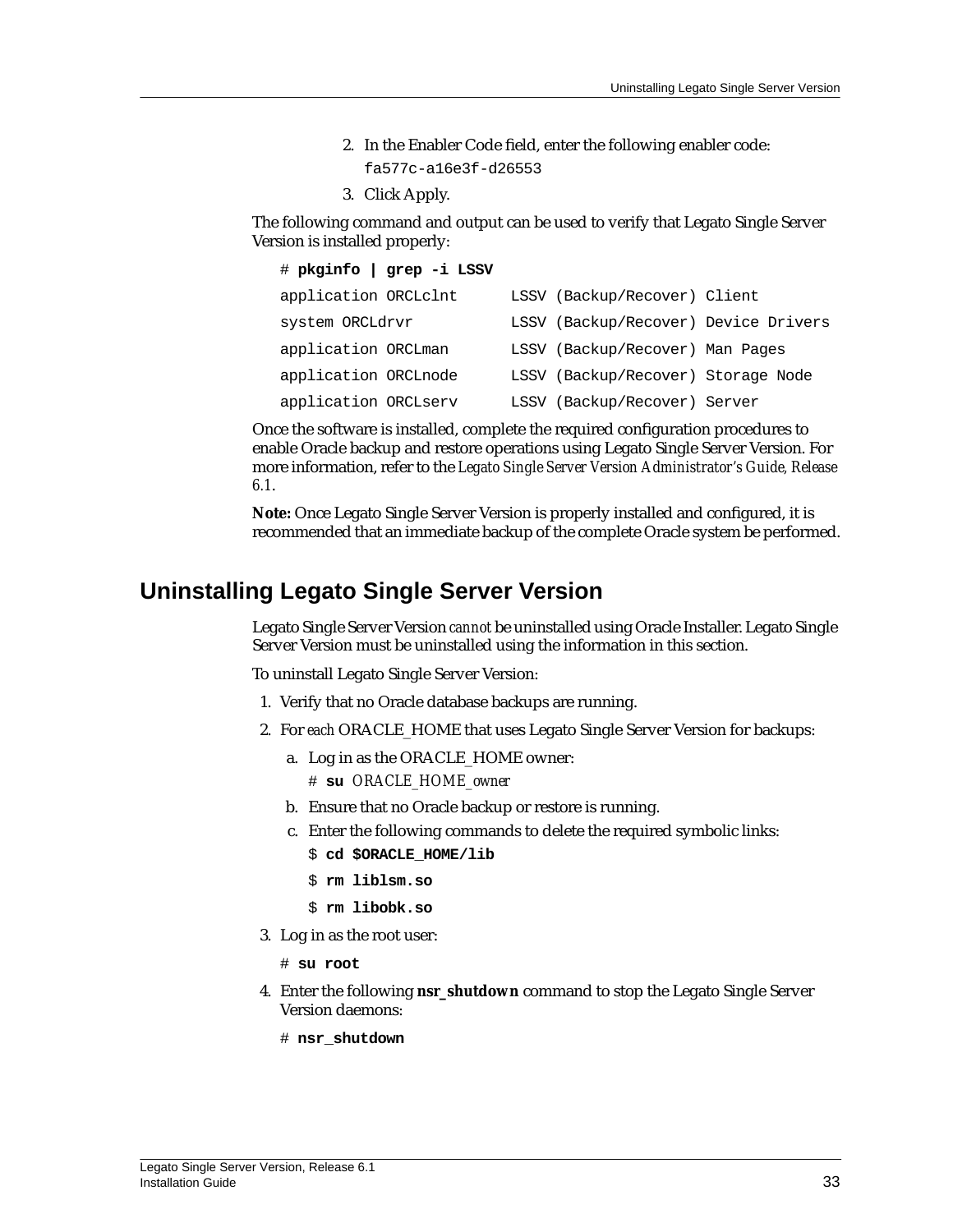5. Enter the following **pkgrm** command to uninstall Legato Single Server Version:

# **pkgrm ORCLserv ORCLnode ORCLman ORCLdrvr ORCLclnt**

At each prompt that **pkgrm** displays, press [Enter].

**Note:** The **pkgrm** program does *not* delete the */nsr* directory containing the Legato Single Server Version client index, media index, and resource configuration files.

6. To delete the Legato Single Server Version index and configuration files (*an optional step*), enter the following **rm** command to delete the */nsr* directory:

# **rm -rf /nsr/\* /nsr**



**Important:** If the Legato Single Server Version index and configuration files (and the */nsr* directory) are deleted, existing Legato Single Server Version backups *cannot* be restored. If Legato Single Server Version is later reinstalled, the configuration must be rebuilt before previous Legato Single Server Version backups can be restored.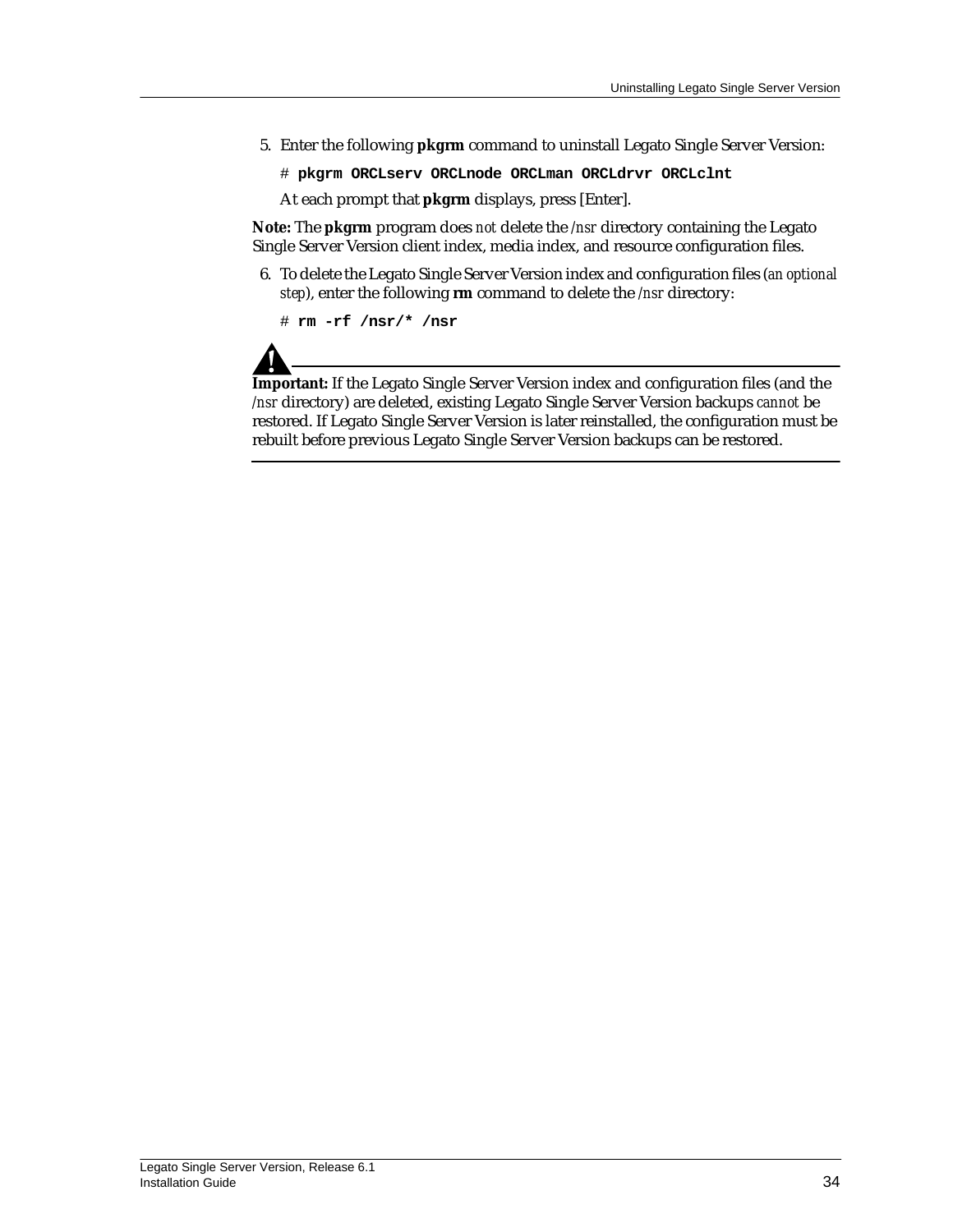# <span id="page-34-3"></span><span id="page-34-0"></span>**Chapter 6: Installation Procedures on Tru64 UNIX**

This chapter describes how to upgrade to, install, and uninstall Legato Single Server Version release 6.1 on a supported Tru64 UNIX system. See the appropriate section:

- ["Upgrading from Legato Storage Manager" on page 35](#page-34-1)
- ["Installing Legato Single Server Version" on page 36](#page-35-0)
- ["Uninstalling Legato Single Server Version" on page 39](#page-38-0)

# <span id="page-34-1"></span>**Upgrading from Legato Storage Manager**

To upgrade from Legato Storage Manager to Legato Single Server Version:

- 1. Uninstall Legato Storage Manager. See ["How to Uninstall Legato Storage](#page-34-2) [Manager" on page 35](#page-34-2).
- 2. Install Legato Single Server Version. See ["Installing Legato Single Server Version"](#page-35-0) [on page 36.](#page-35-0)

### <span id="page-34-2"></span>**How to Uninstall Legato Storage Manager**

Legato Storage Manager *cannot* be uninstalled using Oracle Installer. Legato Storage Manager must be uninstalled using the information in this section.



**Important:** The following procedure deletes the Legato Storage Manager index and configuration files (and the */nsr* directory). After using this procedure, it will *not* be possible to restore from existing Legato Storage Manager backups.

Legato Single Server Version does *not* support the restore of Oracle data from Legato Storage Manager backups.

To uninstall Legato Storage Manager:

- 1. Verify that no Oracle database backups are running.
- 2. For *each* ORACLE\_HOME that uses Legato Storage Manager for backups:
	- a. Log in as the ORACLE\_HOME owner:
		- # **su** *ORACLE\_HOME\_owner*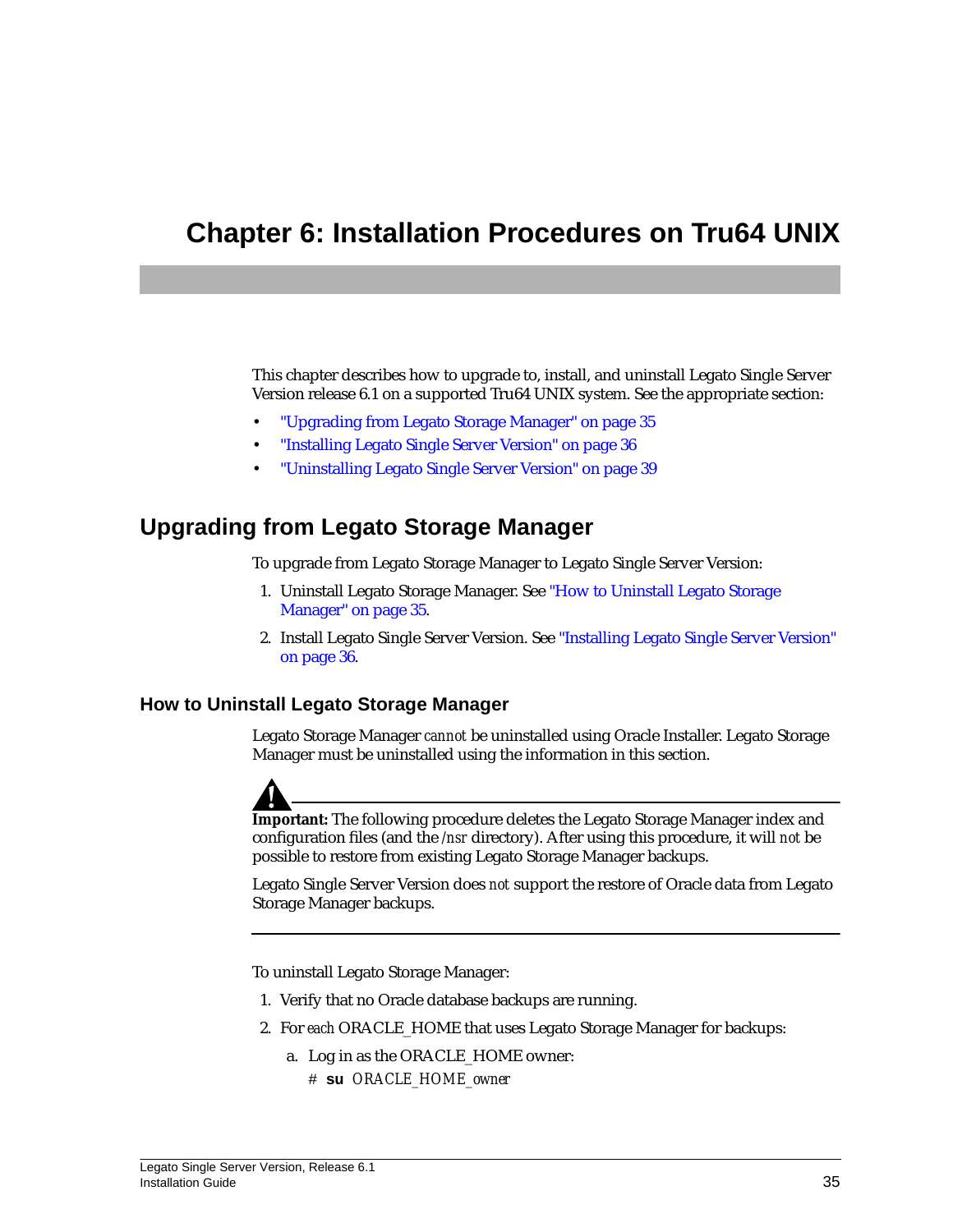- b. Enter the following commands to delete the required symbolic links:
	- \$ **cd \$ORACLE\_HOME/lib**
	- \$ **rm liblsm.so**
	- \$ **rm libobk.so**
- 3. Log in as the root user:
	- # **su root**
- 4. Enter the following **nsr\_shutdown** command to stop the Legato Storage Manager daemons:

# **nsr\_shutdown**

5. Enter the following **setld** command to uninstall Legato Storage Manager:

# **setld -d ORCLSERV550 ORCLNODE550 ORCLCLNT550 ORCLMAN550**

Enter the appropriate information at the **setld** prompts:

- When prompted whether to continue, enter [y].
- When prompted whether to deinstall */usr/lib/X11/app-defaults/Networker*, enter [y].
- When prompted whether to delete the contents of the */nsr* directory, enter [y].

## <span id="page-35-0"></span>**Installing Legato Single Server Version**

Legato Single Server Version is typically installed using Oracle Installer, by selecting the Custom installation of the Oracle software and then selecting the Legato Single Server Version option. If Legato Single Server Version is *not* installed using Oracle Installer, the software can be installed manually using the instructions in this section.

Before installing Legato Single Server Version, uninstall any existing Legato Storage Manager or Legato NetWorker software on the system. If existing Legato software is not detected during the Legato Single Server Version installation, both the existing Legato software and Legato Single Server Version might not function properly.

• To uninstall existing Legato Storage Manager release 5.5, see ["Upgrading from](#page-34-1) [Legato Storage Manager" on page 35.](#page-34-1)

**Note:** To uninstall Legato Storage Manager prior to release 5.5, refer to the Legato Storage Manager uninstall instructions in the appropriate *Oracle Installation Guide*.

• To uninstall existing Legato NetWorker software, refer to the instructions in the appropriate *Legato NetWorker Installation Guide*.

### <span id="page-35-1"></span>**How to Install Legato Single Server Version**

To install Legato Single Server Version:

1. Verify that there is sufficient disk space for each of the Legato Single Server Version software components, as shown in [Table 6 on page 37](#page-36-0).

**Note:** The requirements in [Table 6 on page 37](#page-36-0) apply to a default Legato Single Server Version installation, without relocation of the software components.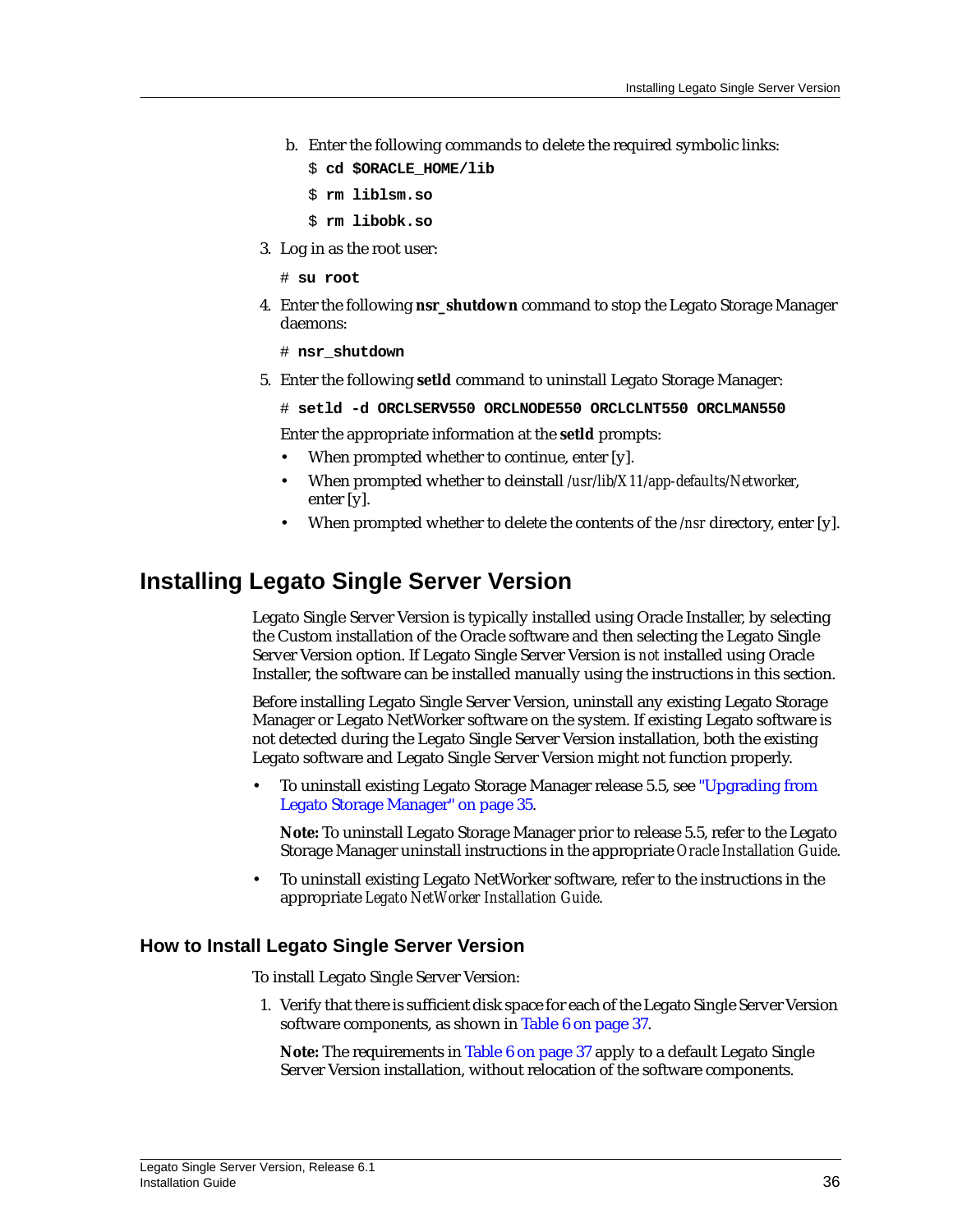<span id="page-36-0"></span>

| <b>Components</b>     | <b>Default Location</b> | <b>Space Requirement</b> |
|-----------------------|-------------------------|--------------------------|
| Software binary files | /usr/opt/networker/bin  | 100 MB                   |
| Online index files    | /nsr                    | 100 MB                   |
| Online man pages      | /usr/opt/networker/man  | 1 MB                     |

**Table 6. Legato Single Server Version Requirements on Tru64 UNIX**

2. Make copies of the following operating system files, which are modified by the Legato Single Server Version installation script in [step 6](#page-36-1).

*/etc/rpc*

*/etc/syslog.conf*

3. Log in as the root user:

# **su root**

- 4. Insert and mount the Oracle9i release CD-ROM in the appropriate device.
- 5. From the CD-ROM mount point, go to the *stage/Components/lgto* directory.

**Note:** If the Legato Single Server Version software is not located in the *stage/Components/lgto* directory, the directory containing the software can be located by entering the following command from the CD-ROM mount point:

**find . -name lsminst -print**

<span id="page-36-1"></span>6. Enter the following **lsminst** command to install Legato Single Server Version:

# **./lsminst .**

Enter the appropriate information at the **lsminst** prompts:

- When prompted for a choice from the list of Legato Single Server Version subsets, enter [5] to install all the subsets. Enter [y] when prompted if this choice is correct.
- When prompted whether to create the */nsr/res/servers* file, enter [y].
- When prompted whether the system is a member of a NetWorker cluster server, enter [y] or [n], as appropriate.
- For all other **lsminst** prompts, press [Enter].
- 7. Update the MANPATH and PATH environment variables.
	- MANPATH must include the pathname of the directory containing the Legato Single Server Version man pages. The default pathname is */usr/opt/networker/man*, as shown in [Table 6 on page 37.](#page-36-0)
	- PATH must include the pathname of the directory containing the Legato Single Server Version software binaries. The default pathname is */usr/opt/networker/bin*, as shown in [Table 6 on page 37.](#page-36-0)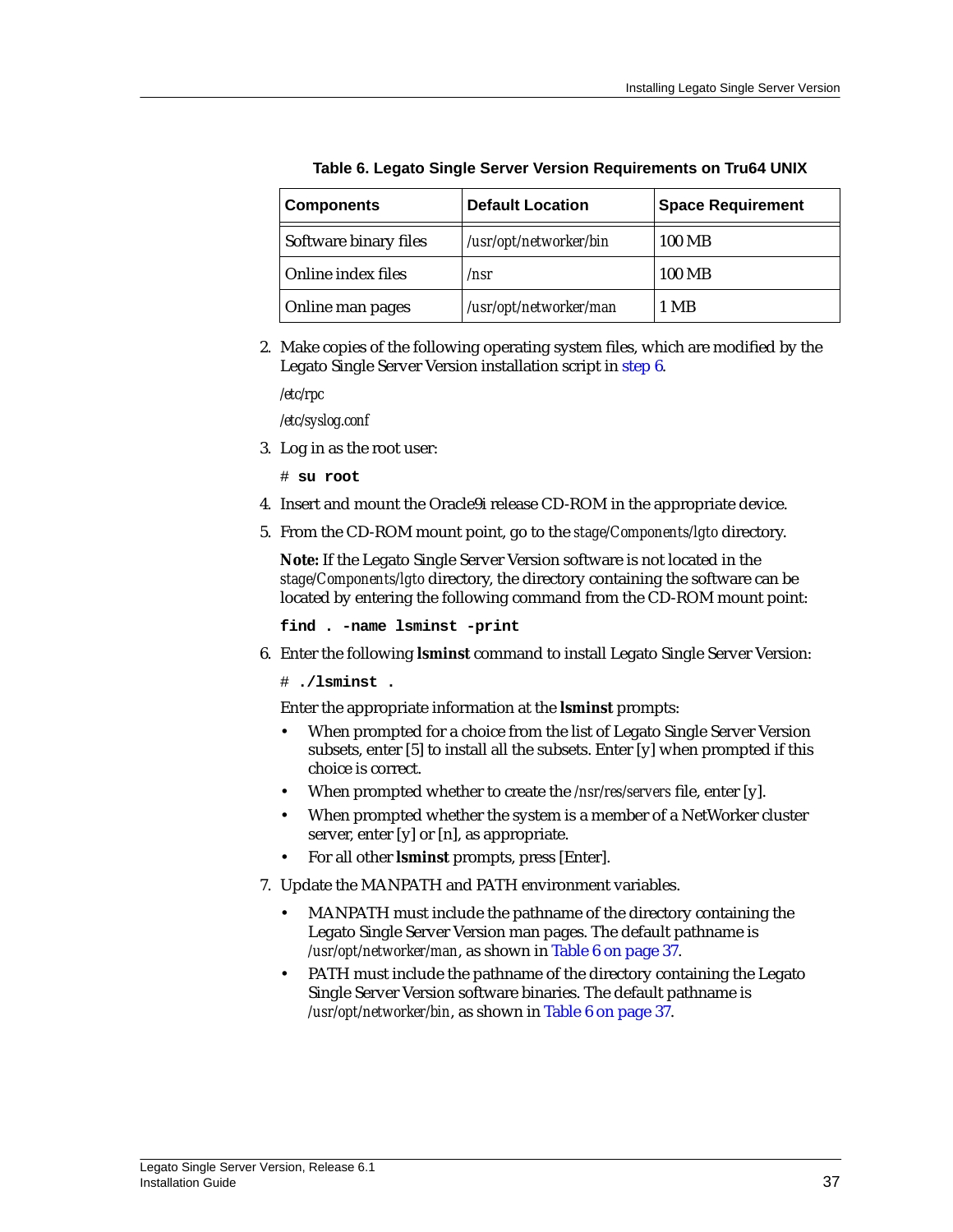8. For *each* ORACLE\_HOME that will use Legato Single Server Version for backups:

**Note:** If another ORACLE\_HOME is later installed on the Tru64 UNIX system, follow these steps to enable Legato Single Server Version backups for that ORACLE\_HOME.

a. Log in as the ORACLE\_HOME owner:

# **su** *ORACLE\_HOME\_owner*

- b. Change to the *stage/Components/lgto* directory on the CD-ROM.
- c. Enter the following **cp** command to copy the *liblsm.so* file to the *\$ORACLE\_HOME/lib* directory:

```
$ cp ./lib/liblsm.so $ORACLE_HOME/lib/liblsm.so
```
d. Enter the following commands to create the required symbolic link:

```
$ cd $ORACLE_HOME/lib
```

```
$ ln -s liblsm.so libobk.so
```
- 9. Ensure that Legato Single Server Version is properly enabled.
	- a. Run the Legato Single Server Version Administrator program as an Administrator.

For more information, refer to "The Administrator Program" in Chapter 2 of the *Legato Single Server Version Administrator's Guide, Release 6.1*.

- b. Select Server>Registration to open the Registration window.
	- If "Legato Single Server Version" appears in the Registration window, Legato Single Server Version is properly enabled.
	- If "NetWorker/10 Eval" or another name (other than "Legato Single Server Version") appears in the Registration window, perform these steps to enable Legato Single Server Version:
		- 1. In the Registration window, click Create.
		- 2. In the Enabler Code field, enter the following enabler code:
			- fa577c-a16e3f-d26553
		- 3. Click Apply.

The following command and output can be used to verify that Legato Single Server Version is installed properly:

# **setld -i | grep -i ORCL** ORCLCLNT610 installed Legato Single Server Version Basic Client ORCLMAN610 installed Legato Single Server Version Man Pages ORCLNODE610 installed Legato Single Server Version Driver and Storage Node

ORCLSERV610 installed Legato Single Server Version Server

Once the software is installed, complete the required configuration procedures to enable Oracle backup and restore operations using Legato Single Server Version. For more information, refer to the *Legato Single Server Version Administrator's Guide, Release 6.1*.

**Note:** Once Legato Single Server Version is properly installed and configured, it is recommended that an immediate backup of the complete Oracle system be performed.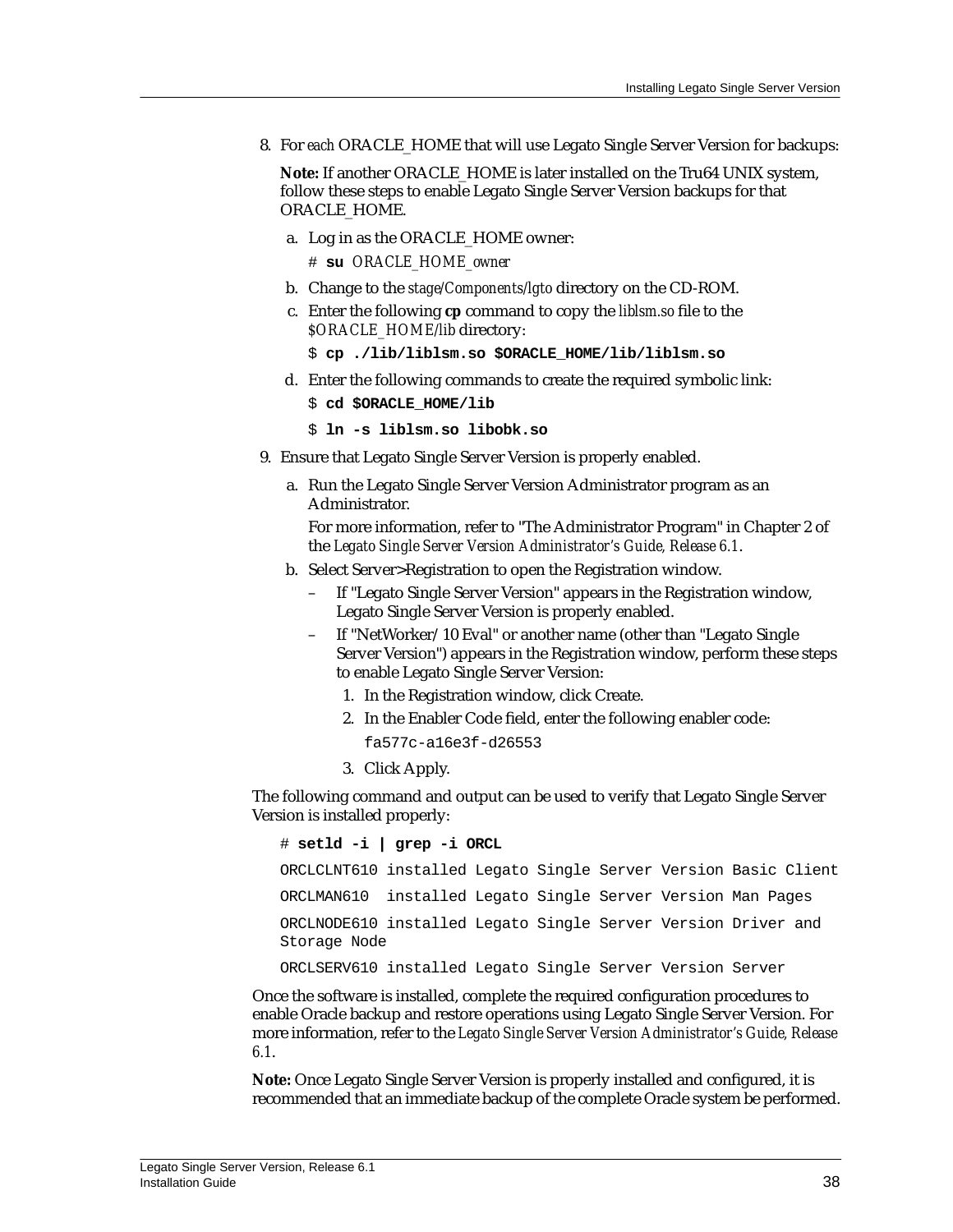# <span id="page-38-0"></span>**Uninstalling Legato Single Server Version**

Legato Single Server Version *cannot* be uninstalled using Oracle Installer. Legato Single Server Version must be uninstalled using the information in this section.

To uninstall Legato Single Server Version:

- 1. Verify that no Oracle database backups are running.
- 2. For *each* ORACLE\_HOME that uses Legato Single Server Version for backups:
	- a. Log in as the ORACLE\_HOME owner: # **su** *ORACLE\_HOME\_owner*
	- b. Ensure that no Oracle backup or restore is running.
	- c. Enter the following commands to delete the required symbolic links:
		- \$ **cd \$ORACLE\_HOME/lib**
		- \$ **rm liblsm.so**
		- \$ **rm libobk.so**
- 3. Log in as the root user:
	- # **su root**
- 4. Enter the following **nsr\_shutdown** command to stop the Legato Single Server Version daemons:
	- # **nsr\_shutdown**
- 5. Enter the following **setld** command to uninstall Legato Single Server Version:
	- # **setld -d ORCLSERV610 ORCLNODE610 ORCLCLNT610 ORCLMAN610**

Enter the appropriate information at the **setld** prompts:

- When prompted whether to continue, enter [y].
- When prompted whether to deinstall */usr/lib/X11/app-defaults/Networker*, enter [y].
- When prompted whether to delete the contents of the */nsr* directory:
	- Enter [n] to uninstall Legato Single Server Version *without* deleting the index and configuration files.
	- Enter [y] to uninstall Legato Single Server Version *and* delete the index and configuration files (by deleting the */nsr* directory).

**Important:** If the Legato Single Server Version index and configuration files (and the */nsr* directory) are deleted, existing Legato Single Server Version backups *cannot* be restored. If Legato Single Server Version is later reinstalled, the configuration must be rebuilt before previous Legato Single Server Version backups can be restored.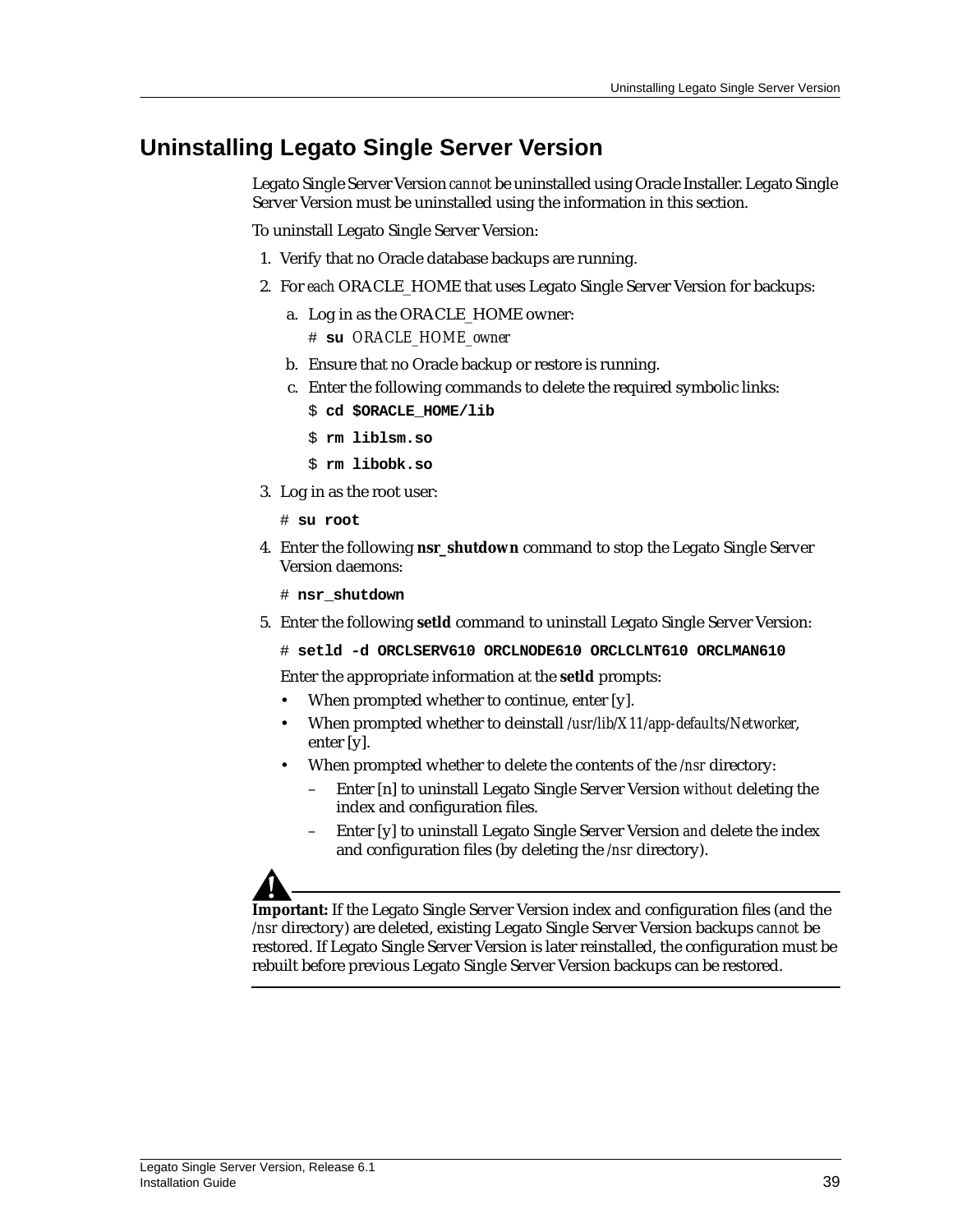# <span id="page-39-3"></span><span id="page-39-0"></span>**Chapter 7: Installation Procedures on Windows**

This chapter describes how to upgrade to, install, and uninstall Legato Single Server Version release 6.1 on a supported Windows system. See the appropriate section:

- To upgrade to, install, and uninstall the complete Legato Single Server Version software package, see ["Legato Single Server Version Installation Procedures" on](#page-39-1) [page 40.](#page-39-1)
- The upgrade to, install, and uninstall the Legato Single Server Version Administrator program only, see ["Legato Single Server Version Administrator](#page-44-0) [Program Installation Procedures" on page 45.](#page-44-0)

# <span id="page-39-1"></span>**Legato Single Server Version Installation Procedures**

This section describes how to upgrade to, install, and uninstall the complete Legato Single Server Version software package (including the Administrator program) on a Windows system.

**Note:** If Legato Single Server Version is installed using the instructions in this section, the Administrator program does not need to be separately installed on the same system.

For complete instructions, see the appropriate section:

- ["Upgrading from Legato Storage Manager" on page 40](#page-39-2)
- ["Installing Legato Single Server Version" on page 41](#page-40-1)
- ["Uninstalling Legato Single Server Version" on page 44](#page-43-0)

### <span id="page-39-2"></span>**Upgrading from Legato Storage Manager**

To upgrade from Legato Storage Manager to Legato Single Server Version:

- 1. Uninstall Legato Storage Manager. See ["How to Uninstall Legato Storage](#page-40-0) [Manager" on page 41](#page-40-0).
- 2. Install Legato Single Server Version. See ["Installing Legato Single Server Version"](#page-40-1) [on page 41.](#page-40-1)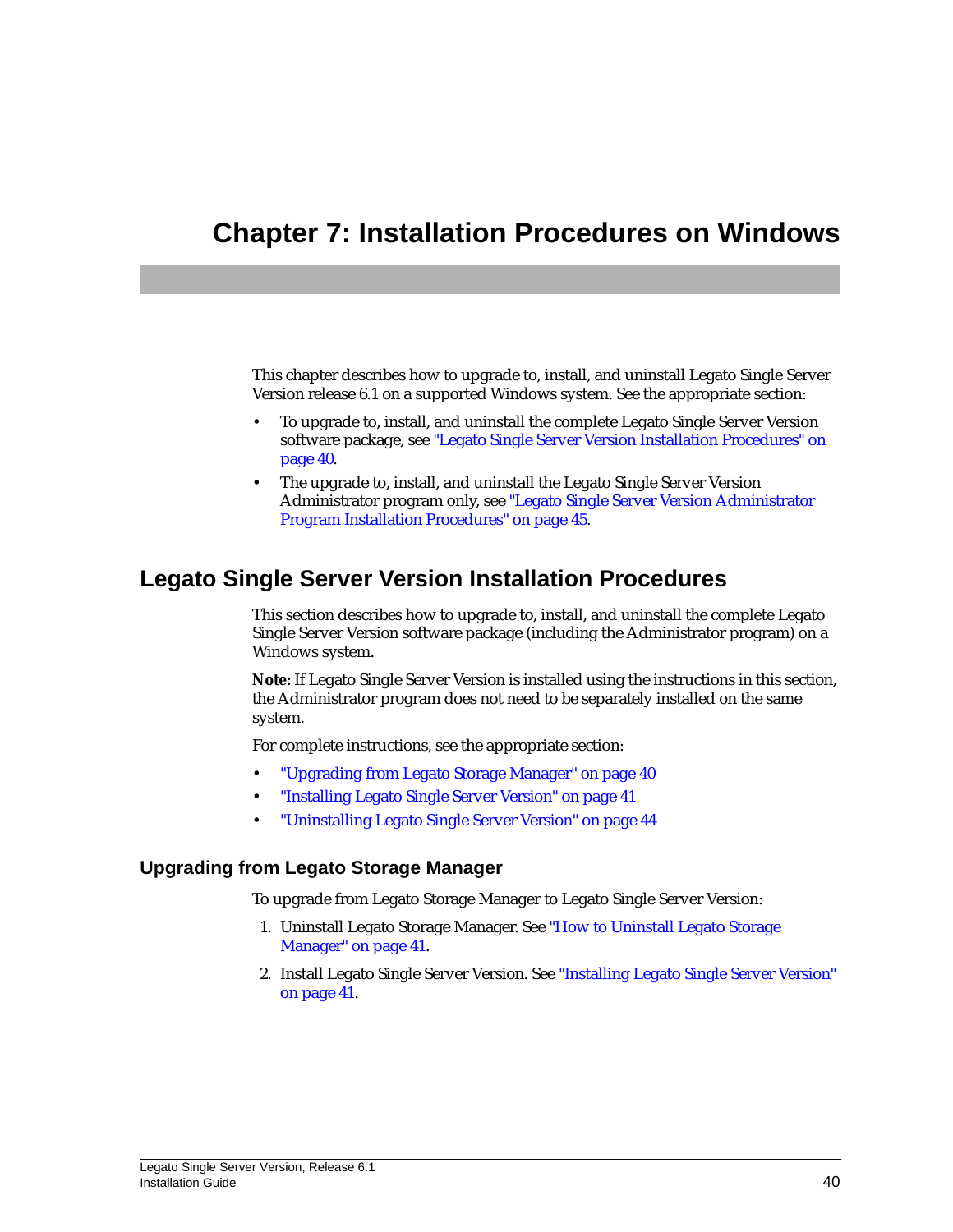### <span id="page-40-0"></span>**How to Uninstall Legato Storage Manager**

Legato Storage Manager *cannot* be uninstalled using Oracle Installer. Legato Storage Manager must be uninstalled using the information in this section.



**Important:** The following procedure deletes the Legato Storage Manager index and configuration files (and the */nsr* directory). After using this procedure, it will *not* be possible to restore from existing Legato Storage Manager backups.

Legato Single Server Version does *not* support the restore of Oracle data from Legato Storage Manager backups.

To uninstall Legato Storage Manager:

- 1. Log on as a member of the Administrators group of Windows.
- 2. Shut down all the Oracle instances, using SQL\*Plus.
- 3. Stop all the Oracle database services, where the service names are of the form *OracleService<oracle\_sid>*.
	- On Windows 2000:
		- a. Select Start>Programs>Administrative Tools>Services.
		- b. Select *OracleService<oracle\_sid>* and select Action>Stop.
		- c. Click Close to exit the Services window.
	- On Windows NT (Intel):
		- a. Select Start>Settings>Control Panel.
		- b. Select Services.
		- c. Select *OracleService<oracle\_sid>* and select Stop.
		- d. Click Close to exit the Services window.
- 4. Select Start>Programs>NetWorker Group>Uninstall NetWorker.
- 5. Select Complete Removal to uninstall Legato Storage Manager and delete the Legato Storage Manager index and configuration files.

### <span id="page-40-1"></span>**Installing Legato Single Server Version**

Before installing Legato Single Server Version, any existing Legato Storage Manager or Legato NetWorker software on the system must be uninstalled. If existing Legato software is not detected during the Legato Single Server Version installation, both the existing Legato software and the Legato Single Server Version software might not function properly.

• To uninstall existing Legato Storage Manager release 5.7, see ["Upgrading from](#page-39-2) [Legato Storage Manager" on page 40.](#page-39-2)

**Note:** To uninstall Legato Storage Manager prior to release 5.7, refer to the Legato Storage Manager uninstall instructions in the appropriate *Oracle Installation Guide*.

• To uninstall existing Legato NetWorker software, refer to the instructions in the appropriate *Legato NetWorker Installation Guide*.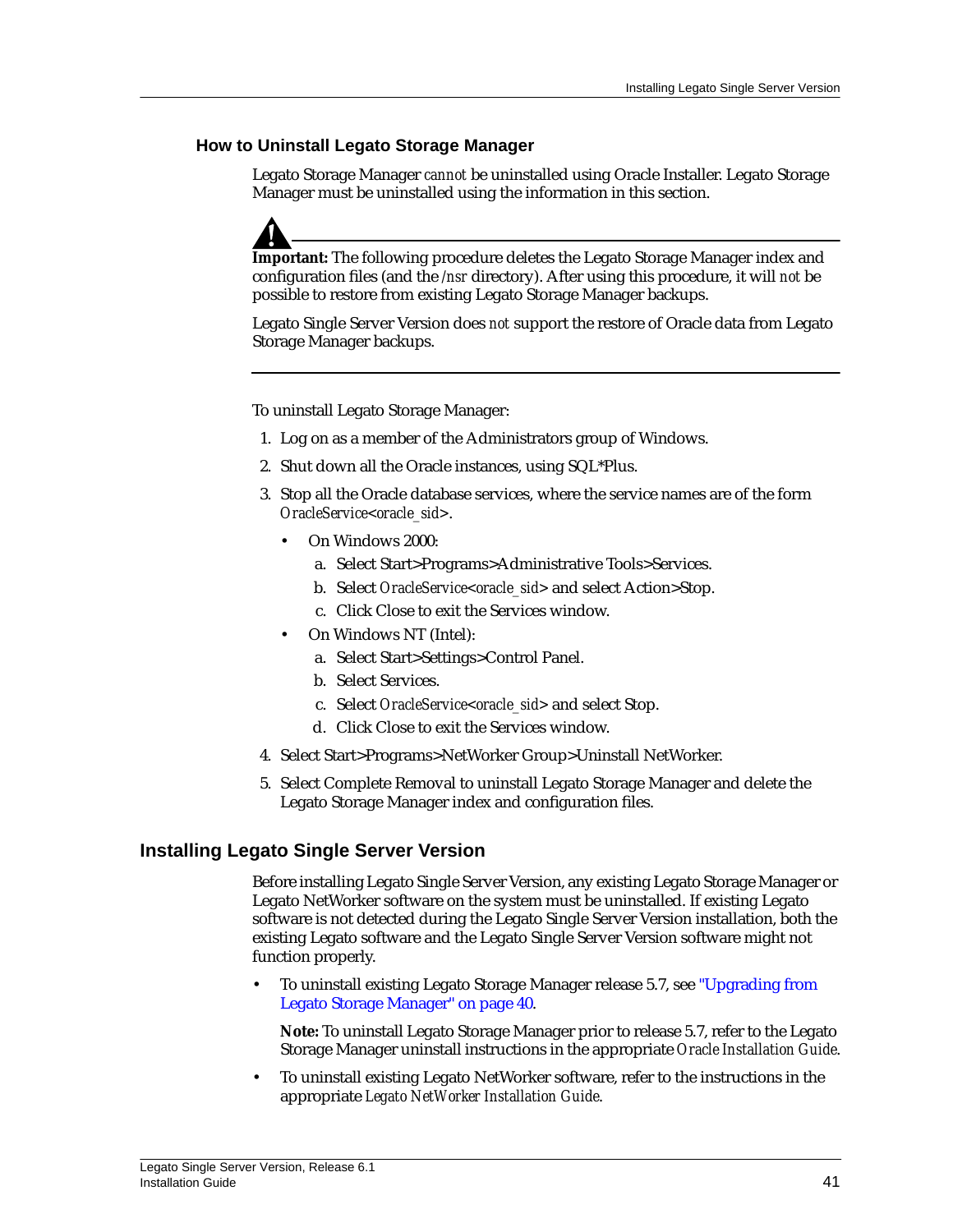### <span id="page-41-0"></span>**How to Install Legato Single Server Version**

To install Legato Single Server Version:

- 1. Log on as a member of the Administrators group of Windows.
- 2. Shut down all the Oracle instances, using SQL\*Plus.
- 3. Stop all the Oracle database services, where the service names are of the form *OracleService<oracle\_sid>*.
	- On Windows 2000:
		- a. Select Start>Programs>Administrative Tools>Services.
		- b. Select *OracleService<oracle\_sid>* and select Action>Stop.
		- c. Click Close to exit the Services window.
	- On Windows NT (Intel):
		- a. Select Start>Settings>Control Panel.
		- b. Select Services.
		- c. Select *OracleService<oracle\_sid>* and select Stop.
		- d. Click Close to exit the Services window.
- 4. Insert the Oracle9i release CD-ROM in the CD-ROM drive. The Autorun window appears.

If the Autorun window does not appear:

- a. Start>Run.
- b. Enter the following: *drive-letter***:\autorun\autorun.exe**

The Autorun window appears.

- 5. Choose Explore CD.
- 6. Navigate to the LGTO folder on the CD-ROM.

**Important:** Legato Single Server Version is installed in the *C:\Program Files\nsr* directory by default. To install the software in a nondefault location, copy the entire LGTO folder from the CD-ROM to the preferred drive and continue with [step 7](#page-41-1).

- <span id="page-41-1"></span>7. Extract the files from the *lgto\_62.exe* self-extracting zip file. When prompted, specify a directory in which to unzip the files.
- 8. If the software is being installed in a nondefault location, modify the *server.iss* file in the LGTO folder. In the *server.iss* file, change:

Path=C:\Program Files\nsr\

to:

Path=*drive:*\*pathname*

**Note:** It is possible to change the drive name (from the default *C:*) or the directory pathname (from the default *\Program Files\nsr\*) or both. The Path must end with *\nsr* and must *not* contain any spaces. Save the updated *server.iss* file.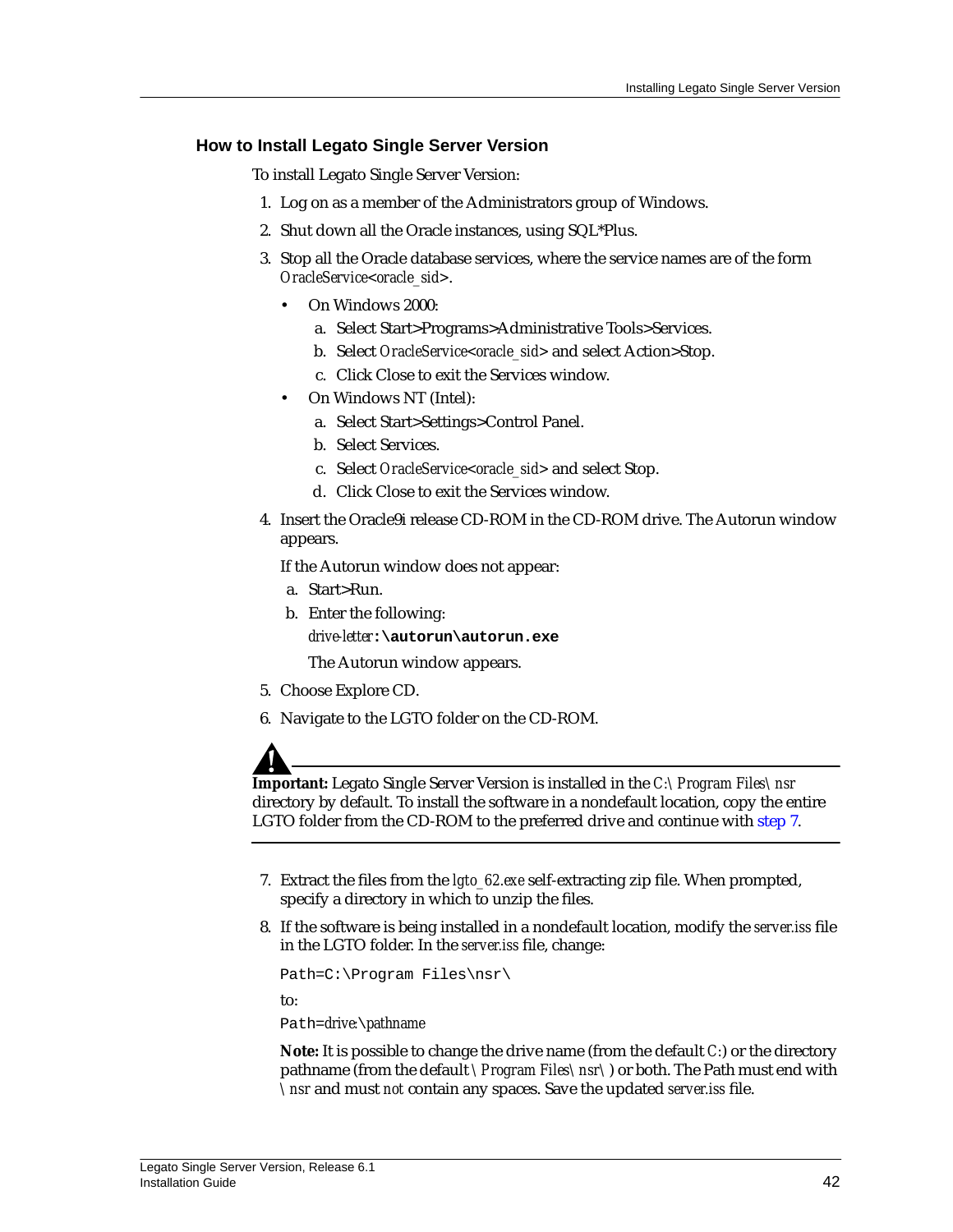- 9. Run the **lsminst.exe** program to install Legato Single Server Version.
- 10. Verify that the Legato Single Server Version services have started.
	- a. Open the Services window:
		- On Windows NT (Intel):
			- 1. Select Start>Settings>Control Panel.
			- 2. Select Services.
		- On Windows 2000, select Start>Programs>Administrative Tools>Services.
	- b. Verify that the Status of the following services is Started:

NetWorker Backup and Recover Server

NetWorker Power Monitor (on Windows 2000 only)

NetWorker Remote Exec

- 11. Add the Legato Single Server Version installation directory to the system path:
	- a. Open the Control Panel.
	- b. Select System.
	- c. Select the Environment tab.
	- d. Select Path in the System Variables list box.
	- e. Add the complete pathname of the Legato Single Server Version installation directory (preceded by a semicolon and ending in */bin*) in the Value field. For example:

;C:\Program Files\nsr\bin

**Note:** The semicolon (;) separates the new entry from existing entries. If Legato Single Server Version was installed in a nondefault location, replace *C:\Program Files\nsr\bin* above with the correct drive and pathname.

- f. Click Set.
- g. Click OK.
- h. Restart the computer for the required changes to take effect.
- 12. Ensure that Legato Single Server Version is properly enabled.
	- a. Run the Legato Single Server Version Administrator program as an Administrator.

For more information, refer to "The Administrator Program" in Chapter 2 of the *Legato Single Server Version Administrator's Guide, Release 6.1*.

- b. In the Configure tab in the Server window, click Registration to open the Registration window.
	- If "Legato Single Server Version" appears under the Registration link in the Registration window, Legato Single Server Version is properly enabled.
	- If "NetWorker/10 Eval" or another name (other than "Legato Single Server Version") appears under the Registration link in the Registration window, perform these steps to enable Legato Single Server Version:
		- 1. In the Registration window, right-click the Registration link and select Create to open the Create Registration dialog box.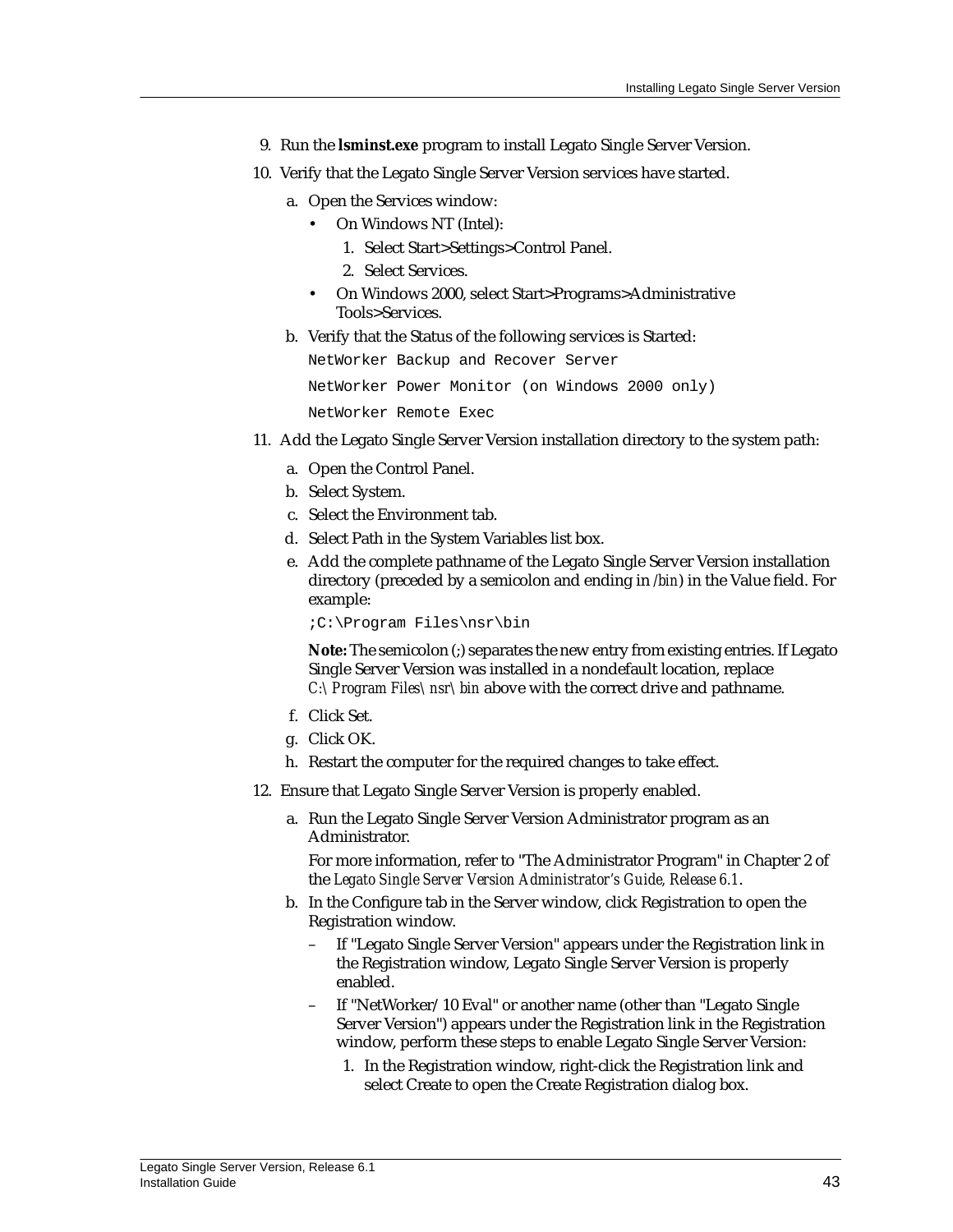2. In the Create Registration window, enter the following enabler code in the Enabler Code field:

```
fa577c-a16e3f-d26553
```
3. Click OK.

Once the software is installed, complete the required configuration procedures to enable Oracle backup and restore operations using Legato Single Server Version. For more information, refer to the *Legato Single Server Version Administrator's Guide, Release 6.1*.

**Note:** Once Legato Single Server Version is properly installed and configured, it is recommended that an immediate backup of the complete Oracle system be performed.

### <span id="page-43-0"></span>**Uninstalling Legato Single Server Version**

Before uninstalling Legato Single Server Version, ensure that a recent full backup of the Legato Single Server Version client index (*\nsr\index*), media index (*\nsr\mm*), and resource configuration files (*\nsr\res*) was performed.

Legato Single Server Version *cannot* be uninstalled using Oracle Installer. Legato Single Server Version must be uninstalled using the information in this section.

To uninstall Legato Single Server Version:

- 1. Log on as a member of the Administrators group of Windows.
- 2. Shut down all the Oracle instances, using SQL\*Plus.
- 3. Stop all the Oracle database services, where the service names are of the form *OracleService<oracle\_sid>*.
	- On Windows 2000:
		- a. Select Start>Programs>Administrative Tools>Services.
		- b. Select *OracleService<oracle\_sid>* and select Action>Stop.
		- c. Click Close to exit the Services window.
	- On Windows NT (Intel):
		- a. Select Start>Settings>Control Panel.
		- b. Select Services.
		- c. Select *OracleService<oracle\_sid>* and select Stop.
		- d. Click Close to exit the Services window.
- 4. Select Start>Programs>NetWorker Group>Uninstall NetWorker.
- <span id="page-43-1"></span>5. Select either Complete Removal or Partial Removal to uninstall Legato Single Server Version.
	- Complete Removal uninstalls Legato Single Server Version *and* deletes the Legato Single Server Version index and configuration files.
	- Partial Removal uninstalls Legato Single Server Version *without* deleting the Legato Single Server Version index and configuration files.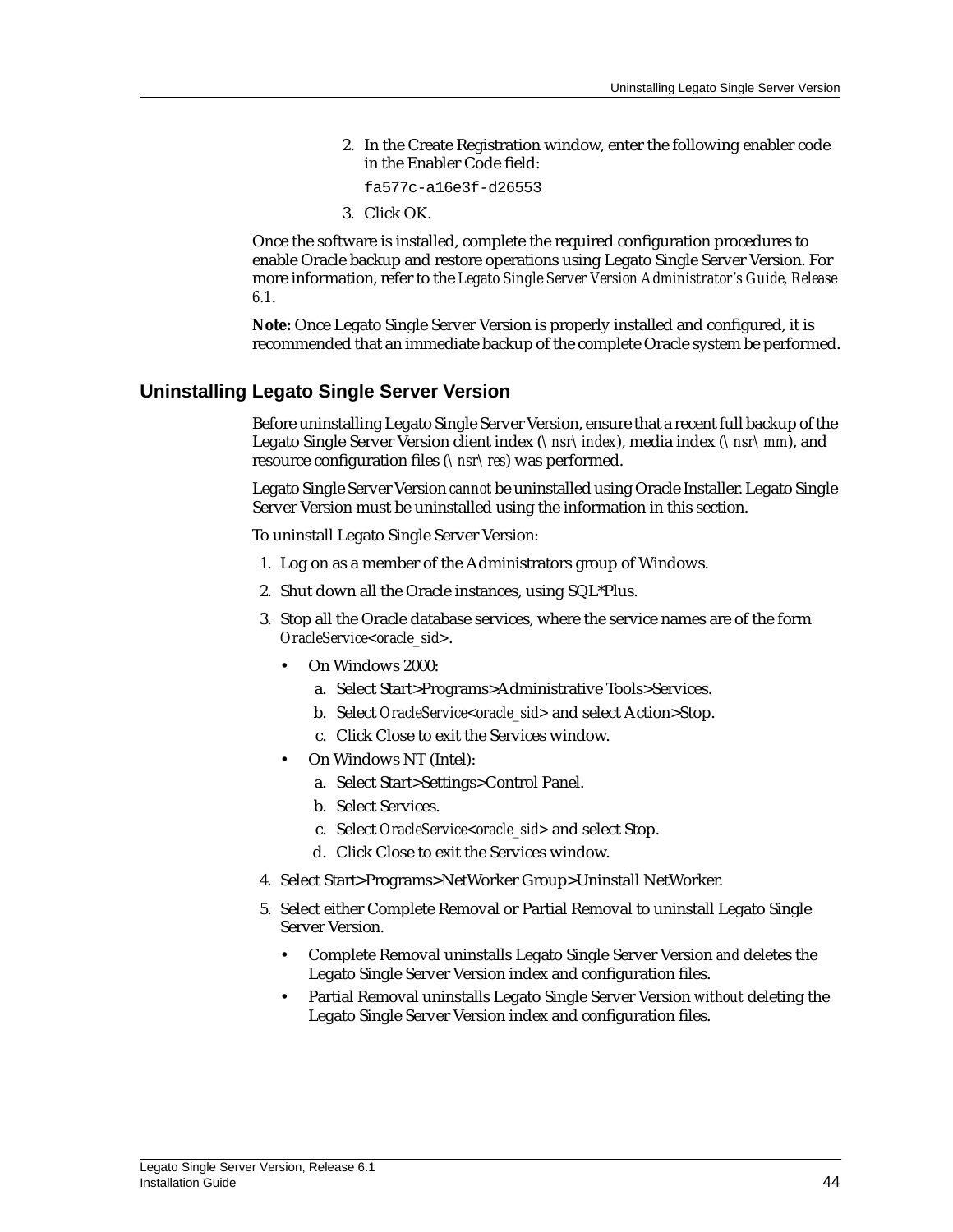**Important:** Select Complete Removal only to delete the Legato Single Server Version client index, media index, and resource configuration files. If the index and configuration files are deleted, Legato Single Server Version backups *cannot* be restored. If Legato Single Server Version is later reinstalled, the configuration must be rebuilt before previous Legato Single Server Version backups can be restored.

6. If Partial Removal was selected in [step 5,](#page-43-1) delete the *nsr\bin* directory manually. For example, if Legato Single Server Version was installed in the default directory, delete the *C:\Program Files\nsr\bin* directory.

# <span id="page-44-0"></span>**Legato Single Server Version Administrator Program Installation Procedures**

This section describes how to upgrade to, install, and uninstall the Legato Single Server Version Administrator program *only* on a Windows system that is separate from the Oracle Server host containing the complete Legato Single Server Version software.

**Note:** The Windows system where the Administrator program is installed does *not* need to contain Oracle Server software.

For complete instructions, see the appropriate section:

- ["Upgrading from the Legato Storage Manager Administrator Program" on](#page-44-1) [page 45](#page-44-1)
- ["Installing the Legato Single Server Version Administrator Program" on page 46](#page-45-0)
- ["Uninstalling the Legato Single Server Version Administrator Program" on](#page-46-0) [page 47](#page-46-0)

### <span id="page-44-1"></span>**Upgrading from the Legato Storage Manager Administrator Program**

To upgrade from the Legato Storage Manager Administrator program to the Legato Single Server Version Administrator program:

- 1. Uninstall the Legato Storage Manager Administrator program. See ["How to](#page-44-2) [Uninstall the Legato Storage Manager Administrator Program" on page 45](#page-44-2).
- 2. Install the Legato Single Server Version Administrator program. See ["Installing the](#page-45-0) [Legato Single Server Version Administrator Program" on page 46.](#page-45-0)

### <span id="page-44-2"></span>**How to Uninstall the Legato Storage Manager Administrator Program**

The Legato Storage Manager Administrator program *cannot* be uninstalled using Oracle Installer. Uninstall the program using the information in this section.

To uninstall the Legato Storage Manager Administrator program:

- 1. Log on as a member of the Administrators group of Windows.
- 2. Shut down all the Oracle instances, using SQL\*Plus.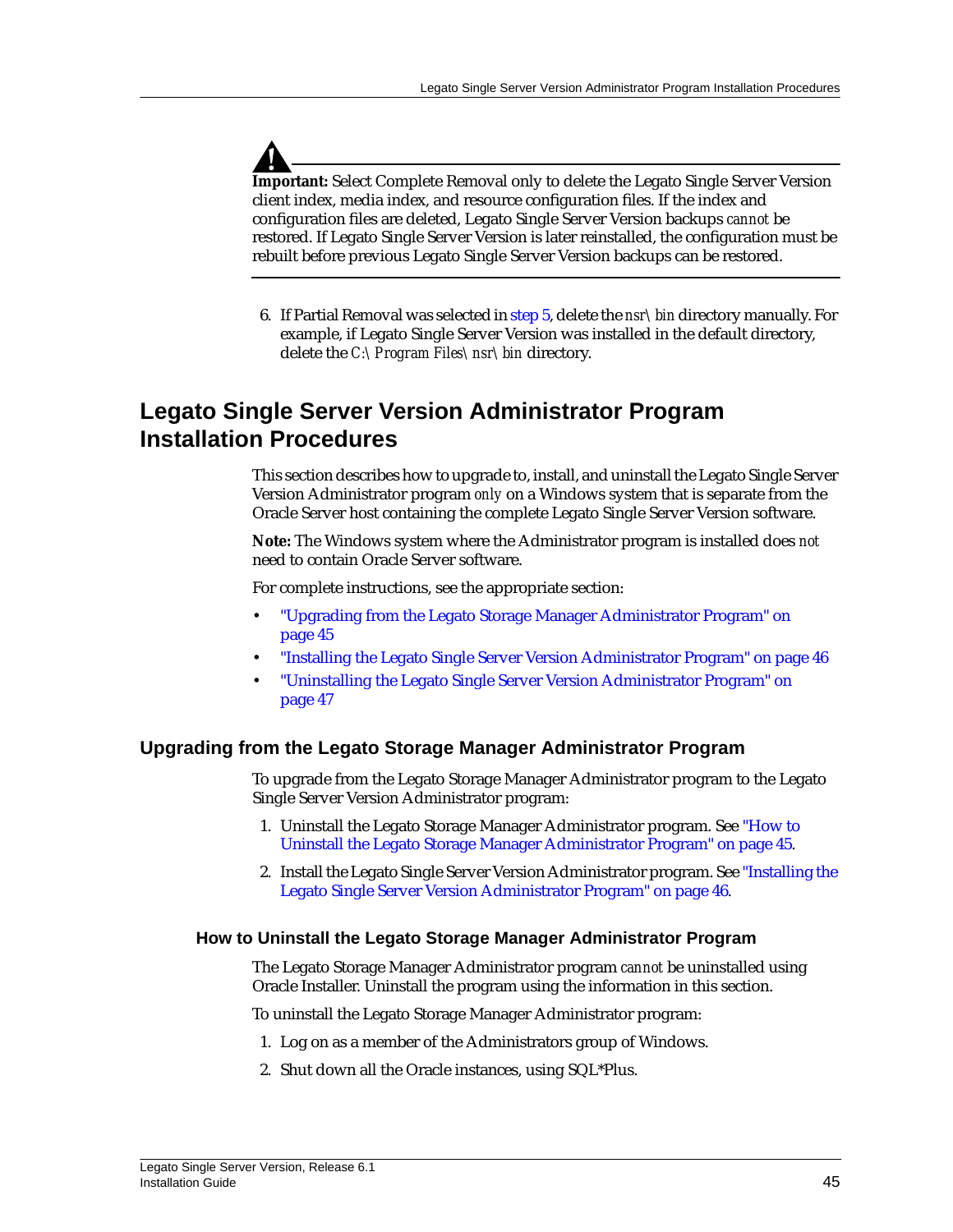- 3. Stop all the Oracle database services, where the service names are of the form *OracleService<oracle\_sid>*.
	- On Windows 2000:
		- a. Select Start>Programs>Administrative Tools>Services.
		- b. Select *OracleService<oracle\_sid>* and select Action>Stop.
		- c. Click Close to exit the Services window.
	- On Windows NT (Intel):
		- a. Select Start>Settings>Control Panel.
		- b. Select Services.
		- c. Select *OracleService<oracle\_sid>* and select Stop.
		- d. Click Close to exit the Services window.
- 4. Select Start>Programs>NetWorker Group>Uninstall NetWorker.
- 5. In the Uninstall NetWorker window, select Complete as the uninstall option and click OK.
- 6. When a message appears stating that the client has been deleted successfully, click OK.

### <span id="page-45-0"></span>**Installing the Legato Single Server Version Administrator Program**

Before installing the Legato Single Server Version Administrator program, uninstall any existing Legato Storage Manager or Legato NetWorker software on the system. If existing Legato software is not detected during the Administrator program installation, both the existing Legato software and the Legato Single Server Version software might not function properly.

- To uninstall existing Legato Storage Manager release 5.7, see the appropriate section:
	- ["Upgrading from Legato Storage Manager" on page 40](#page-39-2)
	- ["Upgrading from the Legato Storage Manager Administrator Program" on](#page-44-1) [page 45](#page-44-1)

**Note:** To uninstall Legato Storage Manager prior to release 5.7, refer to the Legato Storage Manager uninstall instructions in the appropriate *Oracle Installation Guide*.

• To uninstall existing Legato NetWorker software, refer to the instructions in the appropriate *Legato NetWorker Installation Guide*.

### <span id="page-45-1"></span>**How to Install the Legato Single Server Version Administrator Program**

To install the Legato Single Server Version Administrator program:

- 1. Log on as a member of the Administrators group of Windows.
- 2. Insert the Oracle9i release CD-ROM in the CD-ROM drive. The Autorun window appears.